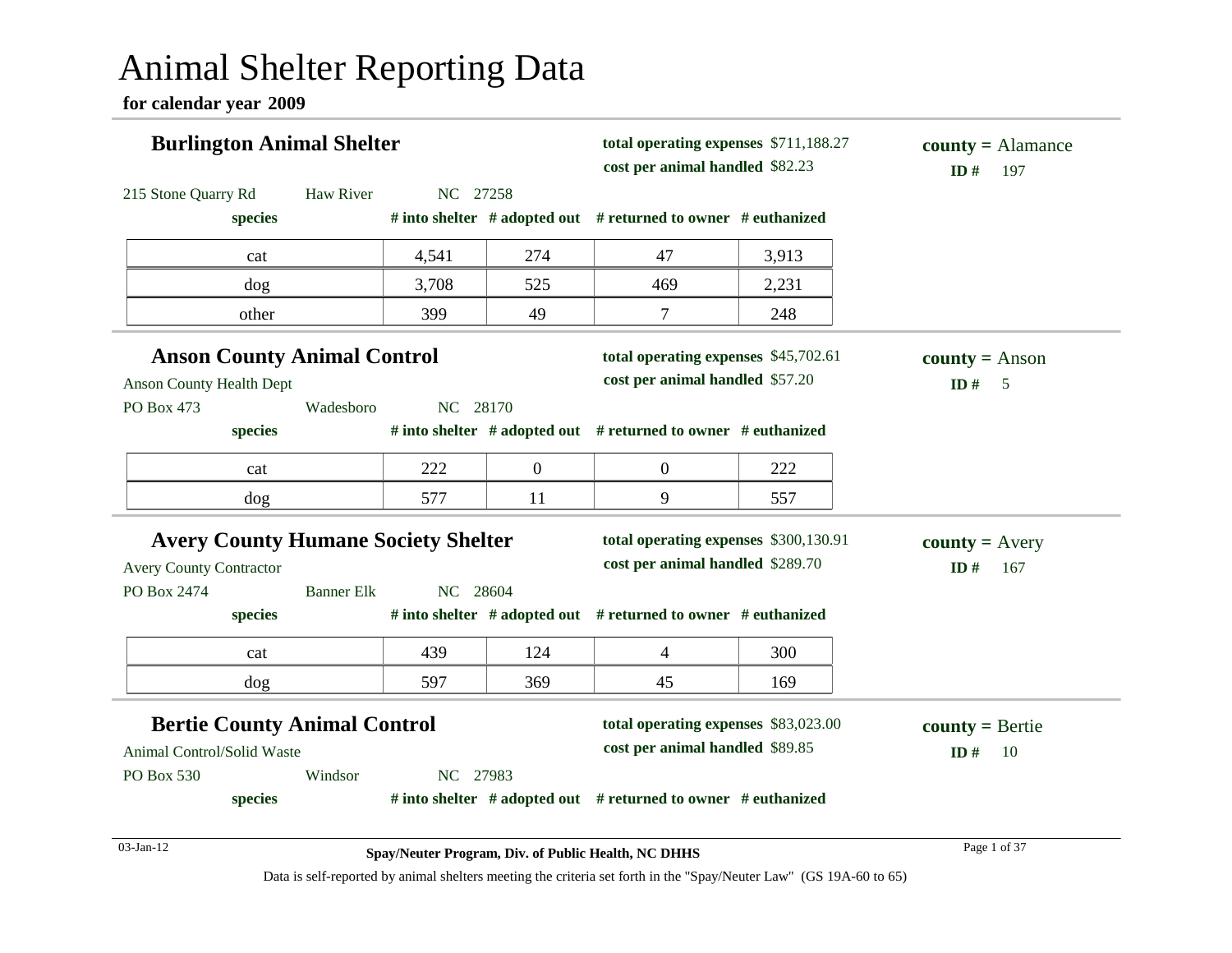| <b>Bertie County Animal Control</b><br>Animal Control/Solid Waste |                           |                  | total operating expenses \$83,023.00<br>cost per animal handled \$89.85 | $county = Bertie$<br>ID#<br>-10 |                         |
|-------------------------------------------------------------------|---------------------------|------------------|-------------------------------------------------------------------------|---------------------------------|-------------------------|
| PO Box 530<br>Windsor                                             | NC 27983                  |                  |                                                                         |                                 |                         |
| species                                                           |                           |                  | # into shelter # adopted out # returned to owner # euthanized           |                                 |                         |
| cat                                                               | 432                       | 23               |                                                                         | 368                             |                         |
| dog                                                               | 492                       | 49               | 23                                                                      | 235                             |                         |
| <b>Bladen County Animal Control</b>                               |                           |                  | total operating expenses \$99,617.38                                    |                                 | $county = B$ laden      |
| <b>Bladen County Health Dept</b>                                  |                           |                  | cost per animal handled \$42.12                                         |                                 | ID#<br>$-11$            |
| PO Box 189                                                        | Elizabethtown<br>NC 28337 |                  |                                                                         |                                 |                         |
| species                                                           |                           |                  | # into shelter # adopted out # returned to owner # euthanized           |                                 |                         |
| cat                                                               | 886                       | 254              | 382                                                                     | 250                             |                         |
| dog                                                               | 2,130                     | 1,941            | 43                                                                      | 146                             |                         |
| other                                                             | $\boldsymbol{0}$          | $\boldsymbol{0}$ | $\boldsymbol{0}$                                                        | $\boldsymbol{0}$                |                         |
|                                                                   |                           |                  |                                                                         |                                 |                         |
|                                                                   |                           |                  |                                                                         |                                 |                         |
| <b>Brunswick County Animal Services</b>                           |                           |                  | total operating expenses \$835,694.42                                   |                                 | $county = Brunswick$    |
| <b>Brunswick County Health Dept</b>                               |                           |                  | cost per animal handled \$131.79                                        |                                 | ID $#$<br><sup>12</sup> |
| PO Box 92<br>Supply<br>species                                    | NC 28462                  |                  | # into shelter # adopted out # returned to owner # euthanized           |                                 |                         |
| cat                                                               | 3,446                     | 286              | 15                                                                      | 3,076                           |                         |
| chicken                                                           | 18                        | 14               | $\mathbf{0}$                                                            | $\boldsymbol{0}$                |                         |
| coyote                                                            | 1                         | $\overline{0}$   | $\boldsymbol{0}$                                                        | $\mathbf{1}$                    |                         |
| dog                                                               | 2,521                     | 466              | 248                                                                     | 1,763                           |                         |
| duck                                                              | 61                        | $\overline{0}$   | $\boldsymbol{0}$                                                        | $\mathbf{0}$                    |                         |
| ferret                                                            | 2                         | $\overline{2}$   | $\boldsymbol{0}$                                                        | $\overline{0}$                  |                         |
| fox                                                               | 12                        | $\overline{0}$   | $\theta$                                                                | 10                              |                         |
| goat                                                              | 18                        | $\overline{4}$   | 10                                                                      | 4                               |                         |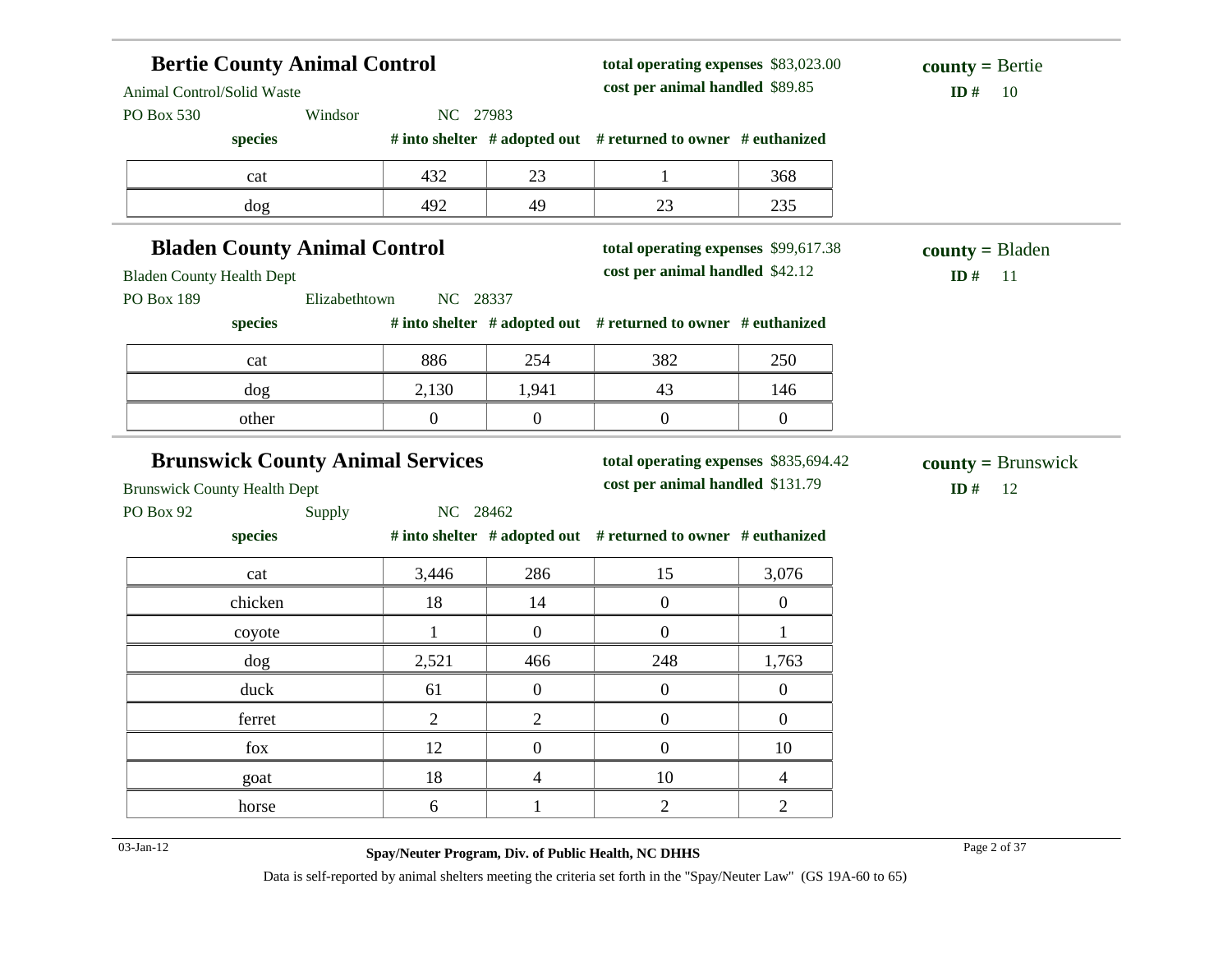# **Brunswick County Animal Services** Brunswick County Health Dept PO Box 92 Supply NC 28462 **species # into shelter # adopted out # returned to owner # euthanized total operating expenses** \$835,694.42 **cost per animal handled**  $ID# 12.$ **county =** Brunswick opossum 128 0 0 0 46 pig 1 4 2 2 0 rabbit 1 8 6 2 0 raccoon 116 0 0 105 **Buncombe/Asheville Humane Society** 72 Lees Creek Rd Asheville NC 28806 **species # into shelter # adopted out # returned to owner # euthanized total operating expenses** \$1,027,792.00 **cost per animal handled**  $ID# 7$ **county =** Buncombe bat 15 bird 4 1 0 1 cat 2,642 and 3,465 637 70 70 2,642 chicken 19 9 0 8  $\text{row}$  2 0 2 0 coyote  $1 \t 0 \t 0 \t 1$ deer 1 1 0 0 1 1 dog 3,398 991 621 1,521 duck 2 0 0 0 0 ferret 12  $\begin{array}{|c|c|c|c|c|} \hline 12 & 5 & 0 & 2 \ \hline \end{array}$ fox  $4 \t 0 \t 0 \t 0 \t 4$ gerbil 9 2 0 7 goat 14 7 9 1 groundhog  $4 \t 0 \t 0 \t 3$ 03-Jan-12 Page 3 of 37 **Spay/Neuter Program, Div. of Public Health, NC DHHS**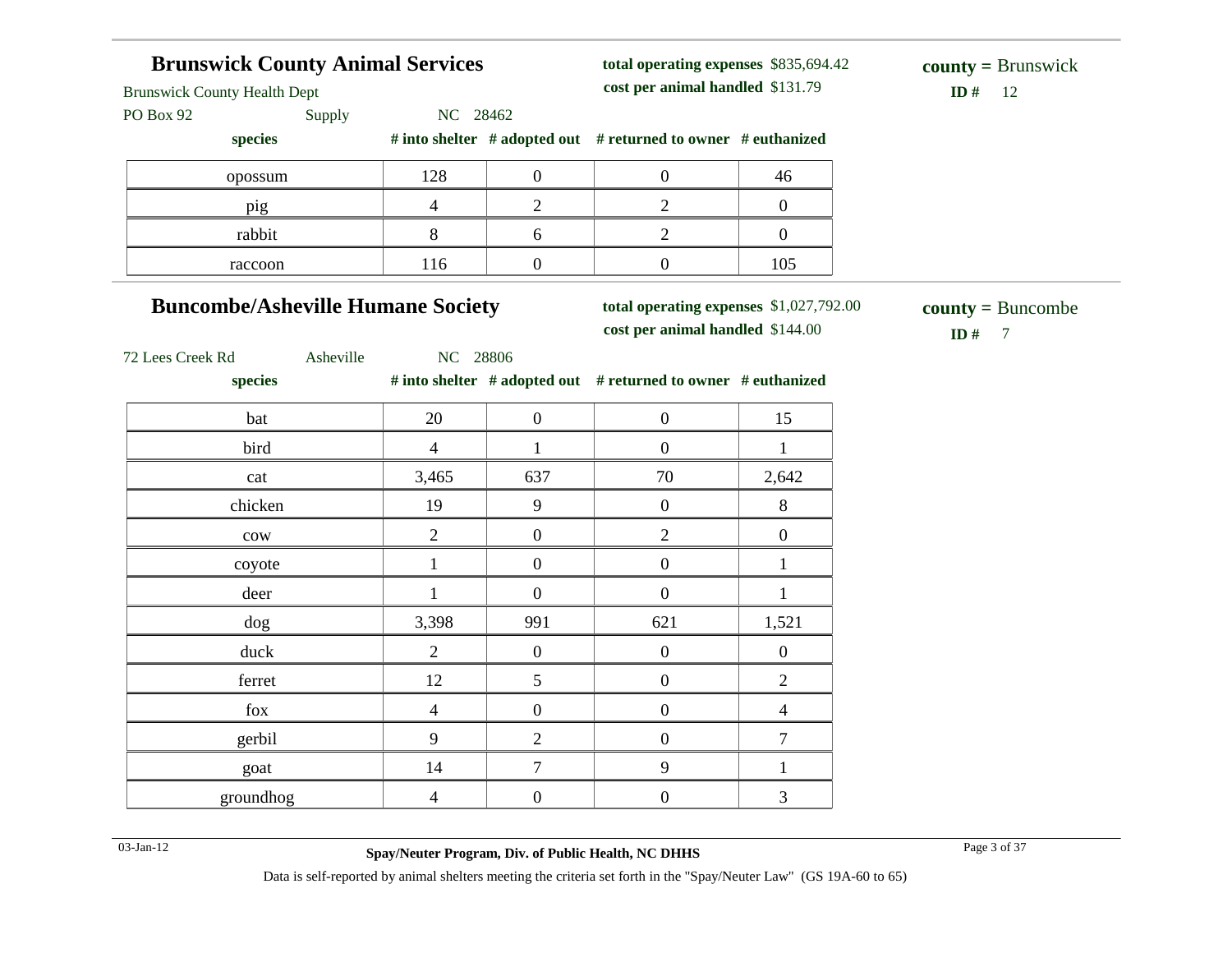# **Buncombe/Asheville Humane Society**

**total operating expenses** \$1,027,792.00 **cost per animal handled**

 $\mathbf{ID} \# \quad 7$ **county =** Buncombe

| 72 Lees Creek Rd |  |
|------------------|--|
|------------------|--|

Asheville NC 28806

**species # into shelter # adopted out # returned to owner # euthanized**

| species    |                |                  | $\pi$ into shence $\pi$ adopted out $\pi$ retained to owner $\pi$ equiding $\pi$ |                  |
|------------|----------------|------------------|----------------------------------------------------------------------------------|------------------|
| guinea pig | 13             | $\mathfrak{Z}$   | $\boldsymbol{0}$                                                                 | $\mathfrak s$    |
| hamster    | 11             | $\mathbf{1}$     | $\boldsymbol{0}$                                                                 | 9                |
| hawk       | 1              | $\boldsymbol{0}$ | $\boldsymbol{0}$                                                                 | $\boldsymbol{0}$ |
| horse      | 6              | $\boldsymbol{0}$ | $\mathbf{2}$                                                                     | $\mathbf{1}$     |
| iguana     | $\mathbf{1}$   | $\mathbf{1}$     | $\boldsymbol{0}$                                                                 | $\boldsymbol{0}$ |
| opossum    | 16             | $\boldsymbol{0}$ | $\boldsymbol{0}$                                                                 | 14               |
| pig        | $\overline{2}$ | 1                | $\boldsymbol{0}$                                                                 | $\boldsymbol{0}$ |
| pigeon     | 1              | $\boldsymbol{0}$ | $\boldsymbol{0}$                                                                 | $\mathbf{1}$     |
| rabbit     | 26             | $\boldsymbol{0}$ | $\boldsymbol{0}$                                                                 | $\overline{4}$   |
| raccoon    | 64             | $\boldsymbol{0}$ | $\boldsymbol{0}$                                                                 | 52               |
| rat        | 11             | $\mathbf{1}$     | $\boldsymbol{0}$                                                                 | 9                |
| sheep      | 1              | $\boldsymbol{0}$ | $\boldsymbol{0}$                                                                 | $\mathbf{1}$     |
| skunk      | $\overline{2}$ | $\boldsymbol{0}$ | $\boldsymbol{0}$                                                                 | $\boldsymbol{0}$ |
| squirrel   | $\overline{7}$ | $\boldsymbol{0}$ | $\overline{0}$                                                                   | 6                |
| turkey     | $\overline{2}$ | $\boldsymbol{0}$ | $\boldsymbol{0}$                                                                 | $\overline{2}$   |
| wolf       | 3              | $\boldsymbol{0}$ | $\boldsymbol{0}$                                                                 | $\mathfrak{Z}$   |

# **Burke County Animal Shelter**

**total operating expenses** \$254,000.00 **cost per animal handled**

 $ID# 13$ **county =** Burke

Burke County Sheriff's Dept

150 Government Dr Morganton NC 28655

#### **species # into shelter # adopted out # returned to owner # euthanized**

| cat | 0.025<br>ر ر د     | 1 J 1      |           | 700<br>-- |
|-----|--------------------|------------|-----------|-----------|
| dog | $1Q_1$<br>J, 1 J 1 | 770<br>ە י | ۱۵۵<br>., | 2,214     |

### 03-Jan-12 Page 4 of 37 **Spay/Neuter Program, Div. of Public Health, NC DHHS**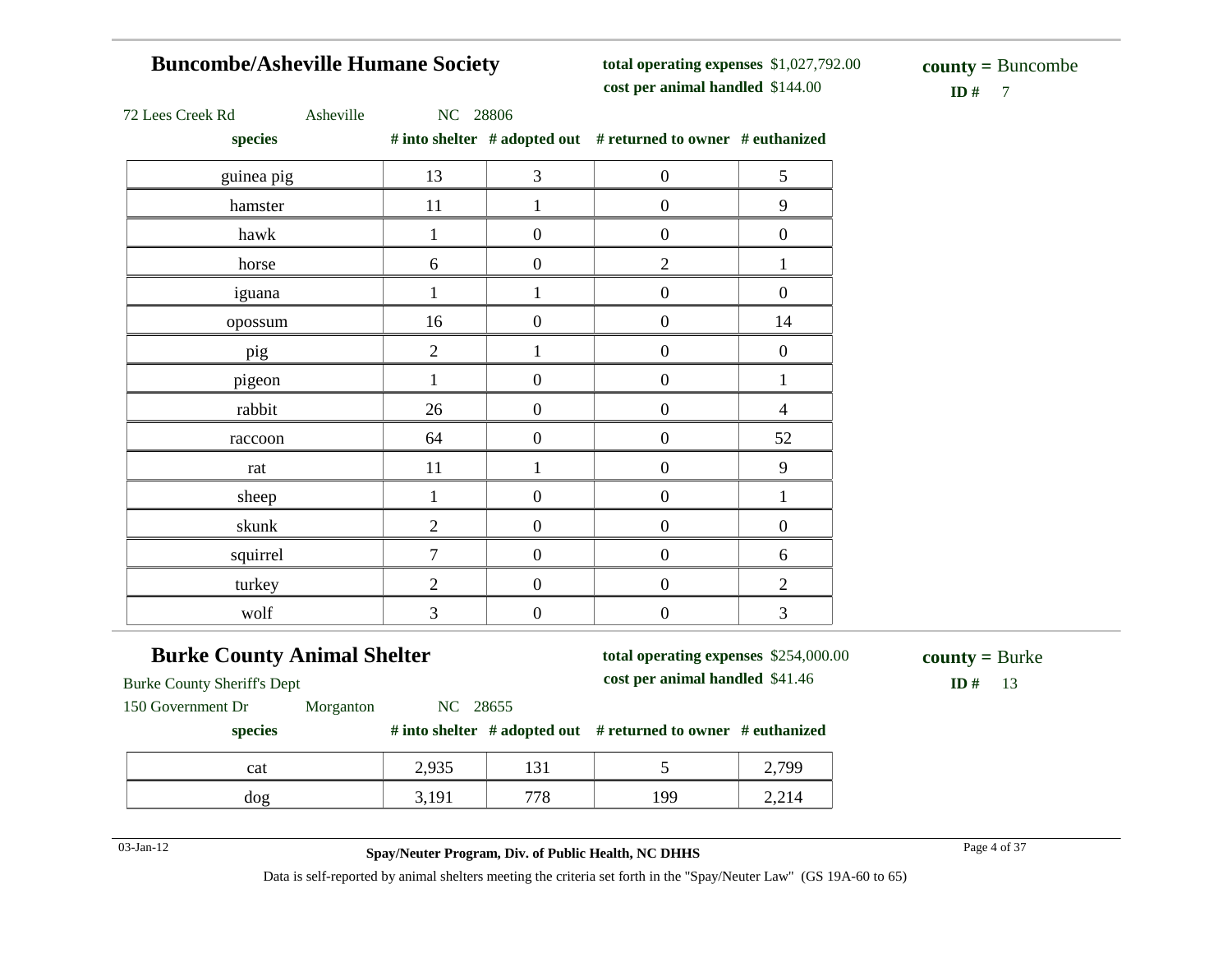| <b>Cabarrus County Animal Control</b> |                |                  | total operating expenses \$700,000.00                                    |                  | $county = Cabarrus$              |
|---------------------------------------|----------------|------------------|--------------------------------------------------------------------------|------------------|----------------------------------|
| <b>Cabarrus County Sheriff's Dept</b> |                |                  | cost per animal handled \$7.01                                           |                  | ID#<br>14                        |
| Concord<br>PO Box 525                 |                | NC 28026-0525    |                                                                          |                  |                                  |
| species                               |                |                  | # into shelter # adopted out # returned to owner # euthanized            |                  |                                  |
| cat                                   | 1,907          | 81               | 11                                                                       | 1,693            |                                  |
| dog                                   | 2,075          | 238              | 375                                                                      | 1,385            |                                  |
| ferret                                | $\overline{2}$ | $\boldsymbol{0}$ | $\overline{0}$                                                           | $\boldsymbol{0}$ |                                  |
| raccoon                               | 36             | $\boldsymbol{0}$ | $\boldsymbol{0}$                                                         | $\boldsymbol{0}$ |                                  |
| <b>Caldwell County Animal Control</b> |                |                  | total operating expenses \$449,453.01<br>cost per animal handled \$80.62 |                  | $county =$ Caldwell<br>ID # $15$ |
| PO Box 2200<br>Lenoir<br>species      | NC 28645       |                  | # into shelter # adopted out # returned to owner # euthanized            |                  |                                  |
| bat                                   | 3              | $\boldsymbol{0}$ | $\boldsymbol{0}$                                                         | $\mathbf{1}$     |                                  |
| bobcat                                | $\mathbf{1}$   | $\boldsymbol{0}$ | $\overline{0}$                                                           | $\overline{0}$   |                                  |
| cat                                   | 2,708          | 55               | 13                                                                       | 2,599            |                                  |
| dog                                   | 2,756          | 163              | 231                                                                      | 2,300            |                                  |
| fox                                   | $\mathbf 1$    | $\boldsymbol{0}$ | $\boldsymbol{0}$                                                         | $\boldsymbol{0}$ |                                  |
| goat                                  | 5              | $\overline{4}$   | $\boldsymbol{0}$                                                         | $\mathbf{1}$     |                                  |
| horse                                 | $\mathbf{1}$   | $\boldsymbol{0}$ | $\mathbf{1}$                                                             | $\boldsymbol{0}$ |                                  |
| opossum                               | 12             | $\boldsymbol{0}$ | $\boldsymbol{0}$                                                         | $\overline{2}$   |                                  |
| opossum                               | 12             | $\boldsymbol{0}$ | $\boldsymbol{0}$                                                         | 12               |                                  |
| rabbit                                | $\overline{4}$ | $\mathbf{1}$     | $\boldsymbol{0}$                                                         | 3                |                                  |
| rabbit                                | $\overline{4}$ | $\mathbf{1}$     | $\boldsymbol{0}$                                                         | 3                |                                  |
| raccoon                               | 14             | $\boldsymbol{0}$ | $\boldsymbol{0}$                                                         | 9                |                                  |
| rat                                   | $\overline{c}$ | $\boldsymbol{0}$ | $\boldsymbol{0}$                                                         | $\mathbf{2}$     |                                  |
| rooster                               | 66             | $\boldsymbol{0}$ | $\boldsymbol{0}$                                                         | 56               |                                  |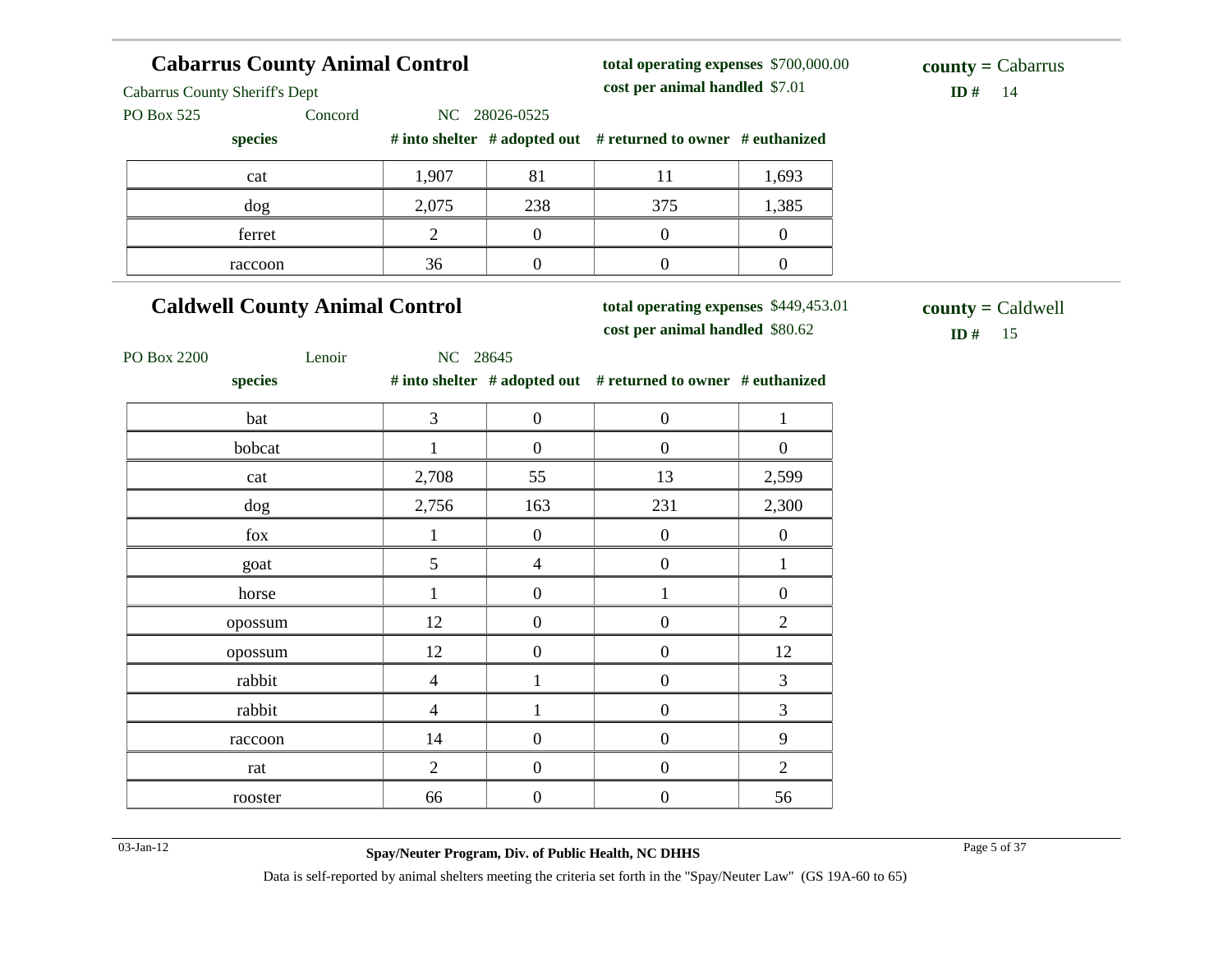| <b>Caldwell County Animal Control</b>                                               |                     |                          | total operating expenses \$449,453.01<br>cost per animal handled \$80.62 |                     | $county =$ Caldwell<br>ID#<br>15  |  |
|-------------------------------------------------------------------------------------|---------------------|--------------------------|--------------------------------------------------------------------------|---------------------|-----------------------------------|--|
| PO Box 2200<br>Lenoir<br>species                                                    | NC 28645            |                          | # into shelter # adopted out # returned to owner # euthanized            |                     |                                   |  |
| skunk                                                                               | 2                   | $\boldsymbol{0}$         | $\boldsymbol{0}$                                                         | $\overline{2}$      |                                   |  |
| <b>Carteret County Humane Society Animal Shel</b><br>Humane Society of Carteret Co. |                     |                          | total operating expenses \$281,007.00<br>cost per animal handled \$62.94 |                     | $county =$ Carteret<br>ID#<br>122 |  |
| PO Box 357<br>Newport<br>species                                                    | NC 28570            |                          | # into shelter # adopted out # returned to owner # euthanized            |                     |                                   |  |
| cat                                                                                 | 2,977               | 236                      | 92                                                                       | 2,233               |                                   |  |
| dog                                                                                 | 1,479               | 730                      | 270                                                                      | 439                 |                                   |  |
| hamster                                                                             | 5                   | 5                        | $\boldsymbol{0}$                                                         | $\boldsymbol{0}$    |                                   |  |
| rabbit                                                                              | 3                   | 3                        | $\boldsymbol{0}$                                                         | $\boldsymbol{0}$    |                                   |  |
| sheep                                                                               |                     | 1                        | $\boldsymbol{0}$                                                         | $\boldsymbol{0}$    |                                   |  |
|                                                                                     |                     |                          |                                                                          |                     |                                   |  |
| <b>Animal Protection Society of the Northern Pie</b>                                |                     |                          | total operating expenses \$110,000.00<br>cost per animal handled \$51.74 |                     | $county = Caswell$<br>ID#<br>18   |  |
| Yanceyville                                                                         | NC 27379            |                          |                                                                          |                     |                                   |  |
| species                                                                             |                     |                          | # into shelter # adopted out # returned to owner # euthanized            |                     |                                   |  |
| bat<br>cat                                                                          | $\mathbf{1}$<br>968 | $\overline{0}$<br>224    | $\boldsymbol{0}$<br>10                                                   | $\mathbf{1}$<br>724 |                                   |  |
| chicken                                                                             | 20                  | 20                       | $\mathbf{0}$                                                             | $\boldsymbol{0}$    |                                   |  |
| dog                                                                                 | 1,119               | 702                      | 70                                                                       | 393                 |                                   |  |
| groundhog                                                                           | $\mathbf{1}$        | $\boldsymbol{0}$         | $\boldsymbol{0}$                                                         | $\mathbf{1}$        |                                   |  |
| guinea pig                                                                          | $\overline{4}$      | $\overline{\mathcal{L}}$ | $\boldsymbol{0}$                                                         | $\boldsymbol{0}$    |                                   |  |
| <b>Caswell County Animal Control</b><br>PO Box 193<br>hamster                       | 8                   | 6                        | $\boldsymbol{0}$                                                         | $\overline{2}$      |                                   |  |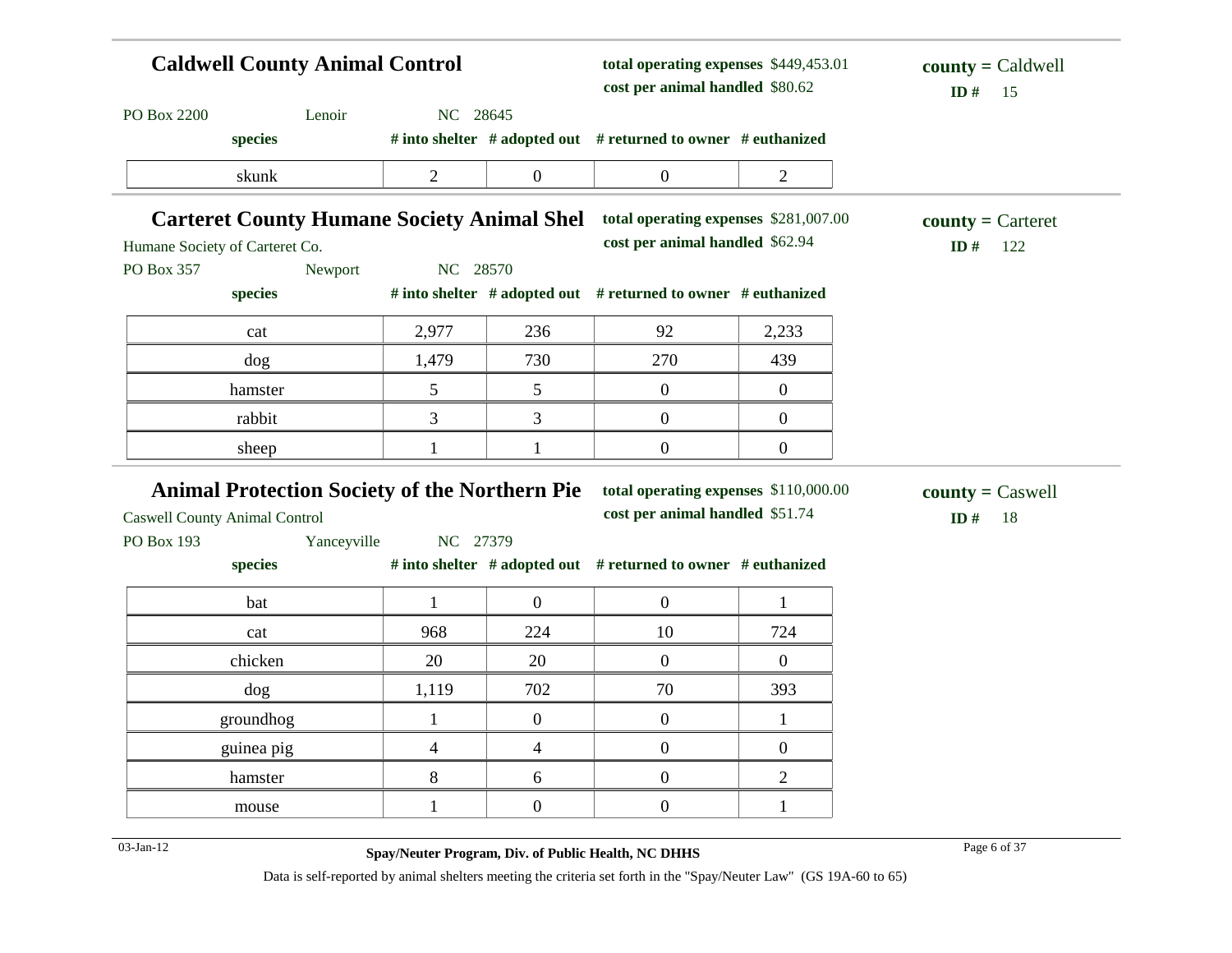| <b>Caswell County Animal Control</b> | <b>Animal Protection Society of the Northern Pie</b> |                  |                                                               | total operating expenses \$110,000.00<br>cost per animal handled \$51.74 |                                  |  |
|--------------------------------------|------------------------------------------------------|------------------|---------------------------------------------------------------|--------------------------------------------------------------------------|----------------------------------|--|
| Yanceyville<br>PO Box 193            | NC 27379                                             |                  |                                                               |                                                                          | ID#<br>18                        |  |
| species                              |                                                      |                  | # into shelter # adopted out # returned to owner # euthanized |                                                                          |                                  |  |
| owl                                  | $\mathbf 1$                                          | $\boldsymbol{0}$ | $\boldsymbol{0}$                                              | $\boldsymbol{0}$                                                         |                                  |  |
| rabbit                               | 3                                                    | 3                | $\boldsymbol{0}$                                              | $\boldsymbol{0}$                                                         |                                  |  |
| <b>Chatham County Animal Control</b> |                                                      |                  | total operating expenses \$494,922.11                         |                                                                          | $\text{county} = \text{Chatham}$ |  |
| <b>Chatham County Health Dept</b>    |                                                      |                  | cost per animal handled \$179.38                              |                                                                          | ID#<br>21                        |  |
| 725 County Landfill Rd<br>Pittsboro  | NC 27312                                             |                  |                                                               |                                                                          |                                  |  |
| species                              |                                                      |                  | # into shelter # adopted out # returned to owner # euthanized |                                                                          |                                  |  |
| bat                                  | 11                                                   | $\overline{0}$   | $\boldsymbol{0}$                                              | $\overline{0}$                                                           |                                  |  |
| cat                                  | 1,369                                                | 229              | 12                                                            | 994                                                                      |                                  |  |
| deer                                 | $\mathbf{1}$                                         | $\boldsymbol{0}$ | $\overline{0}$                                                | $\overline{0}$                                                           |                                  |  |
| dog                                  | 1,350                                                | 416              | 113                                                           | 696                                                                      |                                  |  |
| fox                                  | 4                                                    | $\boldsymbol{0}$ | $\boldsymbol{0}$                                              | $\overline{0}$                                                           |                                  |  |
| goat                                 | $\mathbf{1}$                                         | $\overline{0}$   | $\boldsymbol{0}$                                              | $\overline{0}$                                                           |                                  |  |
| opossum                              | 15                                                   | $\boldsymbol{0}$ | $\boldsymbol{0}$                                              | $\boldsymbol{0}$                                                         |                                  |  |
| peacock                              | $\overline{2}$                                       | $\overline{0}$   | $\boldsymbol{0}$                                              | $\overline{0}$                                                           |                                  |  |
| rabbit                               | $\mathbf{1}$                                         | $\boldsymbol{0}$ | $\overline{0}$                                                | $\boldsymbol{0}$                                                         |                                  |  |
| raccoon                              | $\overline{\mathcal{L}}$                             | $\boldsymbol{0}$ | $\boldsymbol{0}$                                              | $\boldsymbol{0}$                                                         |                                  |  |
| skunk                                | 1                                                    | $\overline{0}$   | $\overline{0}$                                                | $\overline{0}$                                                           |                                  |  |
| <b>Tri-County Shelter</b>            |                                                      |                  | total operating expenses \$136,550.00                         |                                                                          | $county = Chowan$                |  |
| Chowan-Gates-Perquimans Counties     |                                                      |                  | cost per animal handled \$51.70                               |                                                                          | 23<br>ID#                        |  |
| 138 Icaria Rd<br>Tyner               | NC 27980                                             |                  |                                                               |                                                                          |                                  |  |
| species                              |                                                      |                  | # into shelter # adopted out # returned to owner # euthanized |                                                                          |                                  |  |
| bird                                 | $\mathbf{1}$                                         | $\boldsymbol{0}$ | $\mathbf{1}$                                                  | $\boldsymbol{0}$                                                         |                                  |  |
| 03-Jan-12                            | Spay/Neuter Program, Div. of Public Health, NC DHHS  |                  |                                                               |                                                                          | Page 7 of 37                     |  |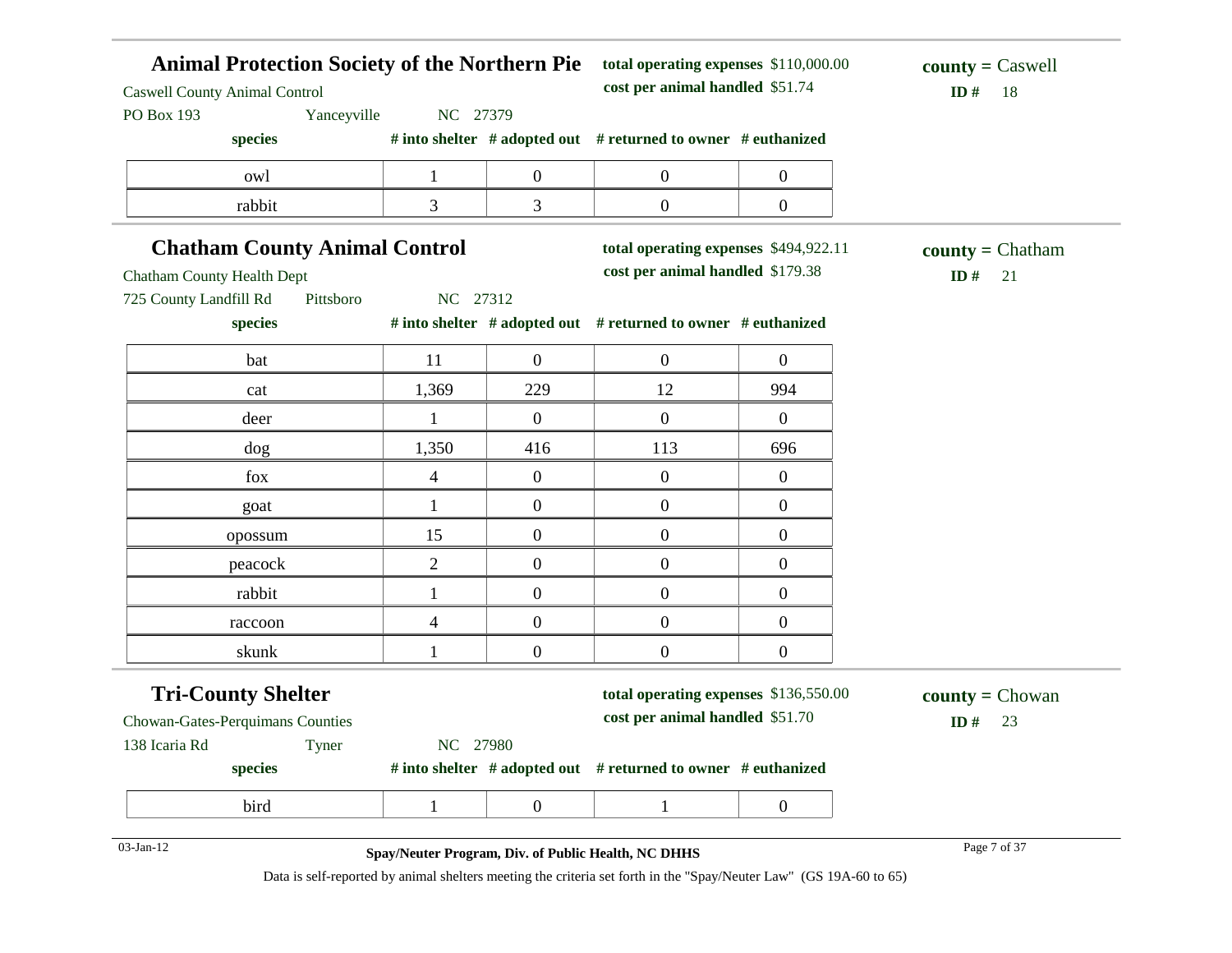# **Tri-County Shelter**

#### **total operating expenses** \$136,550.00

**cost per animal handled**

 $ID#$  23 **county =** Chowan

Chowan-Gates-Perquimans Counties

138 Icaria Rd Tyner NC 27980

**species # into shelter # adopted out # returned to owner # euthanized**

| cat        | 1,389          | 116              | 13               | 1,237            |
|------------|----------------|------------------|------------------|------------------|
| deer       | 1              | $\boldsymbol{0}$ | $\boldsymbol{0}$ |                  |
| dog        | 1,221          | 198              | 172              | 755              |
| ferret     | 1              | 1                | $\boldsymbol{0}$ | $\boldsymbol{0}$ |
| fox        | 1              | $\boldsymbol{0}$ | $\boldsymbol{0}$ | 1                |
| guinea pig | 1              | 1                | $\boldsymbol{0}$ | $\boldsymbol{0}$ |
| hamster    | $\overline{2}$ | $\overline{2}$   | $\mathbf{0}$     | $\boldsymbol{0}$ |
| horse      | $\overline{2}$ | $\overline{2}$   | $\boldsymbol{0}$ | $\boldsymbol{0}$ |
| opossum    | 6              | $\boldsymbol{0}$ | 6                | $\boldsymbol{0}$ |
| parakeet   | $\mathfrak{Z}$ | 3                | $\boldsymbol{0}$ | $\boldsymbol{0}$ |
| rabbit     | 5              | 5                | $\mathbf{0}$     | $\boldsymbol{0}$ |
| raccoon    | 6              | $\mathbf{0}$     | $\boldsymbol{0}$ | 6                |
| rooster    |                |                  | $\boldsymbol{0}$ | $\mathbf{0}$     |
| snake      |                | $\boldsymbol{0}$ | $\boldsymbol{0}$ |                  |

# **Cleveland County Animal Control**

**total operating expenses** \$590,869.00 **cost per animal handled**

 $ID# 48$ **county =** Cleveland

Cleveland County Animal Shelter 315 E Grover St Shelby NC 28150-3998

#### **species # into shelter # adopted out # returned to owner # euthanized**

| bat     | ◠<br>Ζt |  | Ζt    |
|---------|---------|--|-------|
| buzzard |         |  |       |
| cat     | 3,150   |  | 3,134 |
| chicken |         |  |       |

03-Jan-12 Page 8 of 37 **Spay/Neuter Program, Div. of Public Health, NC DHHS**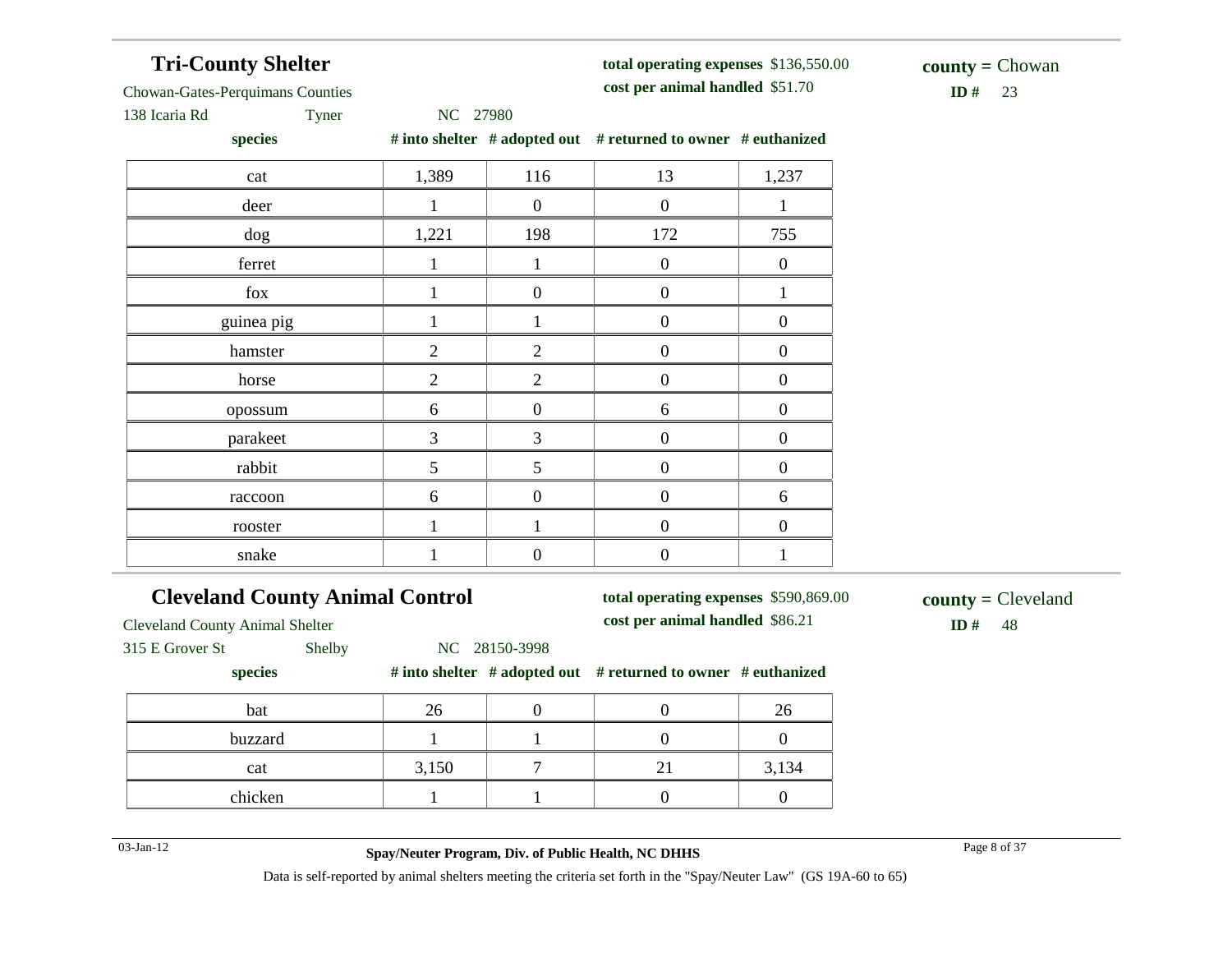# **Cleveland County Animal Control**

**total operating expenses** \$590,869.00 **cost per animal handled**

 $$ **county =** Cleveland

Cleveland County Animal Shelter

315 E Grover St Shelby NC 28150-3998

**species # into shelter # adopted out # returned to owner # euthanized**

| $_{\rm{cow}}$ | $\mathbf 1$    | $\boldsymbol{0}$ | $\boldsymbol{0}$ | $\mathbf{1}$     |
|---------------|----------------|------------------|------------------|------------------|
| coyote        | $\mathbf{1}$   | $\boldsymbol{0}$ | $\boldsymbol{0}$ | $\,1$            |
| deer          | $\overline{2}$ | $\boldsymbol{0}$ | $\boldsymbol{0}$ | $\overline{2}$   |
| $\rm{dog}$    | 3,396          | 33               | 285              | 3,113            |
| duck          | $\mathbf{2}$   | $\sqrt{2}$       | $\boldsymbol{0}$ | $\boldsymbol{0}$ |
| ferret        | $\overline{4}$ | $\overline{2}$   | $\boldsymbol{0}$ | $\overline{c}$   |
| ${\rm fox}$   | 16             | $\boldsymbol{0}$ | $\boldsymbol{0}$ | 16               |
| goat          | 8              | 3                | $\mathbf{1}$     | $\overline{4}$   |
| groundhog     | 13             | $\boldsymbol{0}$ | $\boldsymbol{0}$ | 13               |
| guinea pig    | $\,1$          | $\boldsymbol{0}$ | $\boldsymbol{0}$ | $\,1$            |
| guinea pig    | $\mathbf{1}$   | $\,1$            | $\boldsymbol{0}$ | $\boldsymbol{0}$ |
| hawk          | $\mathbf{1}$   | $\mathbf 1$      | $\boldsymbol{0}$ | $\boldsymbol{0}$ |
| opossum       | 88             | $\boldsymbol{0}$ | $\boldsymbol{0}$ | 88               |
| owl           | $\,1$          | $\mathbf 1$      | $\boldsymbol{0}$ | $\boldsymbol{0}$ |
| pig           | $\mathbf{1}$   | $\mathbf{1}$     | $\boldsymbol{0}$ | $\boldsymbol{0}$ |
| pigeon        | $\overline{4}$ | $\boldsymbol{0}$ | $\boldsymbol{0}$ | $\overline{4}$   |
| rabbit        | $\overline{4}$ | $\boldsymbol{0}$ | $\boldsymbol{0}$ | $\overline{4}$   |
| raccoon       | 76             | $\boldsymbol{0}$ | $\boldsymbol{0}$ | 76               |
| skunk         | 50             | $\boldsymbol{0}$ | $\boldsymbol{0}$ | 50               |
| squirrel      | 5              | $\,1$            | $\boldsymbol{0}$ | $\overline{4}$   |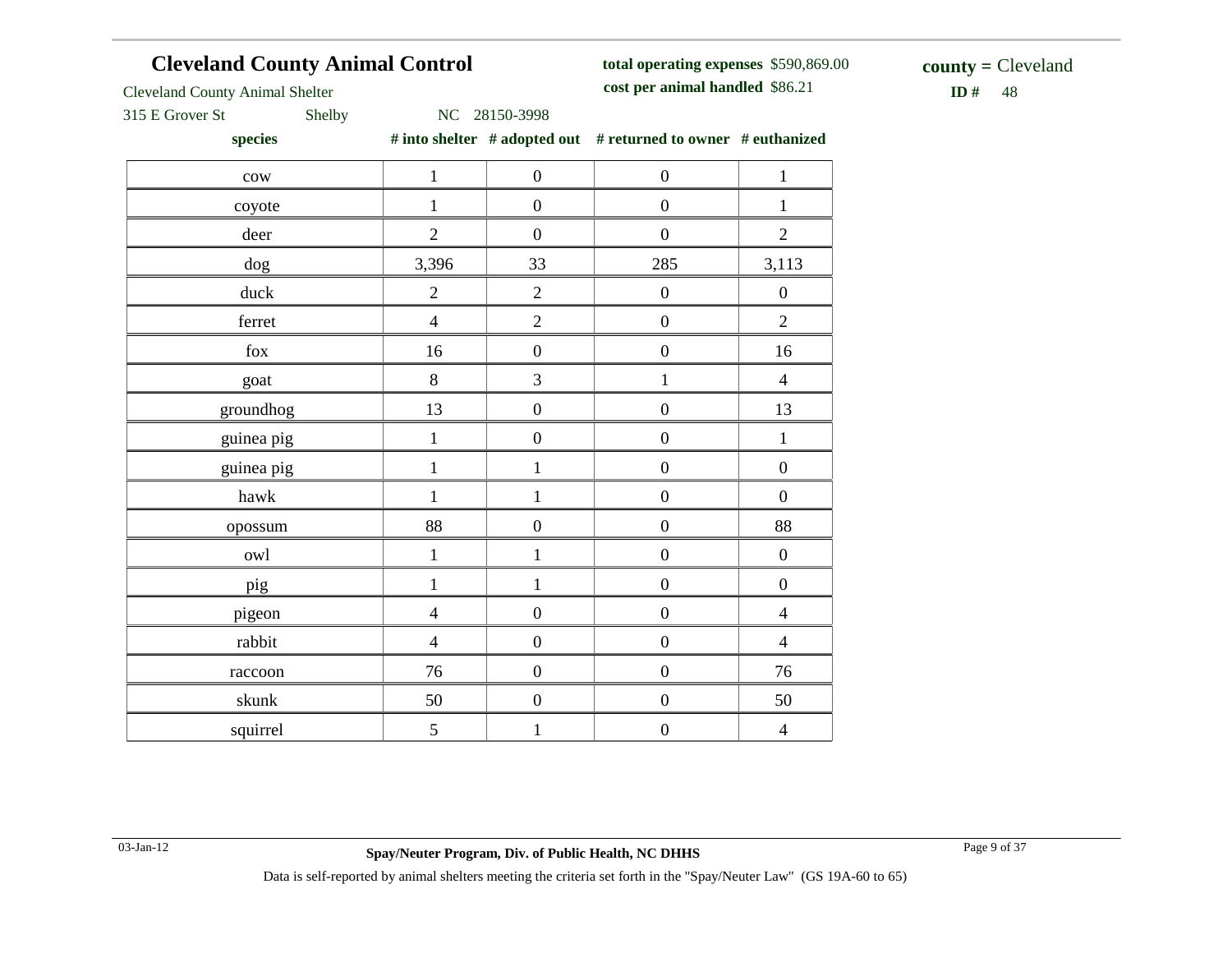# **Columbus County Animal Control**

111 Washington Ave Whiteville NC 28472

**total operating expenses** \$198,130.00 **cost per animal handled**

 $ID# 49$ **county =** Columbus

| species                                                                              |                                    |                  | # into shelter # adopted out # returned to owner # euthanized            |                |                                 |
|--------------------------------------------------------------------------------------|------------------------------------|------------------|--------------------------------------------------------------------------|----------------|---------------------------------|
| cat                                                                                  | 1,936                              | 44               | $\overline{0}$                                                           | 1,892          |                                 |
| dog                                                                                  | 2,501                              | 1,574            | 19                                                                       | 908            |                                 |
| <b>Craven County Animal Rabies Control</b><br><b>Craven County Health Department</b> |                                    |                  | total operating expenses \$323,152.64<br>cost per animal handled \$51.53 |                | $county = C$ raven<br>ID#<br>50 |
| PO Box 12610<br>species                                                              | New Bern<br>NC 28562               |                  | # into shelter # adopted out # returned to owner # euthanized            |                |                                 |
| bat                                                                                  | 9                                  | $\overline{0}$   | $\boldsymbol{0}$                                                         | 9              |                                 |
| cat                                                                                  | 3,595                              | 197              | 19                                                                       | 3,341          |                                 |
| chicken                                                                              | 28                                 | $\mathbf{0}$     | $\boldsymbol{0}$                                                         | 14             |                                 |
| deer                                                                                 | $\overline{2}$                     | $\mathbf{0}$     | $\boldsymbol{0}$                                                         | $\mathbf{0}$   |                                 |
| dog                                                                                  | 2,540                              | 351              | 237                                                                      | 1,334          |                                 |
| ferret                                                                               | 3                                  | $\mathbf{0}$     | 1                                                                        | $\overline{2}$ |                                 |
| fox                                                                                  | 16                                 | $\overline{0}$   | $\boldsymbol{0}$                                                         | 10             |                                 |
| opossum                                                                              | 60                                 | $\overline{0}$   | $\boldsymbol{0}$                                                         | $\mathbf{0}$   |                                 |
| otter                                                                                | $\mathbf{1}$                       | $\boldsymbol{0}$ | $\boldsymbol{0}$                                                         | $\mathbf{0}$   |                                 |
| rabbit                                                                               | $\mathbf{2}$                       | $\boldsymbol{0}$ | $\boldsymbol{0}$                                                         | $\overline{c}$ |                                 |
| <b>Cumberland County Animal Control</b>                                              | $county = Cumberland$<br>ID#<br>52 |                  |                                                                          |                |                                 |
| PO Drawer 1829                                                                       | Fayetteville<br>NC 28302           |                  |                                                                          |                |                                 |
| species                                                                              |                                    |                  | # into shelter # adopted out # returned to owner # euthanized            |                |                                 |
| cat                                                                                  | 5,131                              | 250              | 29                                                                       | 4,678          |                                 |
| dog                                                                                  | 7,405                              | 804              | 635                                                                      | 5,532          |                                 |

#### 03-Jan-12 Page 10 of 37 **Spay/Neuter Program, Div. of Public Health, NC DHHS**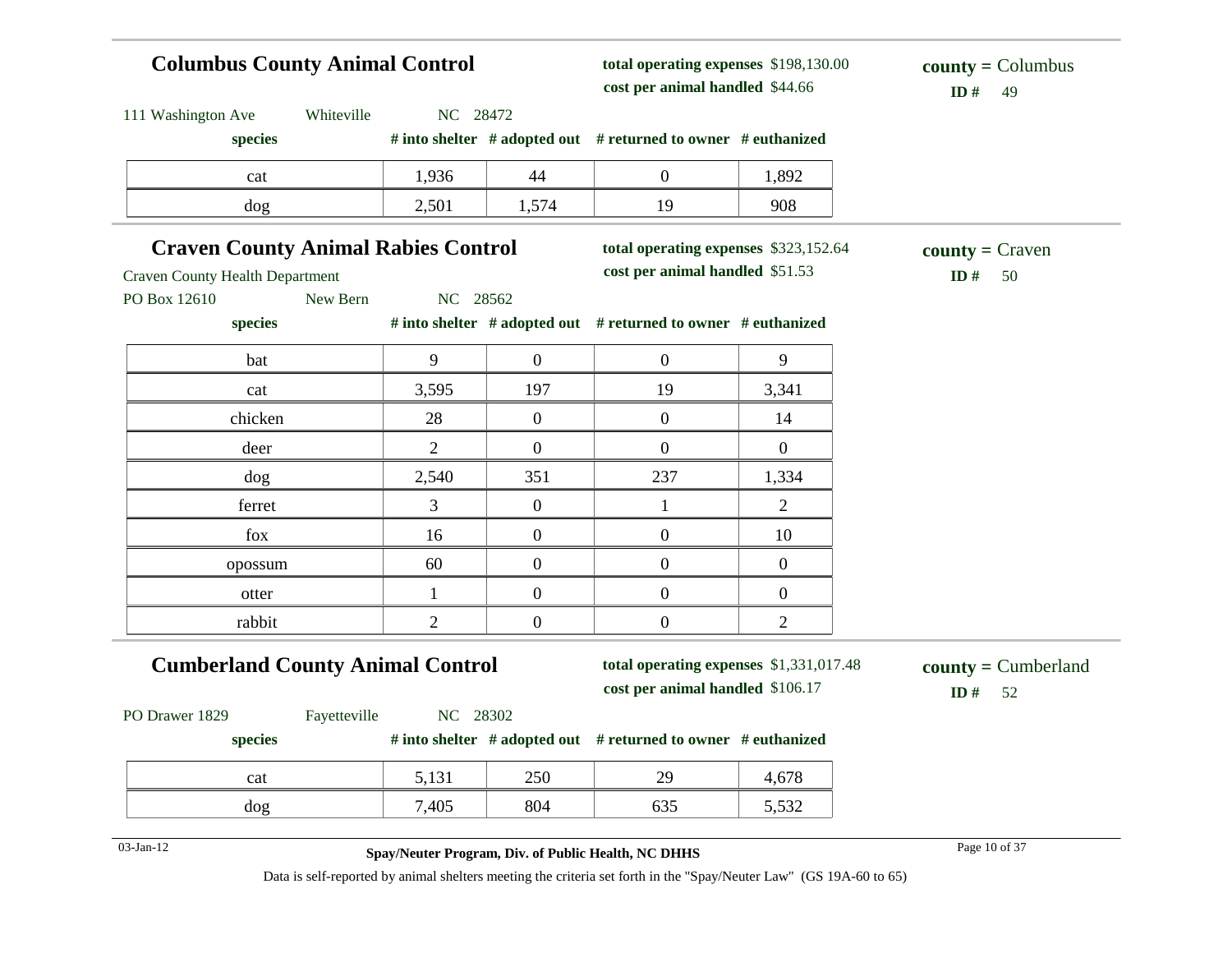#### **Currituck County Humane Society & Animal**  PO Box 266 Currituck NC 27929 **species # into shelter # adopted out # returned to owner # euthanized total operating expenses** \$0.00 **cost per animal handled**  $ID#$  174 **county =** Currituck cat 1,154 295 26 596 dog 137 | 137 | 137 rabbit 1 3 3 0 0 0 **The Outer Banks SPCA Animal Shelter** PO Box 1000 Manteo NC 27954 **species # into shelter # adopted out # returned to owner # euthanized total operating expenses** \$207,479.00 **cost per animal handled** \$115.72 **ID #** 129 **county =** Dare bird 8 6 2 0 cat 1,159 136 31 962 dog 626 189 241 182 ferret and  $\begin{array}{ccccccc} 3 & 3 & 3 & 0 & 0 \end{array}$ guinea pig  $1 \t 1 \t 1 \t 0 \t 0$ iguana 1 1 1 0 0 rabbit 1 3 2 0 1 **Davidson County Animal Control** 490 Glendale Rd Lexington NC 27292 **species # into shelter # adopted out # returned to owner # euthanized total operating expenses** \$281,836.79 **cost per animal handled ID #** 54 **county =** Davidson cat 102 59 3,899

| <b>vui</b> | $T_{\bullet}$ vvv | $\sqrt{2}$ | J I | $\cup$ , $\cup$ , $\cup$ |
|------------|-------------------|------------|-----|--------------------------|
| chicken    |                   |            |     |                          |
| dog        | 3,936             | 396        | 426 | 3,114                    |
| goat       |                   |            |     |                          |
|            |                   |            |     |                          |

03-Jan-12 Page 11 of 37 **Spay/Neuter Program, Div. of Public Health, NC DHHS**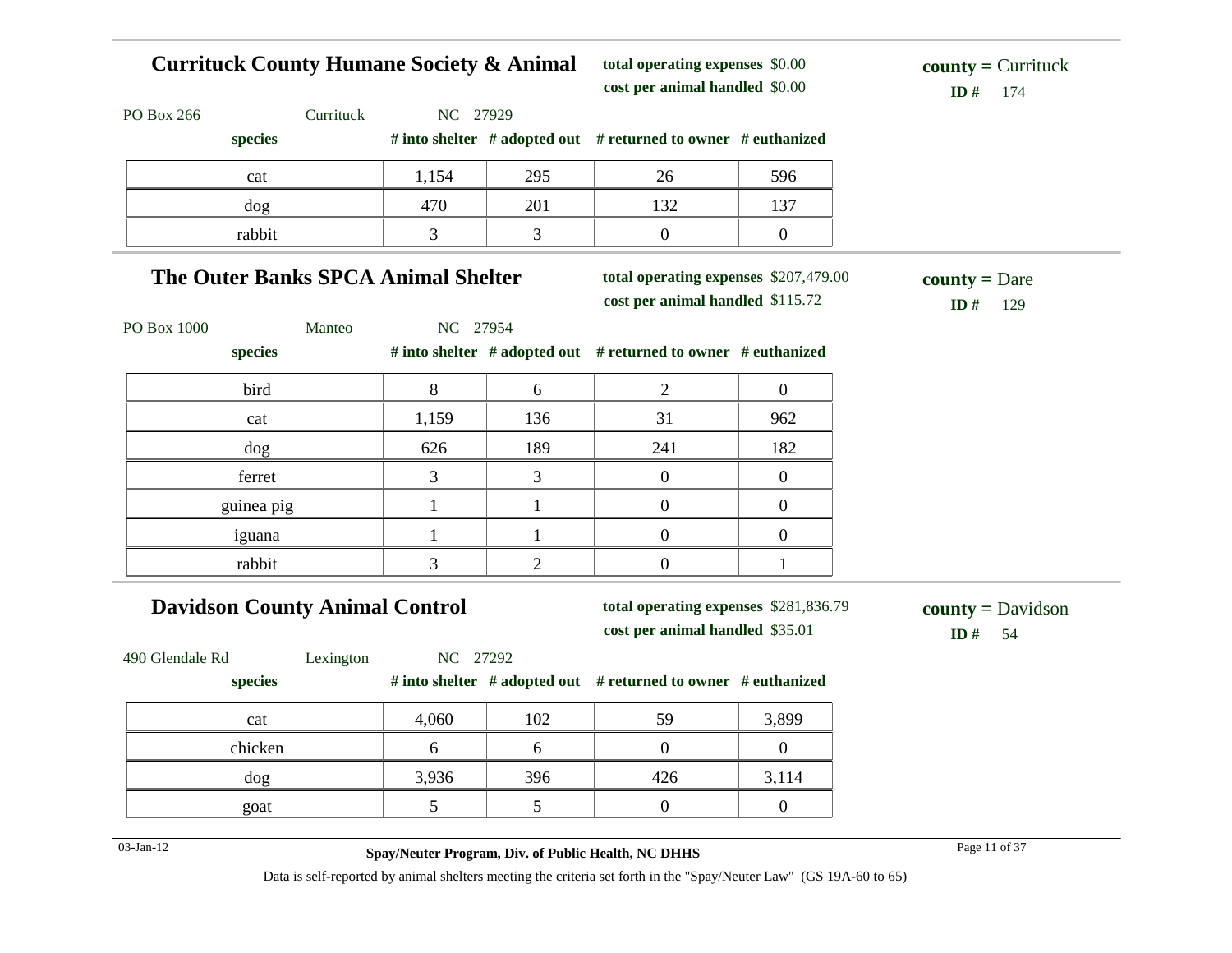# **Davidson County Animal Control** 490 Glendale Rd Lexington NC 27292 **species # into shelter # adopted out # returned to owner # euthanized total operating expenses** \$281,836.79 **cost per animal handled**  $ID# 54$ **county =** Davidson opossum 18 18 0 0 18 pig 1 2 2 0 0 raccoon  $10$  10 0 10

| <b>Davie County Animal Control</b>  |          | total operating expenses \$0.00 |                                                                     | $county = \text{David}$ |                   |
|-------------------------------------|----------|---------------------------------|---------------------------------------------------------------------|-------------------------|-------------------|
| Davie County                        |          |                                 | cost per animal handled \$0.00                                      |                         | $ID#$ 55          |
| 718 Milling Road<br>Mocksville      | NC 27028 |                                 |                                                                     |                         |                   |
| species                             |          |                                 | # into shelter $#$ adopted out $#$ returned to owner $#$ euthanized |                         |                   |
| cat                                 | 999      | 29                              | 8                                                                   | 962                     |                   |
| $\log$                              | 1,034    | 191                             | 77                                                                  | 766                     |                   |
| fox                                 |          |                                 |                                                                     |                         |                   |
| goat                                |          | $\theta$                        |                                                                     | $\overline{0}$          |                   |
| pig                                 |          |                                 |                                                                     | $\mathbf{0}$            |                   |
| raccoon                             | 5.       | $\theta$                        | $\Omega$                                                            | 5                       |                   |
| skunk                               | 6        | 0                               | $\Omega$                                                            | 6                       |                   |
| <b>Duplin County Animal Control</b> |          |                                 | total operating expenses \$140,000.00                               |                         | $county = Duplin$ |
| Duplin County Manager's Office      |          |                                 | cost per animal handled \$61.05                                     |                         | ID#<br>56         |

PO Box 910 Kenansville NC 28349

#### **species # into shelter # adopted out # returned to owner # euthanized**

| cat | $\sim$<br>∪د | 109 | -211 |
|-----|--------------|-----|------|
| dog | 1,661        | 570 | 961  |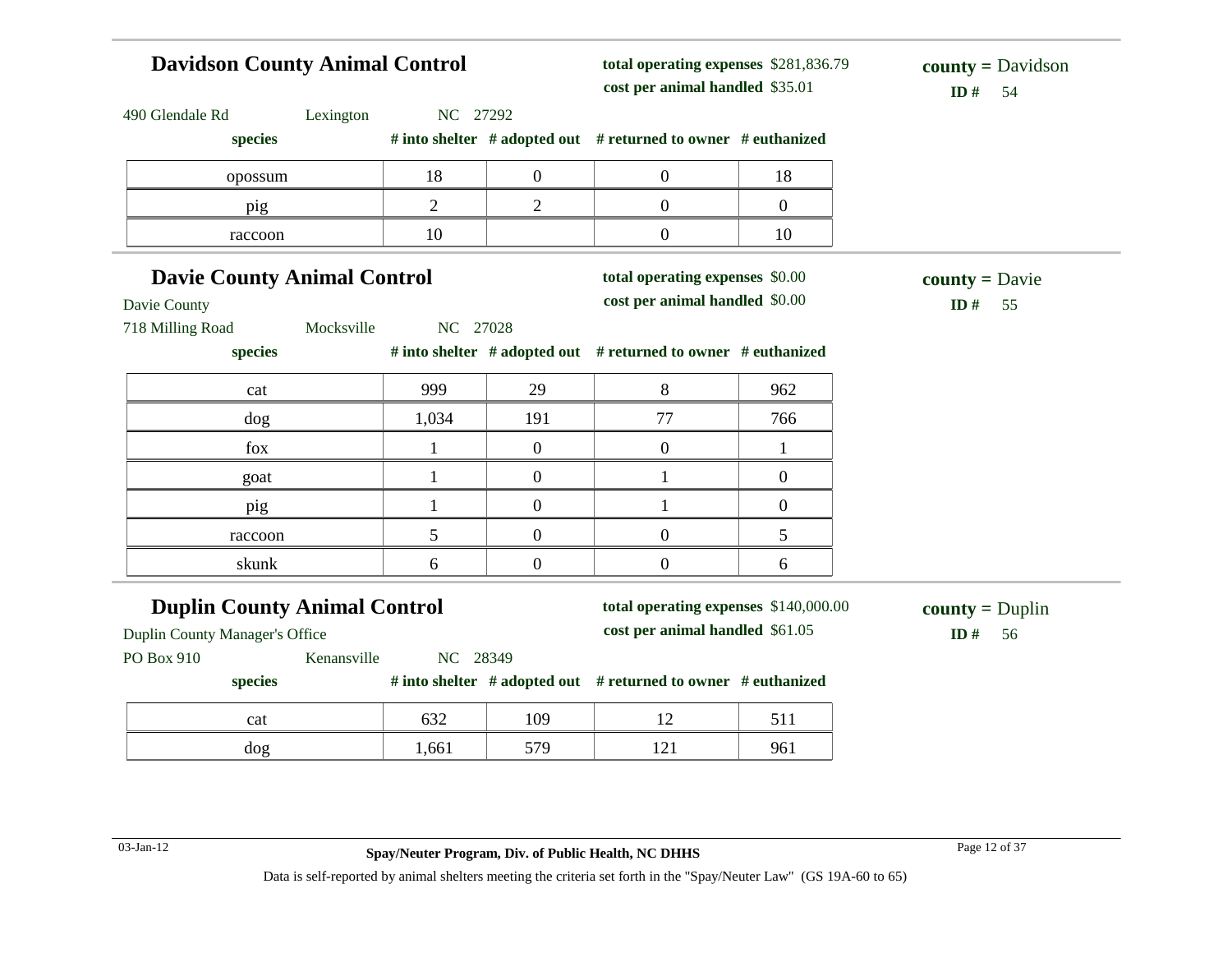# **The Animal Protection Society of Durham**

**total operating expenses** \$832,312.00 **cost per animal handled** \$119.52 **ID #** 121

**county =** Durham

|  | 2117 E Club Blyd |  |  |
|--|------------------|--|--|
|  |                  |  |  |

7 E Club Blvd Durham NC 27704

**species # into shelter # adopted out # returned to owner # euthanized**

| species   |                |                  | $\pi$ muy shown $\pi$ adopted our $\pi$ returned to owner $\pi$ cumamized |                  |
|-----------|----------------|------------------|---------------------------------------------------------------------------|------------------|
| bat       | 53             | $\overline{0}$   | $\boldsymbol{0}$                                                          | 52               |
| bird      | 53             | 30               | $\boldsymbol{0}$                                                          | 19               |
| bird      | 53             | 30               | $\boldsymbol{0}$                                                          | $\boldsymbol{0}$ |
| cat       | 2,654          | 435              | 40                                                                        | 2,085            |
| deer      | $\overline{4}$ | $\overline{0}$   | $\overline{0}$                                                            | $\overline{4}$   |
| dog       | 3,975          | 771              | 452                                                                       | 2,685            |
| ferret    | 10             | 10               | $\mathbf{1}$                                                              | $\mathbf{0}$     |
| fish      | 16             | $\tau$           | $\boldsymbol{0}$                                                          | $\boldsymbol{0}$ |
| fox       | 11             | $\boldsymbol{0}$ | $\boldsymbol{0}$                                                          | 10               |
| livestock | $\tau$         | $\mathbf{1}$     | 3                                                                         | $\boldsymbol{0}$ |
| opossum   | 13             | 5                | $\boldsymbol{0}$                                                          | $6\,$            |
| rabbit    | 29             | 22               | $\boldsymbol{0}$                                                          | $\overline{7}$   |
| raccoon   | 49             | $\boldsymbol{0}$ | $\boldsymbol{0}$                                                          | 47               |
| reptile   | 12             | 10               | $\boldsymbol{0}$                                                          | $\boldsymbol{0}$ |
| rodent    | 78             | 34               | $\mathbf{1}$                                                              | 38               |

#### **Edgecombe/City of Tarboro Animal Control**

**total operating expenses** \$60,481.41 **cost per animal handled** \$110.16 **ID #** 45

**county =** Edgecombe

Dept. of Public Works

PO Box 220 Tarboro NC 27886

**species # into shelter # adopted out # returned to owner # euthanized**

| cat            |         |   |   |  |
|----------------|---------|---|---|--|
| $d$ O $\sigma$ | ີ<br>-- | - | - |  |

03-Jan-12 Page 13 of 37 **Spay/Neuter Program, Div. of Public Health, NC DHHS**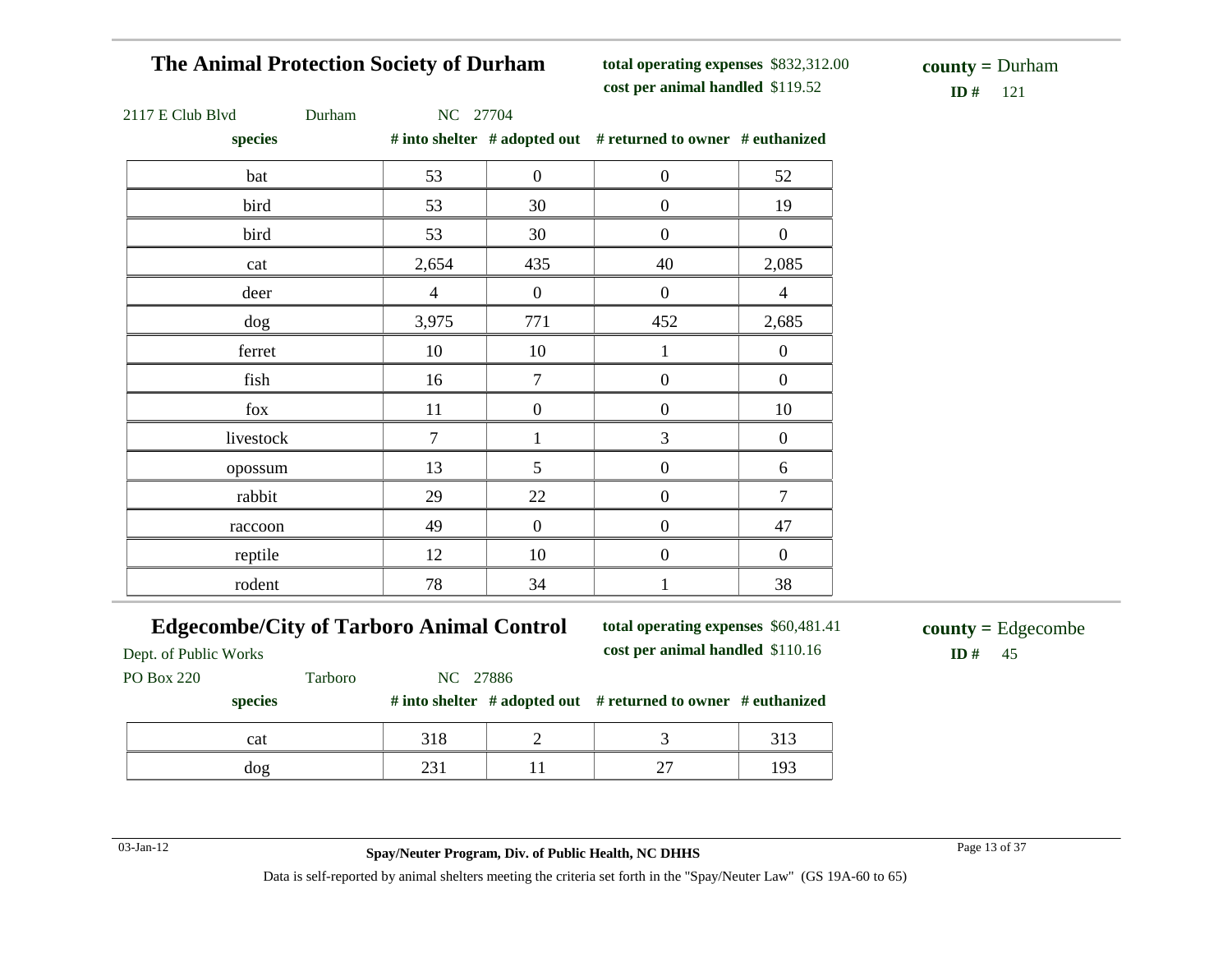# **Edgecombe County Animal Control** 2909 N Main St Tarboro NC 27886 **species # into shelter # adopted out # returned to owner # euthanized total operating expenses** \$212,644.20 **cost per animal handled** \$97.32 **ID #** 58 **county =** Edgecombe cat 1,060 13 3 1,010 dog 1,125 102 25 985 **Forsyth County Animal Shelter** 5570 Sturmer Park Circle Winston Salem NC 27105 **species # into shelter # adopted out # returned to owner # euthanized total operating expenses** \$1,972,658.00 **cost per animal handled** \$227.97 **ID #** 59 **county =** Forsyth cat 1 3,664 311 55 3,257 dog 1,739 1,079 511 3,059 other 250 36 4 124 **Gaston County Animal Control** Gaston County Police Dept PO Box 479 Dallas NC 28034 **species # into shelter # adopted out # returned to owner # euthanized total operating expenses** \$947,325.00 **cost per animal handled** \$102.12 **ID #** 61 **county =** Gaston cat 1,613 477 51 3,874 crow  $1 \t 0 \t 0 \t 0$ deer 1 0 0 0 0 dog 1,739 and 4,548 and 2,354 and 387 and 1,739 fox 6 0 0 5 goat  $4 \t 0 \t 1 \t 2$ goose  $1 \quad 0 \quad 0 \quad 0$ groundhog  $\begin{array}{cccc} 3 & 0 & 0 \\ 1 & 0 & 1 \end{array}$ guinea pig  $1 \t 1 \t 0 \t 0 \t 1$

03-Jan-12 Page 14 of 37 **Spay/Neuter Program, Div. of Public Health, NC DHHS**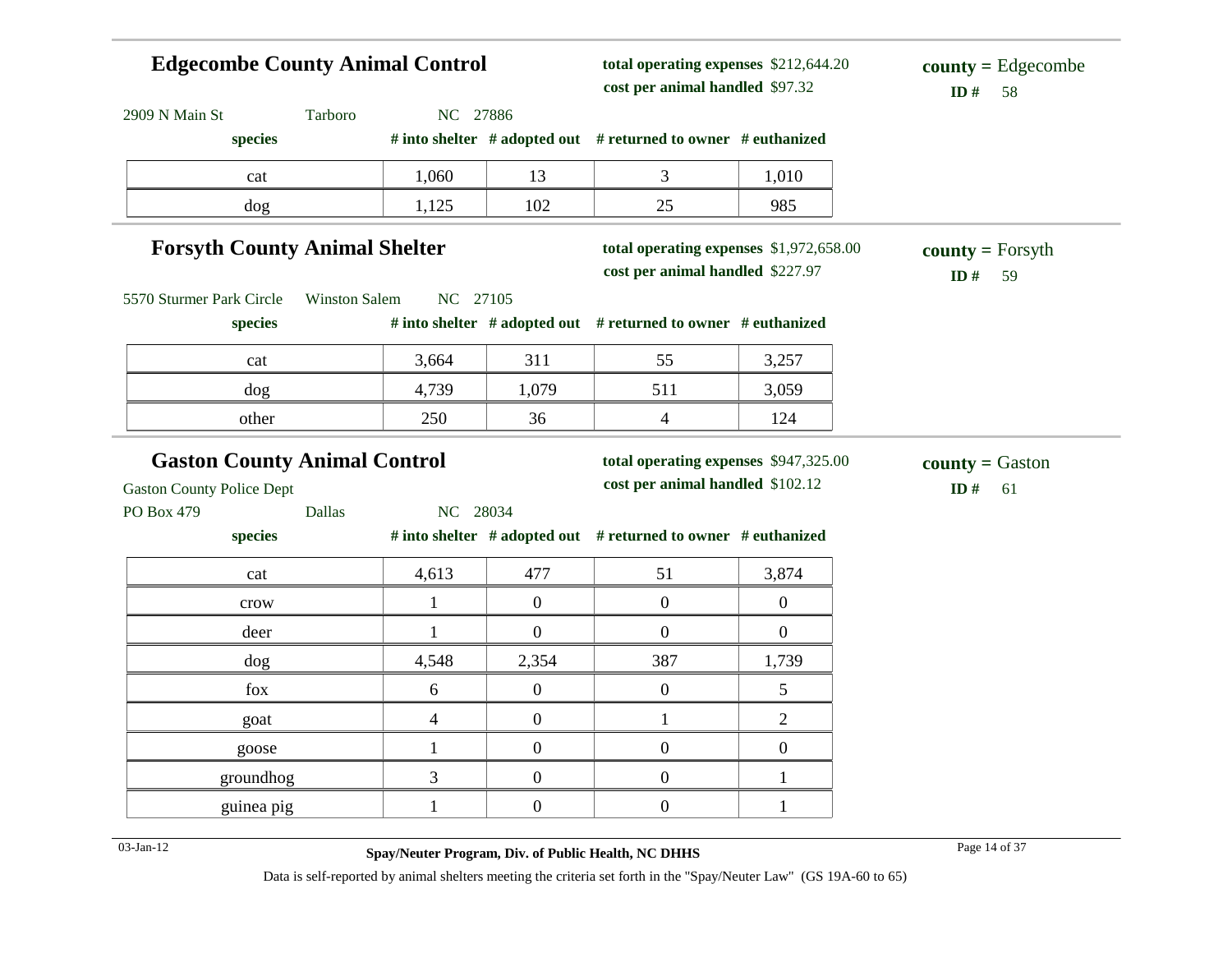| <b>Gaston County Animal Control</b> |           | total operating expenses \$947,325.00 |                  | <b>county</b> = Gaston                                        |                |           |
|-------------------------------------|-----------|---------------------------------------|------------------|---------------------------------------------------------------|----------------|-----------|
| <b>Gaston County Police Dept</b>    |           |                                       |                  | cost per animal handled \$102.12                              |                | ID#<br>61 |
| PO Box 479                          | Dallas    | NC 28034                              |                  |                                                               |                |           |
|                                     | species   |                                       |                  | # into shelter # adopted out # returned to owner # euthanized |                |           |
|                                     | hamster   |                                       | $\overline{0}$   | $\boldsymbol{0}$                                              |                |           |
|                                     | hawk      | 2                                     | $\boldsymbol{0}$ | $\boldsymbol{0}$                                              | $\overline{0}$ |           |
|                                     | horse     |                                       | $\Omega$         |                                                               | $\theta$       |           |
|                                     | opossum   | 14                                    | $\mathbf{0}$     | $\boldsymbol{0}$                                              | 9              |           |
|                                     | other     |                                       | $\mathbf{0}$     | $\theta$                                                      | $\theta$       |           |
|                                     | pigeon    | 2                                     | $\boldsymbol{0}$ | $\boldsymbol{0}$                                              | $\overline{0}$ |           |
|                                     | rabbit    | 5.                                    | $\theta$         | $\theta$                                                      | 4              |           |
|                                     | rat       | 3                                     | $\Omega$         | $\Omega$                                                      | 2              |           |
|                                     | skunk     | 3                                     | $\overline{0}$   | $\overline{0}$                                                | 2              |           |
|                                     | squirrel  | 5.                                    | $\Omega$         | $\Omega$                                                      | 2              |           |
|                                     | wild bird | 11                                    | $\overline{0}$   | $\boldsymbol{0}$                                              | 6              |           |

# **Granville County Animal Control**

**total operating expenses** \$246,561.00

**cost per animal handled** \$72.45 **ID #** 64 **county =** Granville

Dept of Emergency Services

PO Box 1642 Oxford NC 27565

#### **species # into shelter # adopted out # returned to owner # euthanized**

| bat    |       |     |     |       |
|--------|-------|-----|-----|-------|
| cat    | 1,576 | 79  | 73  | 1,424 |
| dog    | 1,742 | 163 | 246 | 1,333 |
| duck   |       |     |     |       |
| ferret |       |     |     |       |
| fox    |       |     |     |       |
| goat   |       |     |     |       |

03-Jan-12 Page 15 of 37 **Spay/Neuter Program, Div. of Public Health, NC DHHS**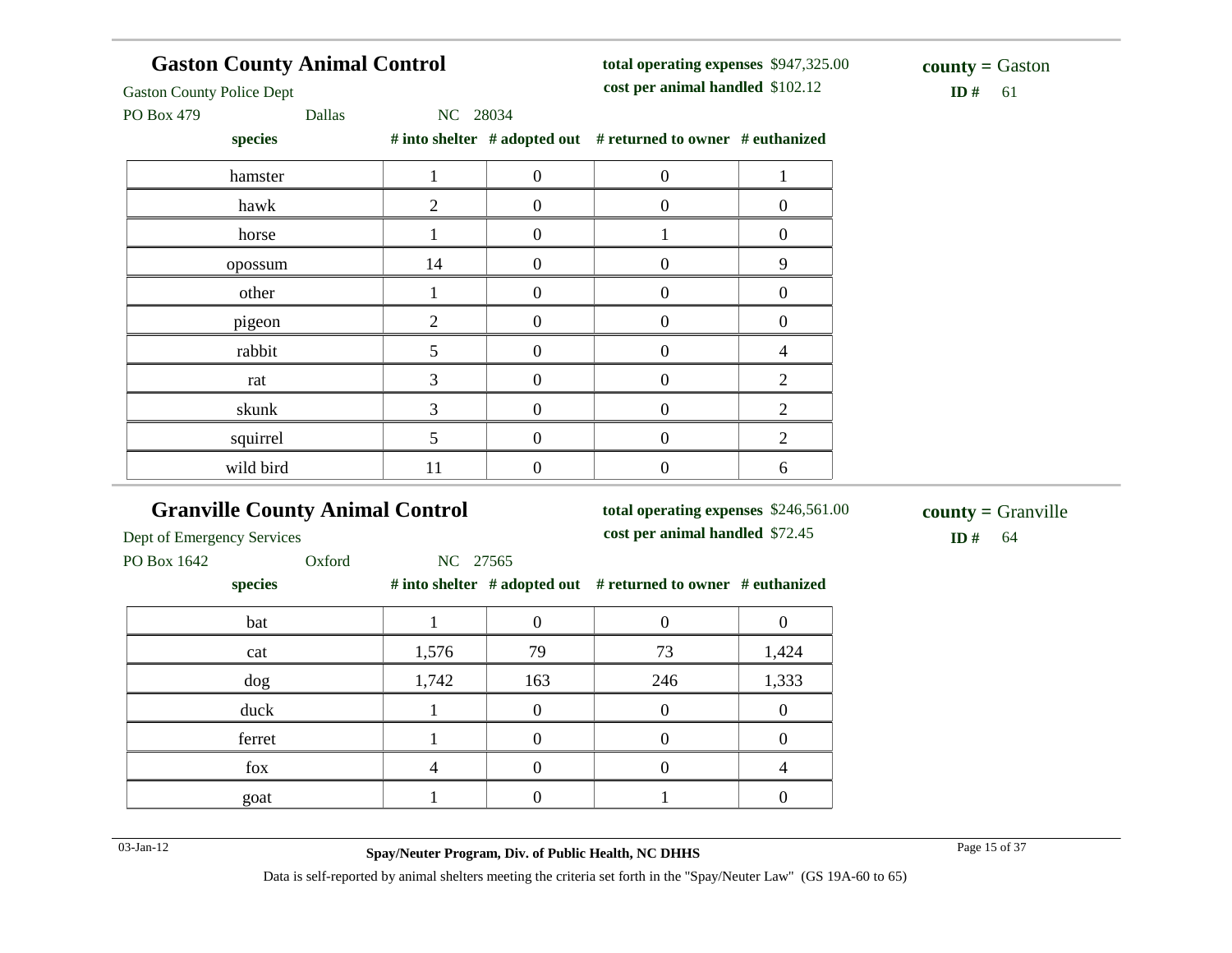|                                                     | <b>Granville County Animal Control</b> |                  |                                                               | total operating expenses \$246,561.00<br>cost per animal handled \$72.45 |                                     |  |
|-----------------------------------------------------|----------------------------------------|------------------|---------------------------------------------------------------|--------------------------------------------------------------------------|-------------------------------------|--|
| Dept of Emergency Services<br>PO Box 1642<br>Oxford | NC 27565                               |                  |                                                               |                                                                          | ID#<br>64                           |  |
| species                                             |                                        |                  | # into shelter # adopted out # returned to owner # euthanized |                                                                          |                                     |  |
| guinea pig                                          | $\mathbf{1}$                           | $\boldsymbol{0}$ | $\overline{0}$                                                | $\overline{0}$                                                           |                                     |  |
| opossum                                             | 46                                     | $\boldsymbol{0}$ | $\overline{0}$                                                | $\overline{0}$                                                           |                                     |  |
| raccoon                                             | 15                                     | $\overline{0}$   | $\overline{0}$                                                | 15                                                                       |                                     |  |
| reptile                                             | 3                                      | $\overline{0}$   | $\overline{0}$                                                | $\overline{0}$                                                           |                                     |  |
| skunk                                               | $\mathbf{1}$                           | $\overline{0}$   | $\overline{0}$                                                | $\mathbf{1}$                                                             |                                     |  |
| wolf                                                | 11                                     | $\boldsymbol{0}$ | $\overline{0}$                                                | 11                                                                       |                                     |  |
| <b>Greene County Animal Control</b>                 |                                        |                  | total operating expenses \$135,808.39                         |                                                                          | $county = Green$                    |  |
| <b>Greene County Health Dept</b>                    |                                        |                  | cost per animal handled \$259.67                              |                                                                          | ID#<br>65                           |  |
| 227 Kingold Blvd - Ste B<br>Snow Hill               | NC 28580                               |                  |                                                               |                                                                          |                                     |  |
| species                                             |                                        |                  | # into shelter # adopted out # returned to owner # euthanized |                                                                          |                                     |  |
| cat                                                 | 249                                    | 10               | $\overline{2}$                                                | 237                                                                      |                                     |  |
| dog                                                 | 260                                    | 32               | 16                                                            | 212                                                                      |                                     |  |
| ferret                                              | 2                                      | $\overline{2}$   | $\overline{0}$                                                | $\overline{0}$                                                           |                                     |  |
| fish                                                | 5                                      | 5                | $\overline{0}$                                                | $\overline{0}$                                                           |                                     |  |
| lizard                                              | 1                                      | 1                | $\overline{0}$                                                | $\overline{0}$                                                           |                                     |  |
| parakeet                                            | 4                                      | 4                | $\boldsymbol{0}$                                              | $\overline{0}$                                                           |                                     |  |
| parrot                                              | 1                                      | $\mathbf{1}$     | $\boldsymbol{0}$                                              | $\overline{0}$                                                           |                                     |  |
| snake                                               | 1                                      | 1                | $\overline{0}$                                                | $\overline{0}$                                                           |                                     |  |
| <b>Halifax County Env Health / Animal Control</b>   |                                        |                  | total operating expenses \$224,145.00                         |                                                                          |                                     |  |
| Attn: Jeff Dillard                                  |                                        |                  | cost per animal handled \$61.58                               |                                                                          | $county = \text{Halifax}$<br>ID# 68 |  |
| Halifax<br>PO Box 10                                | NC 27839                               |                  |                                                               |                                                                          |                                     |  |
|                                                     |                                        |                  | # into shelter # adopted out # returned to owner # euthanized |                                                                          |                                     |  |
| species                                             |                                        |                  |                                                               |                                                                          |                                     |  |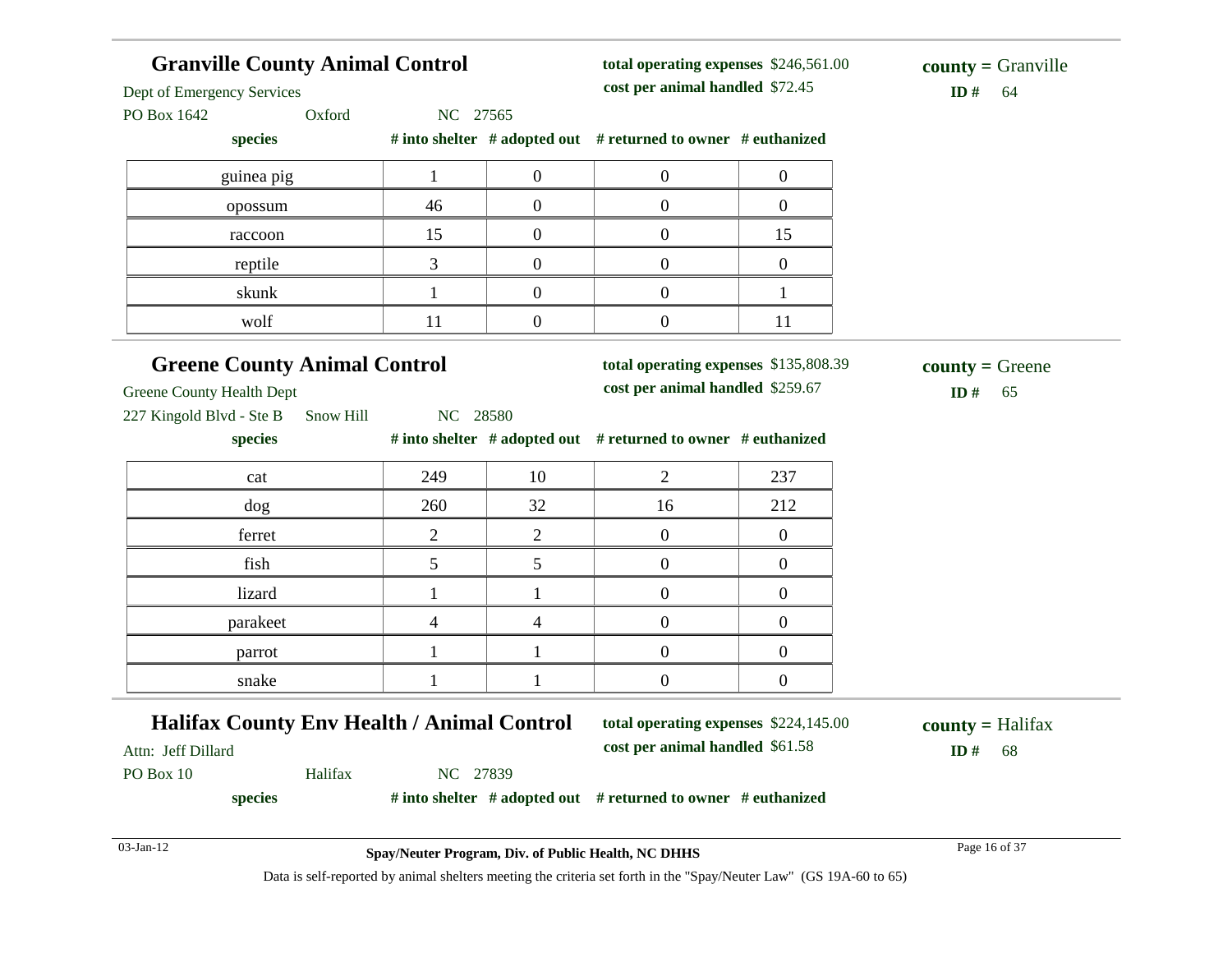| <b>Halifax County Env Health / Animal Control</b><br>Attn: Jeff Dillard |                |                  | total operating expenses \$224,145.00<br>cost per animal handled \$61.58 |                          | $county = Halifax$<br>ID $#$<br>68 |
|-------------------------------------------------------------------------|----------------|------------------|--------------------------------------------------------------------------|--------------------------|------------------------------------|
| Halifax<br>PO Box 10<br>species                                         | NC 27839       |                  | # into shelter # adopted out # returned to owner # euthanized            |                          |                                    |
| cat                                                                     | 1,525          | 136              | 21                                                                       | 1,362                    |                                    |
| dog                                                                     | 2,099          | 849              | 181                                                                      | 1,034                    |                                    |
| fox                                                                     | $\overline{2}$ | $\boldsymbol{0}$ | $\boldsymbol{0}$                                                         | $\overline{2}$           |                                    |
| opossum                                                                 | $\overline{2}$ | $\boldsymbol{0}$ | $\boldsymbol{0}$                                                         | $\boldsymbol{0}$         |                                    |
| raccoon                                                                 | 8              | $\boldsymbol{0}$ | $\boldsymbol{0}$                                                         | 8                        |                                    |
| skunk                                                                   | $\overline{4}$ | $\boldsymbol{0}$ | $\boldsymbol{0}$                                                         | $\overline{\mathcal{L}}$ |                                    |
| <b>Harnett County Animal Shelter</b><br>Attn: Tino Medina               |                |                  | total operating expenses \$388,571.00<br>cost per animal handled \$67.68 |                          | $county = Harnett$<br>ID $#$<br>70 |
| 1137 E Cornelius Harnett B Lillington<br>species                        | NC 27546       |                  | # into shelter # adopted out # returned to owner # euthanized            |                          |                                    |
| bat                                                                     | $\mathbf{1}$   | $\boldsymbol{0}$ | $\boldsymbol{0}$                                                         | $\mathbf{1}$             |                                    |
| bird                                                                    | 14             | $\overline{4}$   | $\mathbf{1}$                                                             | $\overline{0}$           |                                    |
| cat                                                                     | 2,369          | 338              | 45                                                                       | 1,684                    |                                    |
| chicken                                                                 | 15             | 12               | $\boldsymbol{0}$                                                         | $\mathbf{1}$             |                                    |
| $_{\rm{cow}}$                                                           | 17             | $\boldsymbol{0}$ | 17                                                                       | $\overline{0}$           |                                    |
| deer                                                                    | $\overline{3}$ | $\boldsymbol{0}$ | $\boldsymbol{0}$                                                         | 3                        |                                    |
| dog                                                                     | 3,190          | 878              | 143                                                                      | 1,438                    |                                    |
| fox                                                                     | 10             | $\boldsymbol{0}$ | $\overline{0}$                                                           | 10                       |                                    |
| goat                                                                    | 9              | $\mathbf{2}$     | $\mathbf{2}$                                                             | $\boldsymbol{0}$         |                                    |
| hamster                                                                 | $\overline{3}$ | $\overline{2}$   | $\boldsymbol{0}$                                                         | $\boldsymbol{0}$         |                                    |
|                                                                         |                |                  |                                                                          |                          |                                    |
| horse                                                                   | 16             | 5                | 10                                                                       | $\mathbf{1}$             |                                    |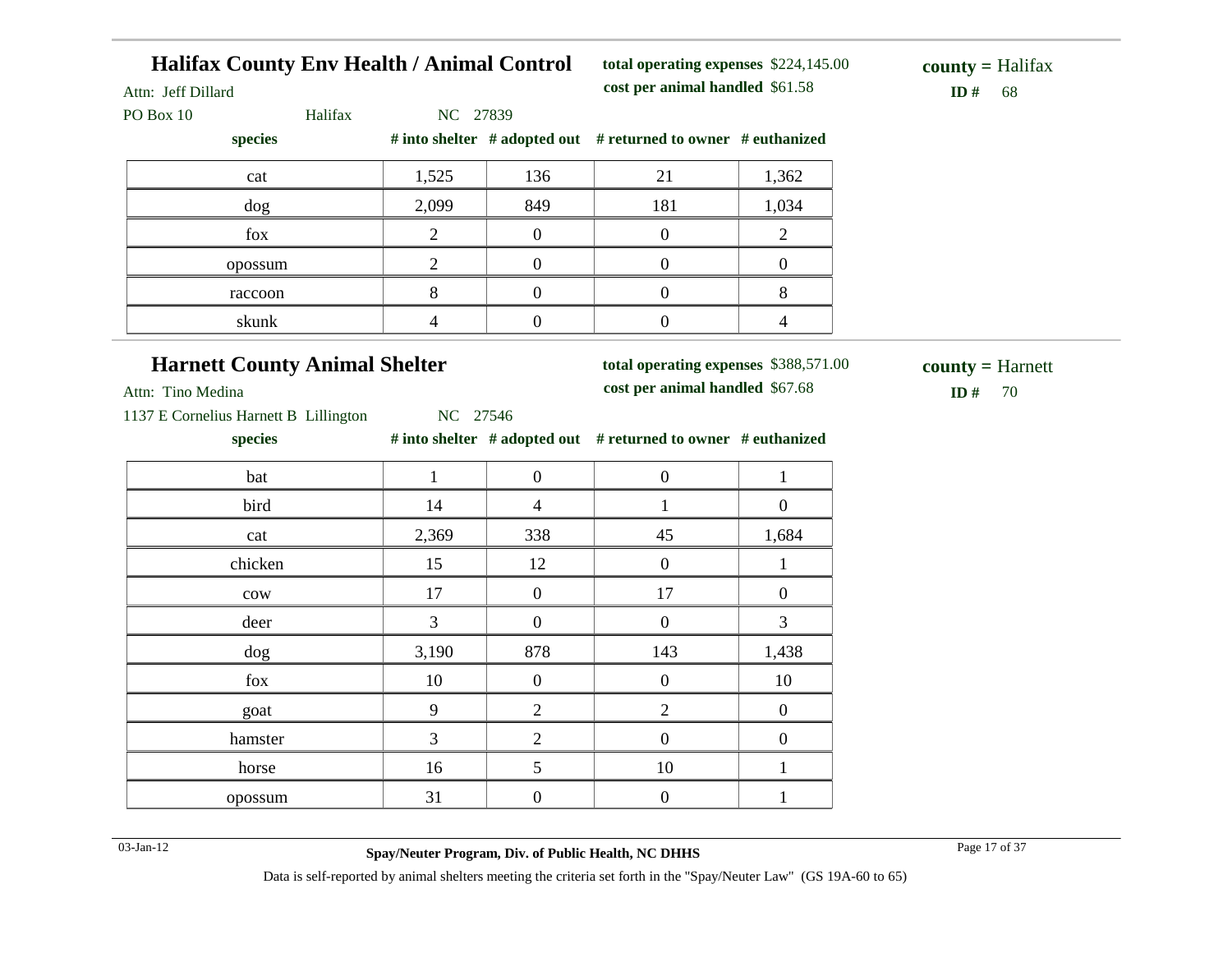| <b>Harnett County Animal Shelter</b>  |                |                  | total operating expenses \$388,571.00                                    |                  | $county = Harnett$                               |
|---------------------------------------|----------------|------------------|--------------------------------------------------------------------------|------------------|--------------------------------------------------|
| Attn: Tino Medina                     |                |                  | cost per animal handled \$67.68                                          |                  | ID#<br>70                                        |
| 1137 E Cornelius Harnett B Lillington | NC 27546       |                  |                                                                          |                  |                                                  |
| species                               |                |                  | # into shelter # adopted out # returned to owner # euthanized            |                  |                                                  |
| pig                                   | 17             | $\mathbf{1}$     | $\boldsymbol{0}$                                                         | $\mathbf{1}$     |                                                  |
| rabbit                                | 15             | 9                | $\overline{0}$                                                           | $\boldsymbol{0}$ |                                                  |
| raccoon                               | 13             | $\overline{0}$   | $\boldsymbol{0}$                                                         | 9                |                                                  |
| snake                                 | $6\,$          | $\boldsymbol{0}$ | $\boldsymbol{0}$                                                         | $\overline{0}$   |                                                  |
| squirrel                              | 12             | $\boldsymbol{0}$ | $\boldsymbol{0}$                                                         | $\boldsymbol{0}$ |                                                  |
| <b>Haywood County Animal Control</b>  |                |                  | total operating expenses \$371,788.00<br>cost per animal handled \$37.00 |                  | $\text{county} = \text{Haywood}$<br>ID $#$<br>71 |
| 245 Hemlock Street<br>Waynesville     | NC 28786       |                  |                                                                          |                  |                                                  |
| species                               |                |                  | # into shelter # adopted out # returned to owner # euthanized            |                  |                                                  |
| alligator                             | $\mathbf{1}$   | $\mathbf{1}$     | $\boldsymbol{0}$                                                         | $\boldsymbol{0}$ |                                                  |
| bat                                   | 3              | $\boldsymbol{0}$ | $\boldsymbol{0}$                                                         | 3                |                                                  |
| cat                                   | 1,811          | 527              | 31                                                                       | 1,147            |                                                  |
| cow                                   | $\overline{2}$ | $\boldsymbol{0}$ | $\overline{0}$                                                           | $\overline{2}$   |                                                  |
| dog                                   | 2,011          | 1,002            | 281                                                                      | 598              |                                                  |
| emu                                   | $\overline{2}$ | $\boldsymbol{0}$ | $\boldsymbol{0}$                                                         | $\overline{2}$   |                                                  |
| fox                                   | $\mathbf{1}$   | $\boldsymbol{0}$ | $\boldsymbol{0}$                                                         | $\mathbf{1}$     |                                                  |
| goat                                  | $\mathbf{1}$   | $\overline{0}$   | $\mathbf{1}$                                                             | $\boldsymbol{0}$ |                                                  |
| groundhog                             | $\mathbf{1}$   | $\boldsymbol{0}$ | $\boldsymbol{0}$                                                         | $\mathbf{1}$     |                                                  |
| horse                                 | $\overline{2}$ | $\boldsymbol{0}$ | $\mathbf{1}$                                                             | $\mathbf{1}$     |                                                  |
| iguana                                | $\mathbf{1}$   | $\boldsymbol{0}$ | $\mathbf{1}$                                                             | $\boldsymbol{0}$ |                                                  |
| raccoon                               | 3              | $\boldsymbol{0}$ | $\boldsymbol{0}$                                                         | 3                |                                                  |
| snake                                 | 93             | $\boldsymbol{0}$ | 93                                                                       | $\boldsymbol{0}$ |                                                  |

i.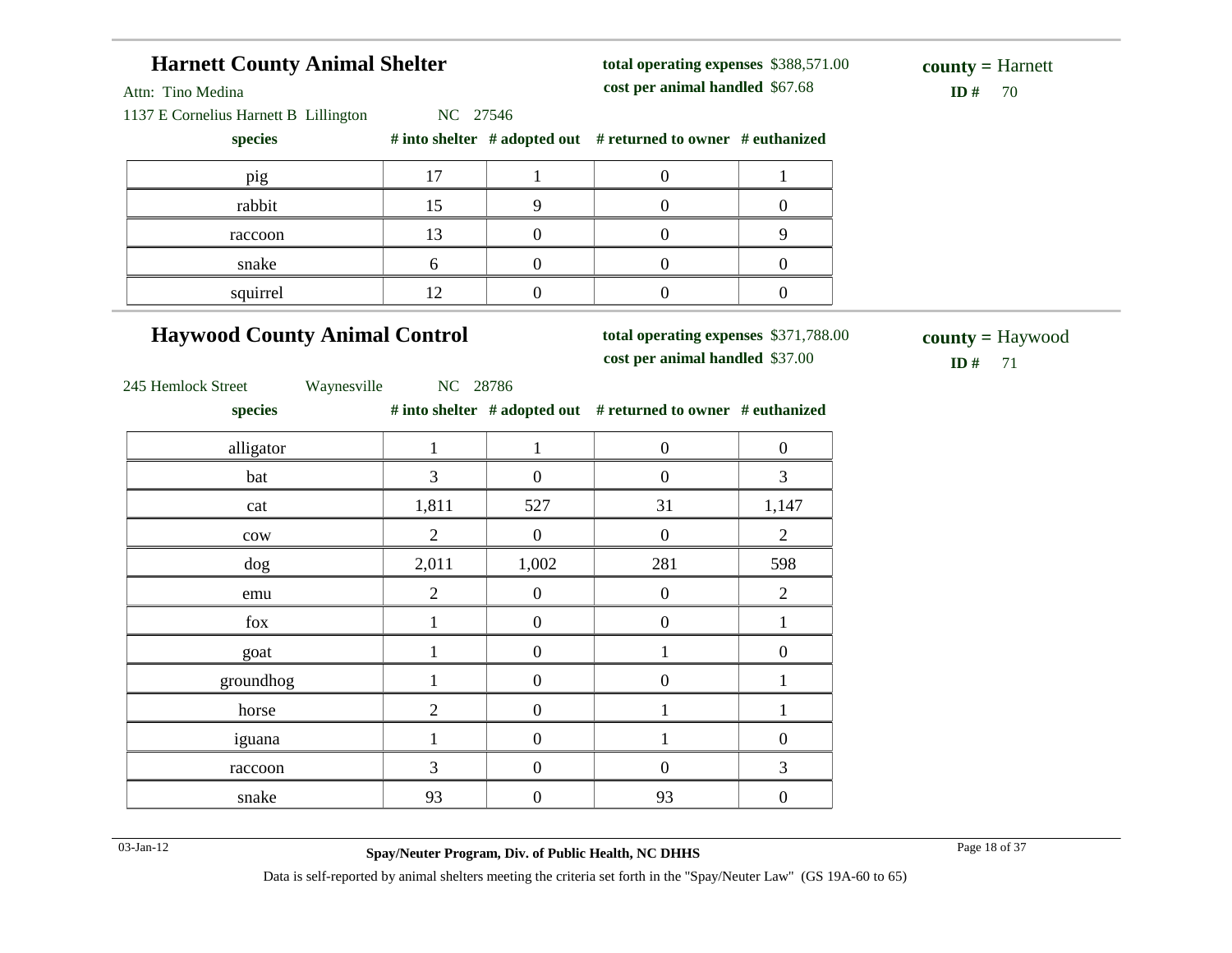| <b>Haywood County Animal Control</b>   |              |                  | total operating expenses \$371,788.00<br>cost per animal handled \$37.00 |                  | $county = Haywood$<br>ID#<br>71 |  |
|----------------------------------------|--------------|------------------|--------------------------------------------------------------------------|------------------|---------------------------------|--|
| Waynesville<br>245 Hemlock Street      | NC 28786     |                  |                                                                          |                  |                                 |  |
| species                                |              |                  | # into shelter # adopted out # returned to owner # euthanized            |                  |                                 |  |
| squirrel                               | $\mathbf{1}$ | $\boldsymbol{0}$ | $\overline{0}$                                                           | $\mathbf{1}$     |                                 |  |
| <b>Henderson County Animal Control</b> |              |                  | total operating expenses \$540,192.00                                    |                  | $county = Henderson$            |  |
| Henderson County Health Dept           |              |                  | cost per animal handled \$144.32                                         |                  | ID#<br>72                       |  |
| Hendersonville<br>810 Stoney Mtn Rd    | NC 28791     |                  |                                                                          |                  |                                 |  |
| species                                |              |                  | # into shelter # adopted out # returned to owner # euthanized            |                  |                                 |  |
| cat                                    | 1,855        | 343              | 23                                                                       | 1,489            |                                 |  |
| chicken                                | 5            | $\overline{4}$   | $\overline{0}$                                                           | $\mathbf{1}$     |                                 |  |
| dog                                    | 1,863        | 758              | 385                                                                      | 720              |                                 |  |
| duck                                   | $\mathbf{1}$ | $\mathbf{1}$     | $\overline{0}$                                                           | $\boldsymbol{0}$ |                                 |  |
| horse                                  | 8            | 8                | $\boldsymbol{0}$                                                         | $\boldsymbol{0}$ |                                 |  |
| rabbit                                 | 11           | 11               | $\boldsymbol{0}$                                                         | $\boldsymbol{0}$ |                                 |  |
| <b>Hoke County Animal Shelter</b>      |              |                  | total operating expenses \$242,920.00                                    |                  | $county = Hoke$                 |  |
| Hoke County Animal Control             |              |                  | cost per animal handled \$121.76                                         |                  | ID $#$<br>74                    |  |
| Raeford<br>PO Box 728                  | NC 28376     |                  |                                                                          |                  |                                 |  |
| species                                |              |                  | # into shelter # adopted out # returned to owner # euthanized            |                  |                                 |  |
| cat                                    | 642          | 50               | 9                                                                        | 583              |                                 |  |
| dog                                    | 1,351        | 170              | 171                                                                      | 937              |                                 |  |
| ferret                                 | $\mathbf{1}$ | $\mathbf{1}$     | $\boldsymbol{0}$                                                         | $\boldsymbol{0}$ |                                 |  |
| wolf hybrid                            | $\mathbf 1$  | $\boldsymbol{0}$ | $\overline{0}$                                                           | $\mathbf{1}$     |                                 |  |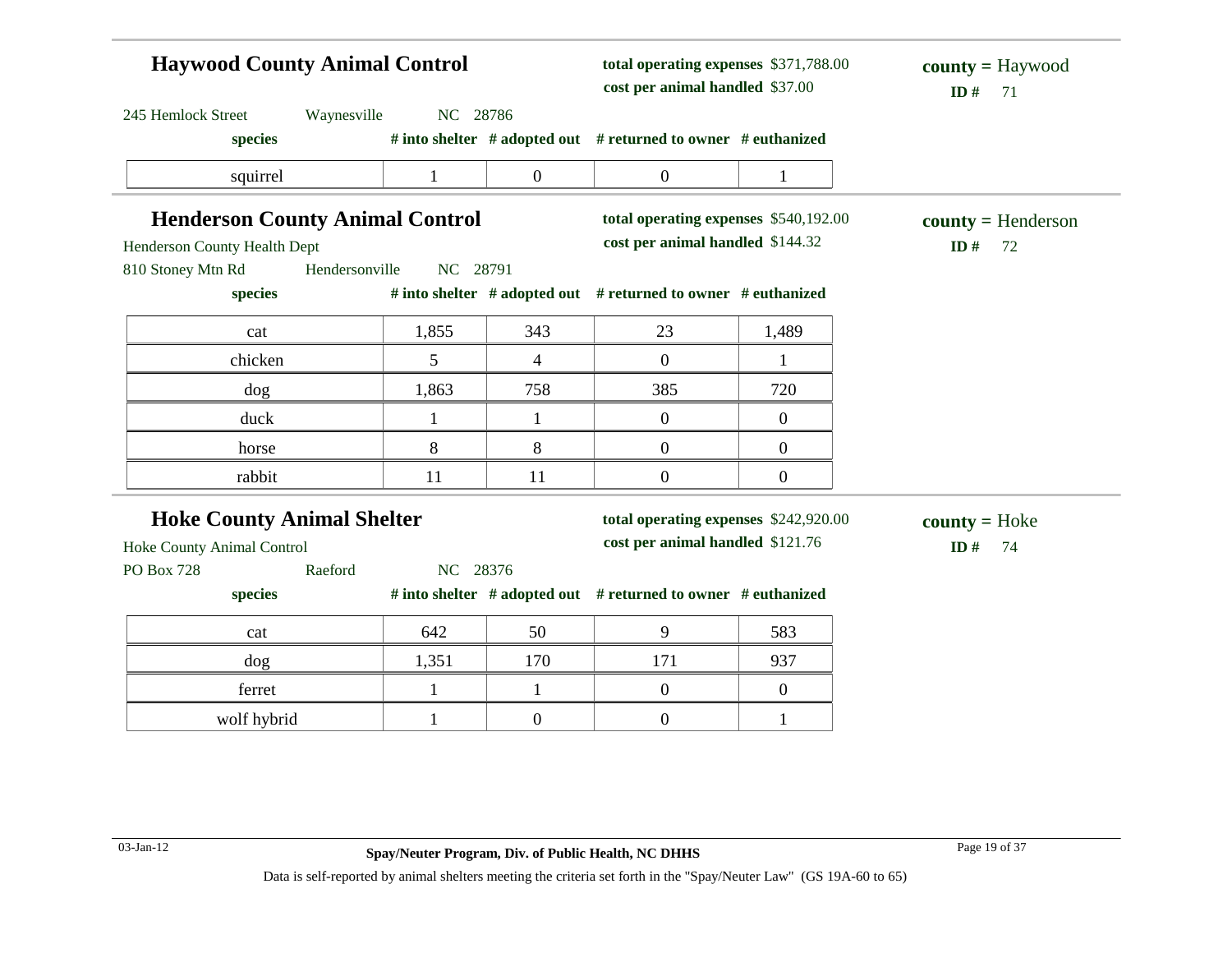# **Iredell County Animal Control**

**total operating expenses** \$948,050.43 **cost per animal handled**

 $ID# 76$ **county =** Iredell

|  | 243 Twin Oaks Rd |  |  |  |
|--|------------------|--|--|--|
|--|------------------|--|--|--|

Statesville NC 28625

**species # into shelter # adopted out # returned to owner # euthanized**

| ------                       |                |                  |                  |                  |
|------------------------------|----------------|------------------|------------------|------------------|
| bat                          | 18             | $\boldsymbol{0}$ | $\boldsymbol{0}$ | 8                |
| cat                          | 3,401          | 198              | 35               | 3,040            |
| chicken                      | $16\,$         | $11\,$           | $\boldsymbol{0}$ | 5                |
| cockatiel                    | $\overline{3}$ | $\mathfrak{Z}$   | $\boldsymbol{0}$ | $\boldsymbol{0}$ |
| $_{\text{cow}}$              | $\mathbf{1}$   | $\boldsymbol{0}$ | $\mathbf{1}$     | $\boldsymbol{0}$ |
| coyote                       | 3              | $\boldsymbol{0}$ | $\boldsymbol{0}$ | $\overline{3}$   |
| deer                         | 12             | $\boldsymbol{0}$ | $\boldsymbol{0}$ | 9                |
| $\rm{dog}$                   | 3,158          | 560              | 396              | 2,069            |
| dove                         | $\mathfrak{Z}$ | $\boldsymbol{0}$ | $\boldsymbol{0}$ | $\,1\,$          |
| duck                         | $\mathfrak{Z}$ | $\,1\,$          | $\boldsymbol{0}$ | $\,1\,$          |
| ferret                       | $\,1$          | $\,1$            | $\boldsymbol{0}$ | $\boldsymbol{0}$ |
| $\operatorname{fox}$         | $\overline{4}$ | $\boldsymbol{0}$ | $\boldsymbol{0}$ | $\overline{3}$   |
| geese                        | $\overline{2}$ | $\boldsymbol{0}$ | $\boldsymbol{0}$ | $\boldsymbol{0}$ |
| goat                         | 58             | 56               | $\boldsymbol{0}$ | $\,1\,$          |
| goose                        | $\mathbf 1$    | $\boldsymbol{0}$ | $\boldsymbol{0}$ | $\boldsymbol{0}$ |
| groundhog                    | $\sqrt{6}$     | $\boldsymbol{0}$ | $\boldsymbol{0}$ | $\overline{4}$   |
| guinea pig                   | $\overline{3}$ | 3                | $\boldsymbol{0}$ | $\boldsymbol{0}$ |
| hamster                      | $\overline{3}$ | $\overline{3}$   | $\boldsymbol{0}$ | $\boldsymbol{0}$ |
| $\mathop{\rm hawk}\nolimits$ | 5              | $\boldsymbol{0}$ | $\boldsymbol{0}$ | $\mathfrak{Z}$   |
| horse                        | $18\,$         | $\sqrt{6}$       | 9                | $\,1\,$          |
| lizard                       | $\,1\,$        | $\boldsymbol{0}$ | $\boldsymbol{0}$ | $\mathbf 1$      |
| opossum                      | $27\,$         | $\boldsymbol{0}$ | $\boldsymbol{0}$ | $18\,$           |
| otter                        | $\,1\,$        | $\boldsymbol{0}$ | $\boldsymbol{0}$ | $\,1\,$          |
|                              |                |                  |                  |                  |

03-Jan-12 Page 20 of 37 **Spay/Neuter Program, Div. of Public Health, NC DHHS**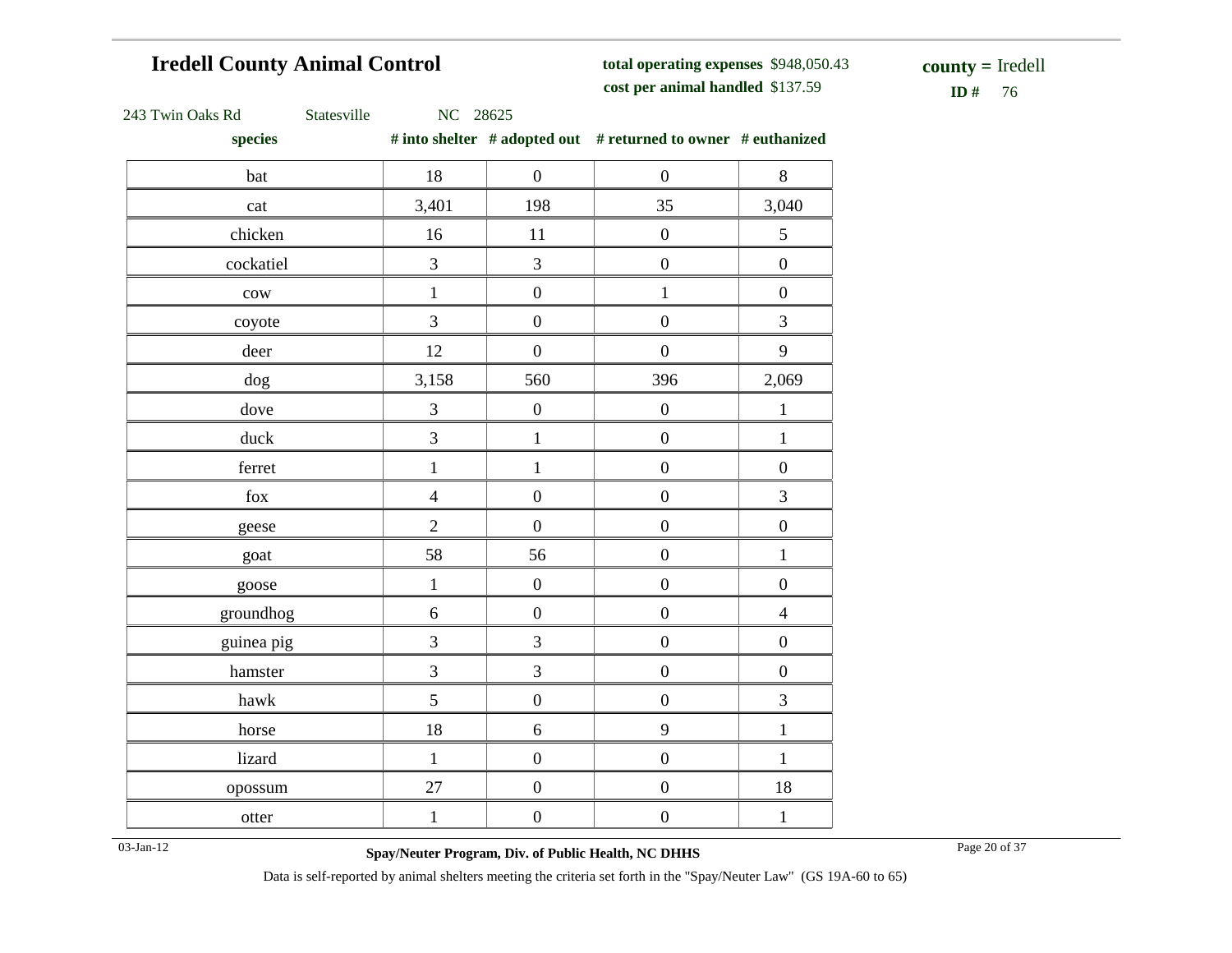# **Iredell County Animal Control**

**total operating expenses** \$948,050.43 **cost per animal handled**

 $ID# 76$ **county =** Iredell

| 243 Twin Oaks Rd<br>Statesville                                    | NC 28625       |                |                                                                           |                  |                                                  |
|--------------------------------------------------------------------|----------------|----------------|---------------------------------------------------------------------------|------------------|--------------------------------------------------|
| species                                                            |                |                | # into shelter # adopted out # returned to owner # euthanized             |                  |                                                  |
| pot belly pig                                                      | 9              | 9              | $\boldsymbol{0}$                                                          | $\boldsymbol{0}$ |                                                  |
| rabbit                                                             | 17             | 8              | $\boldsymbol{0}$                                                          | 3                |                                                  |
| raccoon                                                            | 50             | $\overline{0}$ | $\boldsymbol{0}$                                                          | 32               |                                                  |
| rat                                                                | $\overline{2}$ | $\overline{0}$ | $\boldsymbol{0}$                                                          | 1                |                                                  |
| skunk                                                              | 17             | $\overline{0}$ | $\mathbf{0}$                                                              | 4                |                                                  |
| song bird                                                          | $\overline{7}$ | $\overline{0}$ | $\mathbf{0}$                                                              | 6                |                                                  |
| squirrel                                                           | $\overline{4}$ | $\overline{0}$ | $\boldsymbol{0}$                                                          | $\overline{2}$   |                                                  |
| <b>Jackson County Animal Control</b><br>Jackson County Health Dept |                |                | total operating expenses \$203,493.83<br>cost per animal handled \$175.42 |                  | $\text{county} = \text{Jackson}$<br>ID $#$<br>77 |
| species                                                            |                |                | # into shelter # adopted out # returned to owner # euthanized             |                  |                                                  |
| cat                                                                | 467            | 195            | $\overline{4}$                                                            | 332              |                                                  |
| dog                                                                | 660            | 286            | 81                                                                        | 277              |                                                  |
| other                                                              | 30             | $\overline{0}$ | $\boldsymbol{0}$                                                          | $\overline{2}$   |                                                  |
| <b>Catman2 No-Kill-Shelter</b>                                     |                |                | total operating expenses \$42,000.00<br>cost per animal handled \$270.00  |                  | $\text{county} = \text{Jackson}$<br>ID#<br>124   |
| PO Box 2344<br>Cullowhee                                           | NC 28723       |                |                                                                           |                  |                                                  |
|                                                                    |                |                |                                                                           |                  |                                                  |
| species                                                            |                |                | # into shelter # adopted out # returned to owner # euthanized             |                  |                                                  |
| 538 Scotts Creek Rd<br>Sylva                                       | NC 28779       |                |                                                                           |                  |                                                  |

 $\sim$ 

 $\overline{\phantom{a}}$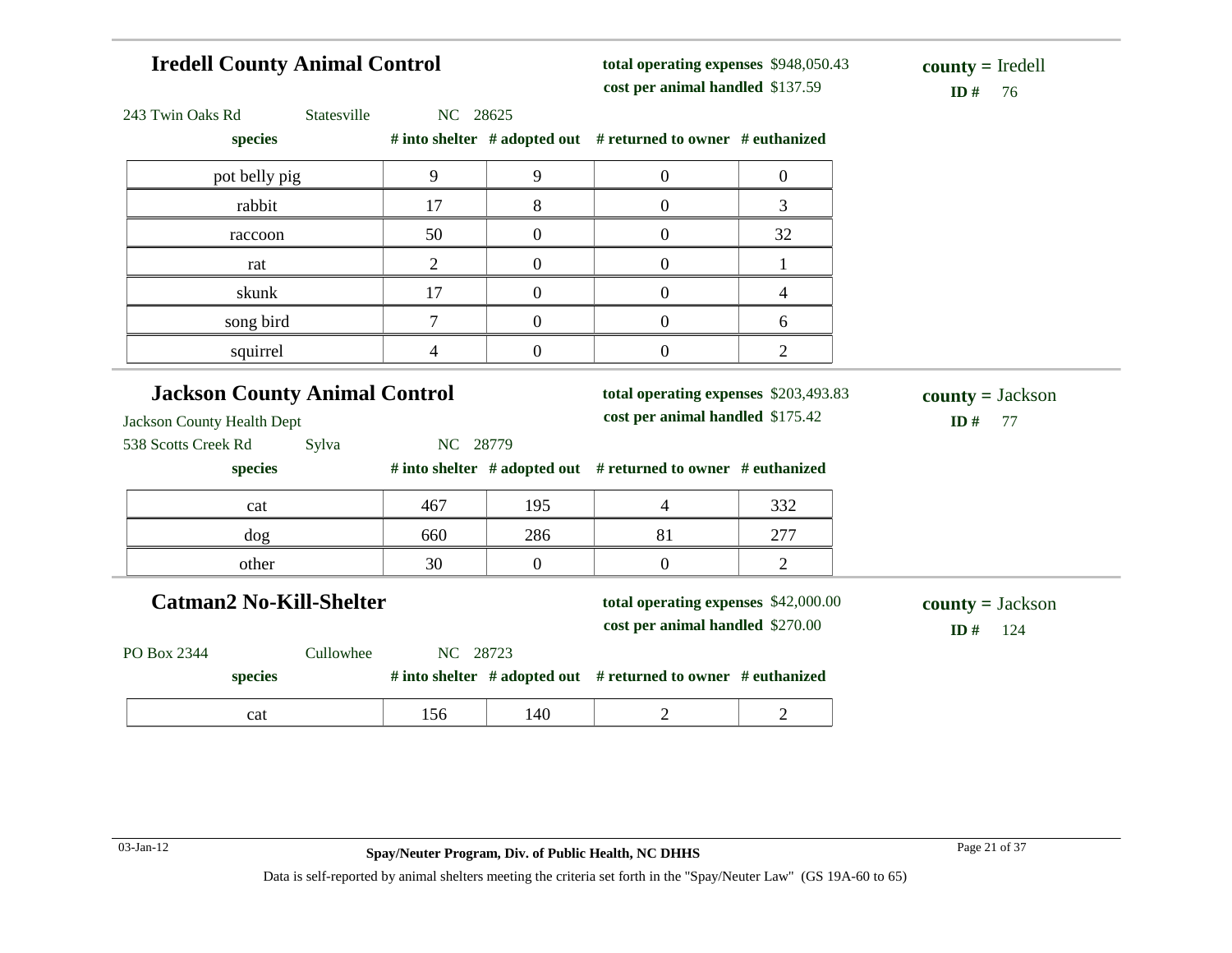# **Johnston County Animal Control**

**total operating expenses** \$459,000.00 **cost per animal handled**

**ID** # 78 **county =** Johnston

| 1320 N Brightleaf Blvd | Smithfield |  | NC 27577 |
|------------------------|------------|--|----------|
|------------------------|------------|--|----------|

**species # into shelter # adopted out # returned to owner # euthanized**

|                | $\boldsymbol{0}$ | $\boldsymbol{0}$ | $\sqrt{2}$       |
|----------------|------------------|------------------|------------------|
| 9              | $\overline{4}$   | $\sqrt{2}$       | $\boldsymbol{0}$ |
| 3,165          | 462              | 30               | 2,806            |
| 1              | $\mathbf{1}$     | $\boldsymbol{0}$ | $\mathbf{0}$     |
| 3,214          | 1,054            | 353              | 1,866            |
| 11             | $\boldsymbol{0}$ | 15               | $\boldsymbol{0}$ |
|                |                  | $\boldsymbol{0}$ | $\boldsymbol{0}$ |
|                | $\boldsymbol{0}$ | $\boldsymbol{0}$ |                  |
| $\overline{4}$ | $\overline{4}$   | $\boldsymbol{0}$ | $\boldsymbol{0}$ |
| 10             | 7                | 3                | $\Omega$         |
|                | $\boldsymbol{0}$ | $\boldsymbol{0}$ |                  |
| $\overline{2}$ | $\overline{2}$   | $\boldsymbol{0}$ | $\boldsymbol{0}$ |
|                |                  | $\boldsymbol{0}$ | $\boldsymbol{0}$ |
|                |                  |                  |                  |

# **Lenoir County SPCA Animal Shelter**

**total operating expenses** \$247,782.00

**cost per animal handled** \$68.52 **ID #** 128 **county =** Lenoir

| PO Box 1481 | Kinston | NC 28503 |     |                                                               |       |
|-------------|---------|----------|-----|---------------------------------------------------------------|-------|
| species     |         |          |     | # into shelter # adopted out # returned to owner # euthanized |       |
| bird        |         |          |     |                                                               |       |
| cat         |         | 1,580    | 213 |                                                               | 1,257 |
| dog         |         | 2,036    | 928 | 101                                                           | 884   |
| opossum     |         |          |     |                                                               |       |
| raccoon     |         |          |     |                                                               |       |

03-Jan-12 Page 22 of 37 **Spay/Neuter Program, Div. of Public Health, NC DHHS**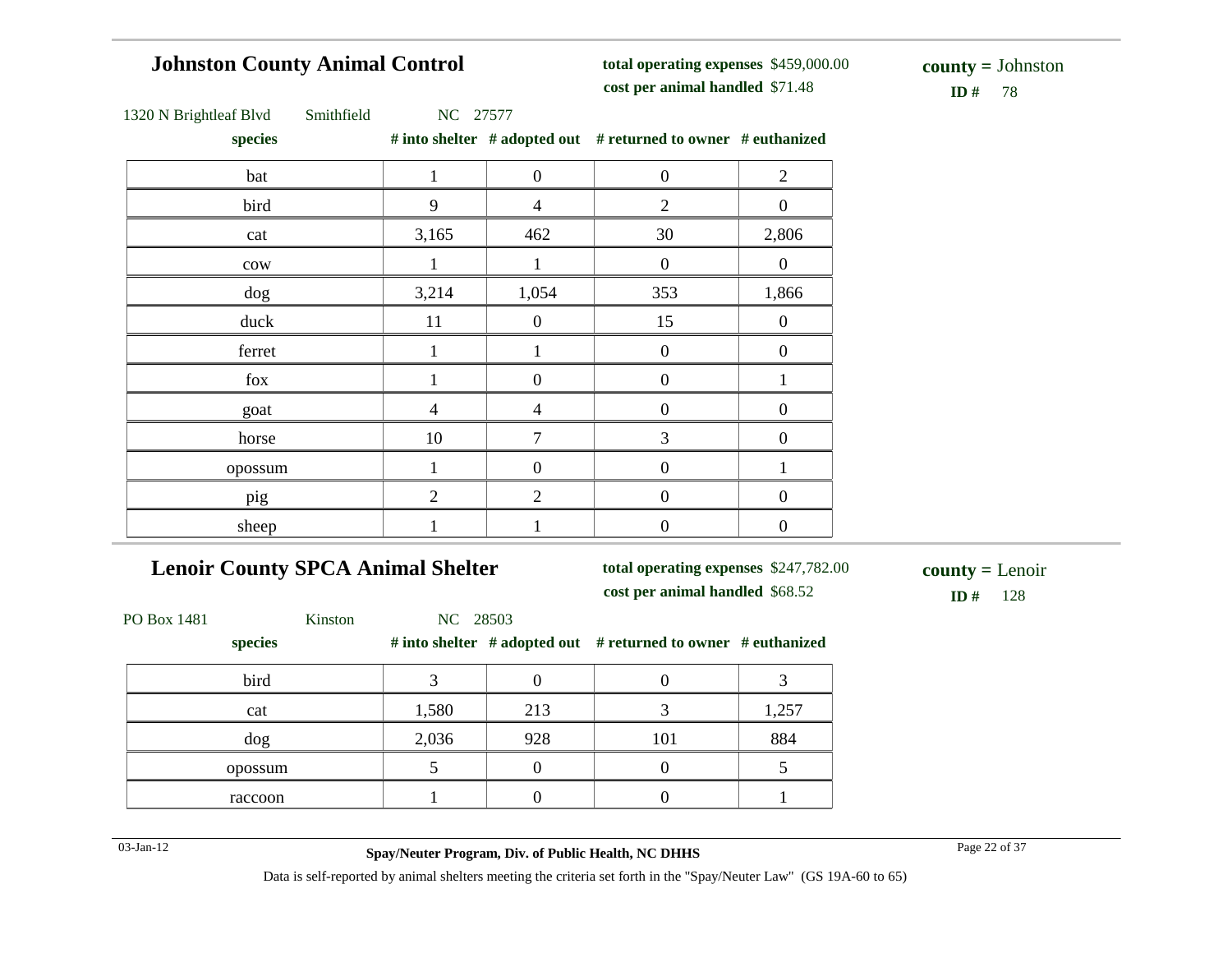# **McDowell County Animal Control**

**total operating expenses** \$88,755.66 **cost per animal handled** \$31.90 **ID #** 88

McDowell County Animal Shelter

60 E Court St Marion NC 28752

**species # into shelter # adopted out # returned to owner # euthanized**

| cat | 1,247 | 270 |    | 1,091 |
|-----|-------|-----|----|-------|
| dog | 1,536 | 306 | 96 | 1,162 |

# **Mitchell County Animal Shelter**

**total operating expenses** \$87,733.02

**cost per animal handled** \$78.53 **ID #** 89 **county =** Mitchell

PO Box 308 Spruce Pine NC 28777

**species # into shelter # adopted out # returned to owner # euthanized**

| cat     | 534 | 166 |    | 357 |
|---------|-----|-----|----|-----|
| coyote  |     |     |    |     |
| dog     | 581 | 382 | 35 | 154 |
| ferret  |     |     |    |     |
| goat    |     |     |    |     |
| hamster | 13  | 13  |    |     |
| horse   |     |     |    |     |
| rabbit  |     |     |    |     |

#### **Montgomery County Animal Control**

**total operating expenses** \$0.00 **cost per animal handled** \$0.00 **ID #** 90

**county =** Montgomery

c/o Laura Morton

PO Box 425 Troy NC 27371

#### **species # into shelter # adopted out # returned to owner # euthanized**

| cat | 668       |  | 668   |
|-----|-----------|--|-------|
| dog | 022<br>ື່ |  | 1,003 |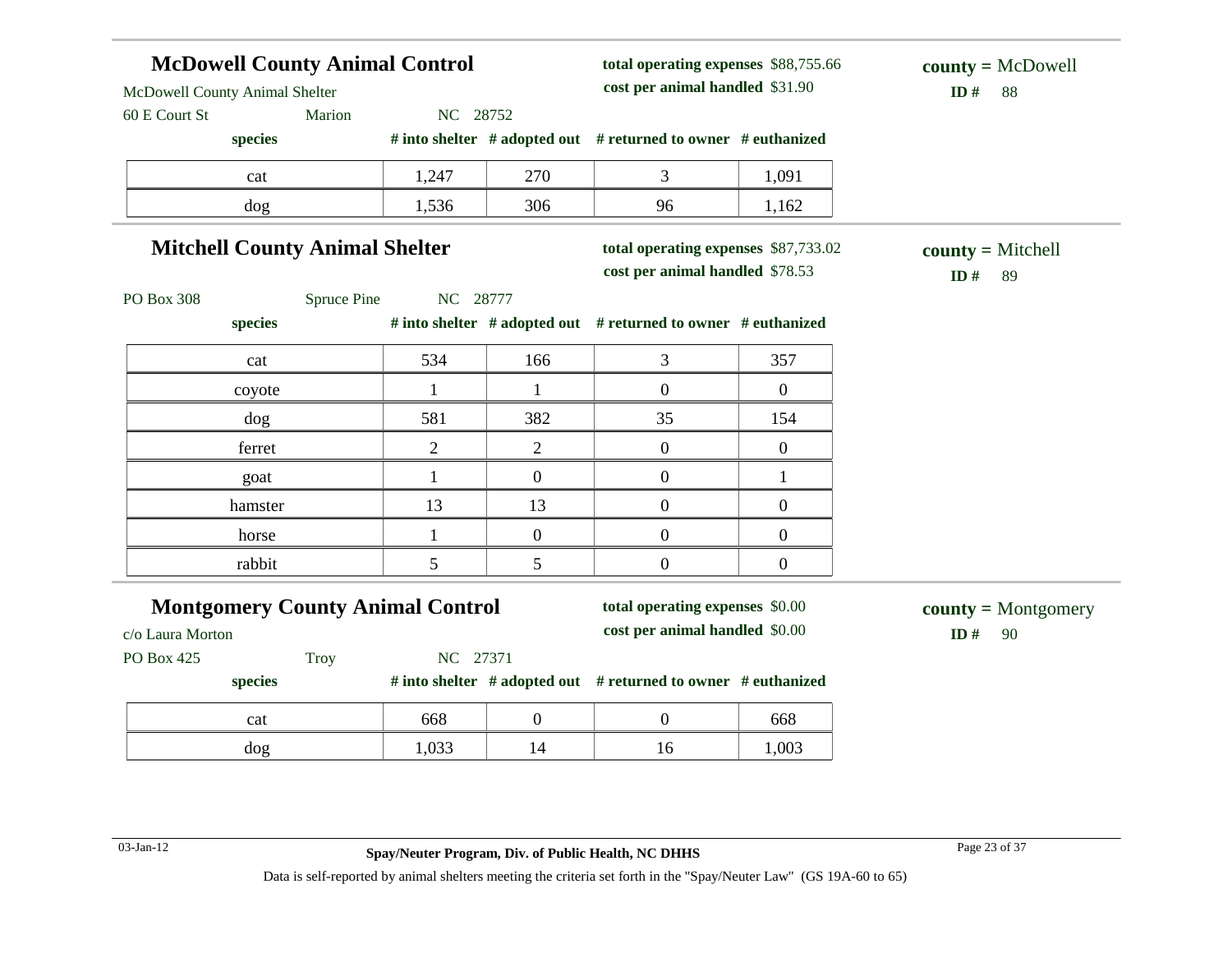| <b>Animal Center of Moore County</b><br>c/o Moore County Health Dept |                                |                  | total operating expenses \$630,002.00<br>cost per animal handled \$130.40 | $county = Moore$<br>ID#<br>91 |                      |
|----------------------------------------------------------------------|--------------------------------|------------------|---------------------------------------------------------------------------|-------------------------------|----------------------|
| PO Box 279<br>Carthage                                               | NC 28327                       |                  |                                                                           |                               |                      |
| species                                                              |                                |                  | # into shelter # adopted out # returned to owner # euthanized             |                               |                      |
| cat                                                                  | 2,394                          | $\boldsymbol{0}$ | $\boldsymbol{0}$                                                          | $\overline{0}$                |                      |
| dog                                                                  | 2,402                          | $\boldsymbol{0}$ | $\boldsymbol{0}$                                                          | $\overline{0}$                |                      |
| horse                                                                | 35                             | $\boldsymbol{0}$ | $\boldsymbol{0}$                                                          | $\overline{0}$                |                      |
| <b>City of Rocky Mount Animal Control</b>                            |                                |                  | total operating expenses \$184,279.80                                     |                               | <b>county</b> = Nash |
| <b>Rocky Mount Police Dept</b>                                       |                                |                  | cost per animal handled \$73.93                                           |                               | ID $\#$<br>42        |
| PO Box 1180                                                          | NC 27801<br><b>Rocky Mount</b> |                  |                                                                           |                               |                      |
| species                                                              |                                |                  | # into shelter # adopted out # returned to owner # euthanized             |                               |                      |
| cat                                                                  | 893                            | 118              | 18                                                                        | 757                           |                      |
| dog                                                                  | 1,498                          | 480              | 213                                                                       | 805                           |                      |
| other                                                                | 102                            |                  | 90                                                                        | 12                            |                      |
| <b>Nash County Animal Control</b>                                    |                                |                  | total operating expenses \$291,823.40                                     |                               | <b>county</b> = Nash |
| Nash County Health Dept                                              |                                |                  | cost per animal handled \$93.92                                           |                               | ID#<br>93            |
| PO Box 849<br>Nashville                                              | NC 27856                       |                  |                                                                           |                               |                      |
| species                                                              |                                |                  | # into shelter # adopted out # returned to owner # euthanized             |                               |                      |
| bat                                                                  | $\mathbf{1}$                   | $\overline{0}$   | $\overline{0}$                                                            | $\mathbf{1}$                  |                      |
| bird                                                                 | $\overline{2}$                 | $\boldsymbol{0}$ | $\mathbf{1}$                                                              | 1                             |                      |
|                                                                      |                                |                  |                                                                           |                               |                      |
| cat                                                                  | 1,665                          | 57               | 7                                                                         | 1,580                         |                      |
| chicken                                                              | $\mathbf{1}$                   | $\mathbf{1}$     | $\boldsymbol{0}$                                                          | $\overline{0}$                |                      |
| cockatiel                                                            |                                | 1                | $\boldsymbol{0}$                                                          | $\overline{0}$                |                      |
| $\frac{\text{dog}}{\text{d}}$                                        | 1,390                          | 189              | 99                                                                        | 1,084                         |                      |
| fox                                                                  | 3                              | $\mathbf{0}$     | $\overline{0}$                                                            | $\overline{0}$                |                      |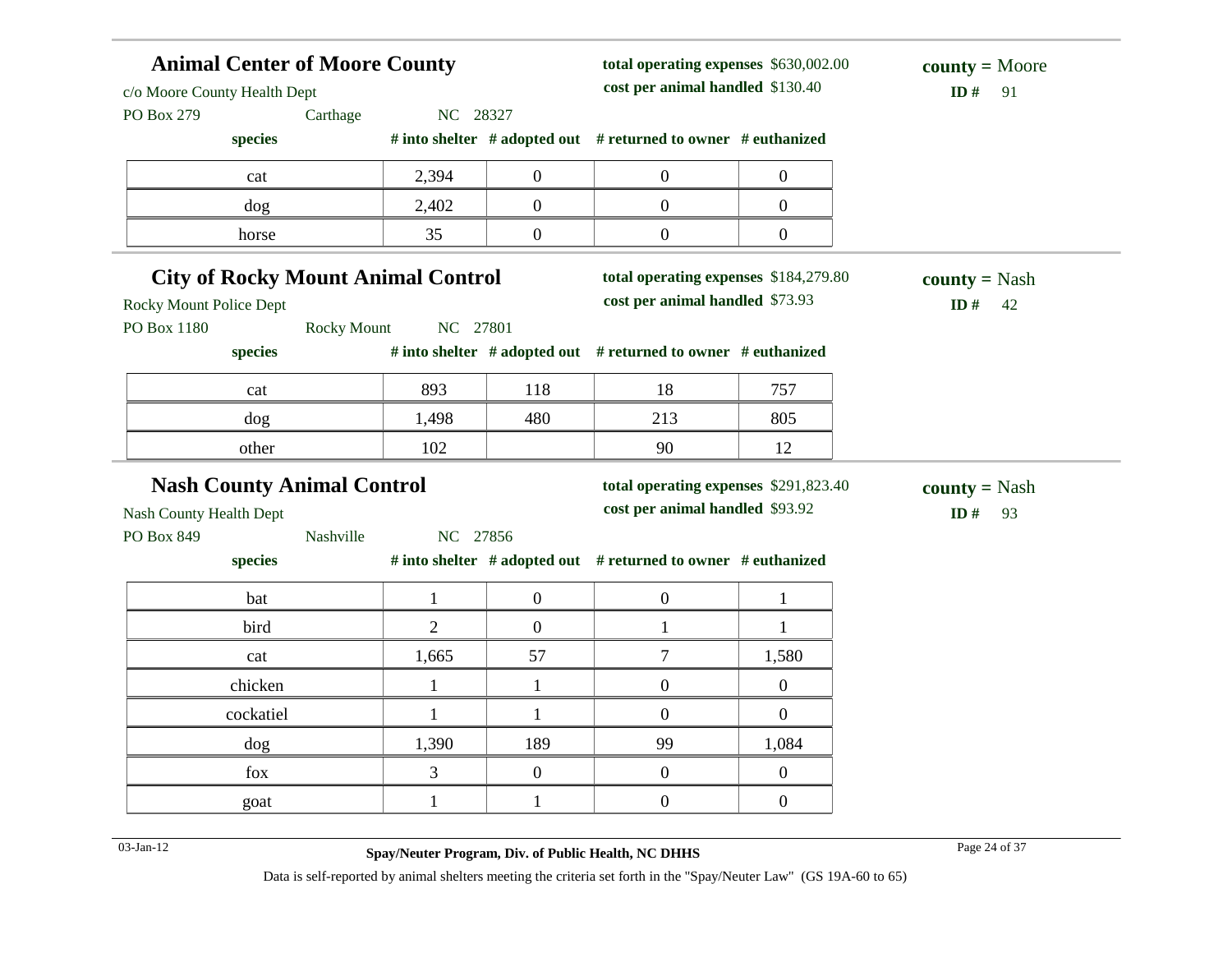| <b>Nash County Animal Control</b>                                                                                   |                                                     |                  | total operating expenses \$291,823.40                                       |                  | <b>county</b> = Nash                |
|---------------------------------------------------------------------------------------------------------------------|-----------------------------------------------------|------------------|-----------------------------------------------------------------------------|------------------|-------------------------------------|
| Nash County Health Dept                                                                                             |                                                     |                  | cost per animal handled \$93.92                                             |                  | ID#<br>93                           |
| PO Box 849<br>Nashville<br>species                                                                                  | NC 27856                                            |                  | # into shelter # adopted out # returned to owner # euthanized               |                  |                                     |
|                                                                                                                     |                                                     |                  |                                                                             |                  |                                     |
| groundhog                                                                                                           | $\mathbf{1}$                                        | $\boldsymbol{0}$ | 1                                                                           | $\overline{0}$   |                                     |
| horse                                                                                                               | $\overline{2}$                                      | $\overline{2}$   | $\boldsymbol{0}$                                                            | $\overline{0}$   |                                     |
| opossum                                                                                                             | 31                                                  | $\boldsymbol{0}$ | 29                                                                          | $\overline{2}$   |                                     |
| pig                                                                                                                 | $\mathbf{1}$                                        | $\boldsymbol{0}$ | $\mathbf{1}$                                                                | $\boldsymbol{0}$ |                                     |
| rabbit                                                                                                              | $\overline{2}$                                      | $\boldsymbol{0}$ | $\overline{0}$                                                              | 1                |                                     |
| raccoon                                                                                                             | 6                                                   | $\boldsymbol{0}$ | $\boldsymbol{0}$                                                            | 3                |                                     |
| <b>New Hanover County Animal Control Service</b><br>New Hanover County Health Dept<br>180 Division Dr<br>Wilmington | NC 28401                                            |                  | total operating expenses \$1,178,704.00<br>cost per animal handled \$209.00 |                  | $county = New Hanover$<br>ID#<br>94 |
| species                                                                                                             |                                                     |                  | # into shelter # adopted out # returned to owner # euthanized               |                  |                                     |
| bat                                                                                                                 | 5                                                   | $\overline{0}$   | $\boldsymbol{0}$                                                            |                  |                                     |
| cat                                                                                                                 | 1,982                                               | 403              | 91                                                                          | 5<br>1,428       |                                     |
| dog                                                                                                                 | 1,793                                               | 486              | 570                                                                         | 726              |                                     |
| fox                                                                                                                 | 9                                                   | $\overline{0}$   | $\overline{0}$                                                              | 9                |                                     |
| opossum                                                                                                             | 9                                                   | $\overline{0}$   | $\boldsymbol{0}$                                                            | 9                |                                     |
| other                                                                                                               | 24                                                  | 18               | $\overline{2}$                                                              | 4                |                                     |
| rabbit                                                                                                              | 21                                                  | 20               | $\boldsymbol{0}$                                                            |                  |                                     |
| raccoon                                                                                                             | 38                                                  | $\boldsymbol{0}$ | $\boldsymbol{0}$                                                            | 38               |                                     |
| <b>Onslow County Animal Control</b>                                                                                 |                                                     |                  | total operating expenses \$651,763.00<br>cost per animal handled \$94.00    |                  | $county = Onslow$<br>$ID#$ 97       |
| Jacksonville<br>244 Georgetown Rd                                                                                   | NC 28540                                            |                  |                                                                             |                  |                                     |
|                                                                                                                     |                                                     |                  | # into shelter # adopted out # returned to owner # euthanized               |                  |                                     |
| species                                                                                                             |                                                     |                  |                                                                             |                  |                                     |
| 03-Jan-12                                                                                                           | Spay/Neuter Program, Div. of Public Health, NC DHHS |                  |                                                                             |                  | Page 25 of 37                       |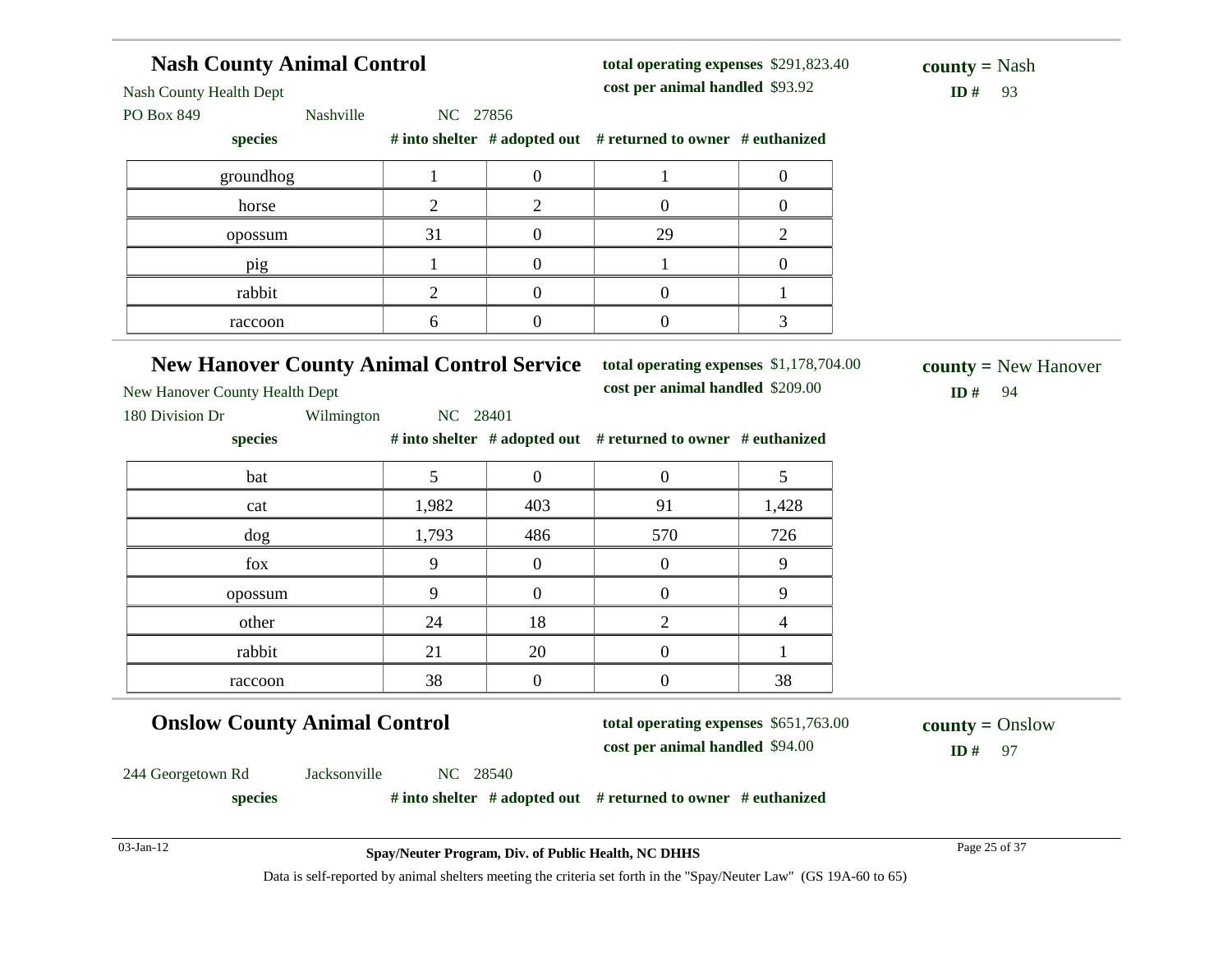# **Onslow County Animal Control**

**total operating expenses** \$651,763.00 **cost per animal handled**

 $ID#$  97 **county =** Onslow

|  | 244 Georgetown Rd |  |
|--|-------------------|--|
|--|-------------------|--|

Jacksonville NC 28540

**species # into shelter # adopted out # returned to owner # euthanized**

| $\overline{\phantom{a}}$ |                |                  |                |                  |
|--------------------------|----------------|------------------|----------------|------------------|
| bat                      | $\overline{2}$ | $\boldsymbol{0}$ | $\overline{2}$ | $\boldsymbol{0}$ |
| bird                     |                | 1                | $\overline{0}$ | $\boldsymbol{0}$ |
| cat                      | 3,356          | 1,193            | 1,537          | 626              |
| dog                      | 3,516          | 325              | 3,117          | 74               |
| ferret                   | 6              | $\mathfrak{Z}$   |                | $\overline{2}$   |
| fox                      | 6              | $\boldsymbol{0}$ | 6              | 0                |
| goat                     | $\overline{2}$ | $\overline{2}$   | $\overline{0}$ | 0                |
| guinea pig               |                |                  | $\overline{0}$ | $\overline{0}$   |
| horse                    | 5              |                  | $\overline{0}$ | $\overline{4}$   |
| opossum                  | 3              | $\boldsymbol{0}$ | 3              | 0                |
| pig                      | $\overline{2}$ | $\overline{2}$   | $\theta$       | 0                |
| pot belly pig            |                | 0                | 0              |                  |

# **Orange County Animal Shelter**

**total operating expenses** \$1,717,032.00

Orange County Animal Shelter

**cost per animal handled** \$405.24 **ID #** 200 **county =** Orange

1081 Martin Luther King Jr Chapel Hill NC 27514

**species # into shelter # adopted out # returned to owner # euthanized**

| bird          | 24    | 16  |     |       |
|---------------|-------|-----|-----|-------|
| bird-domestic | 24    | 16  |     |       |
| cat           | 1,985 | 831 | 46  | 1,040 |
| cat           | 1,985 | 831 | 46  | 1,040 |
| dog           | 1,923 | 791 | 420 | 732   |
| other         | 9     | 79  |     | 10    |

03-Jan-12 Page 26 of 37 **Spay/Neuter Program, Div. of Public Health, NC DHHS**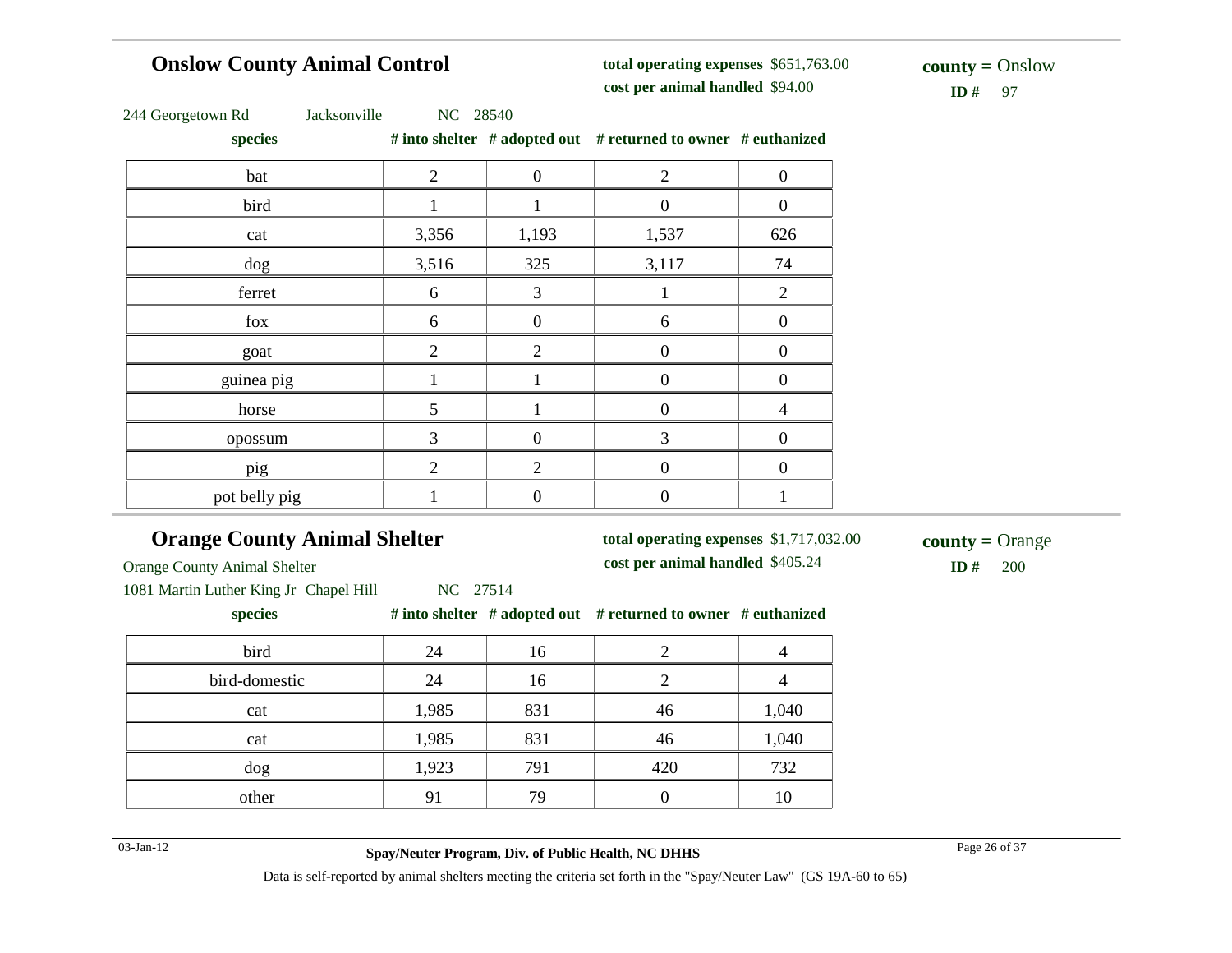| <b>Orange County Animal Shelter</b><br><b>Orange County Animal Shelter</b><br>1081 Martin Luther King Jr Chapel Hill | NC 27514       |          | total operating expenses \$1,717,032.00<br>cost per animal handled \$405.24 |                                                                           | $county = Orange$<br>ID#<br>200                                                                                    |                                          |
|----------------------------------------------------------------------------------------------------------------------|----------------|----------|-----------------------------------------------------------------------------|---------------------------------------------------------------------------|--------------------------------------------------------------------------------------------------------------------|------------------------------------------|
| species                                                                                                              |                |          |                                                                             | # into shelter # adopted out # returned to owner # euthanized             |                                                                                                                    |                                          |
| reptile                                                                                                              |                | 4        | $\overline{c}$                                                              | $\mathbf{1}$                                                              | $\boldsymbol{0}$                                                                                                   |                                          |
| wildlife                                                                                                             |                | 200      | 11                                                                          | 25                                                                        | 110                                                                                                                |                                          |
| The SPCA of NE North Carolina<br>c/o Jo Ellen Smith                                                                  |                |          |                                                                             | total operating expenses \$228,454.51<br>cost per animal handled \$74.44  |                                                                                                                    | <b>county</b> = Pasquotank<br>ID#<br>131 |
| PO Box 1772<br>species                                                                                               | Elizabeth City | NC 27906 |                                                                             | # into shelter # adopted out # returned to owner # euthanized             |                                                                                                                    |                                          |
| cat                                                                                                                  |                | 1,863    | 372                                                                         | 39                                                                        | 1,460                                                                                                              |                                          |
| dog                                                                                                                  |                | 1,206    | 625                                                                         | 257                                                                       | 382                                                                                                                |                                          |
| <b>Person County Animal Control</b>                                                                                  |                |          |                                                                             | total operating expenses \$259,335.00<br>cost per animal handled \$106.81 |                                                                                                                    | <b>county</b> = Person<br>ID#<br>103     |
| 2103 Chub Lake Rd<br>species                                                                                         | Roxboro        | NC 27573 |                                                                             | # into shelter # adopted out # returned to owner # euthanized             |                                                                                                                    |                                          |
| cat                                                                                                                  |                | 1,038    | 37                                                                          | 5                                                                         | 996                                                                                                                |                                          |
| dog                                                                                                                  |                | 1,373    | 212                                                                         | 71                                                                        | 1,090                                                                                                              |                                          |
| wildlife                                                                                                             |                | 17       | $\boldsymbol{0}$                                                            | $\boldsymbol{0}$                                                          | 17                                                                                                                 |                                          |
| <b>Pitt County Animal Control</b><br>Pitt County Animal Shelter                                                      |                |          |                                                                             | total operating expenses \$514,520.00<br>cost per animal handled \$108.98 |                                                                                                                    | <b>county</b> = $P$ itt<br>ID#<br>104    |
| 1717 W 5th St<br>species                                                                                             | Greenville     | NC 27834 |                                                                             | # into shelter $#$ adopted out $#$ returned to owner $#$ euthanized       |                                                                                                                    |                                          |
| cat                                                                                                                  |                | 2,075    | 317                                                                         | $\tau$                                                                    | 1,625                                                                                                              |                                          |
| dog                                                                                                                  |                | 2,641    | 570                                                                         | 226                                                                       | 1,590                                                                                                              |                                          |
| ferret                                                                                                               |                |          | $\overline{0}$                                                              | $\mathbf{0}$                                                              |                                                                                                                    |                                          |
| 03-Jan-12                                                                                                            |                |          |                                                                             | Spay/Neuter Program, Div. of Public Health, NC DHHS                       | Data is self-reported by animal shelters meeting the criteria set forth in the "Spay/Neuter Law" (GS 19A-60 to 65) | Page 27 of 37                            |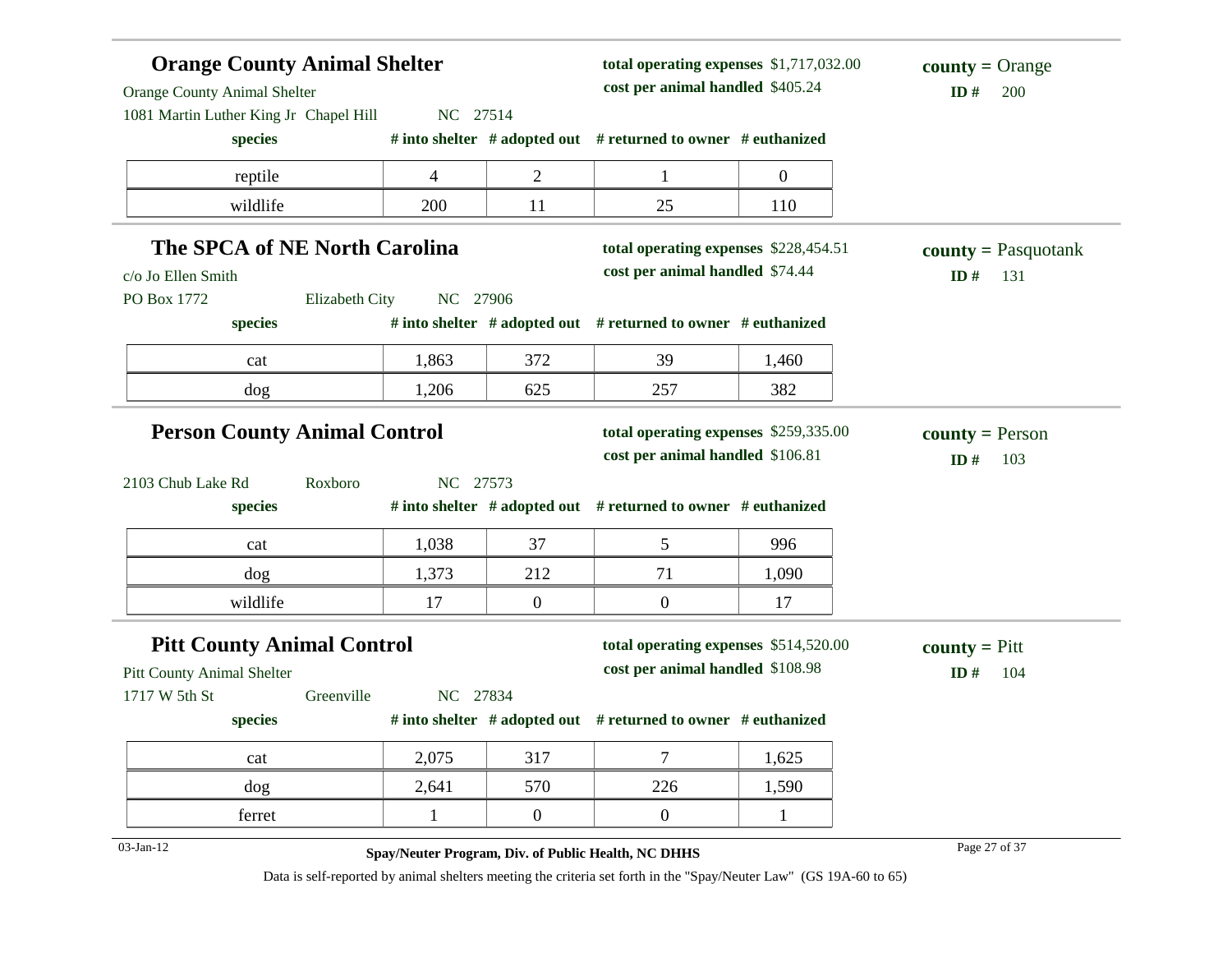| <b>Pitt County Animal Control</b>                                                                            |                |                  | total operating expenses \$514,520.00<br>cost per animal handled \$108.98 | <b>county</b> = $P$ itt |                                  |  |
|--------------------------------------------------------------------------------------------------------------|----------------|------------------|---------------------------------------------------------------------------|-------------------------|----------------------------------|--|
| <b>Pitt County Animal Shelter</b><br>1717 W 5th St<br>Greenville                                             | NC 27834       |                  |                                                                           |                         | ID $#$<br>104                    |  |
| species                                                                                                      |                |                  | # into shelter # adopted out # returned to owner # euthanized             |                         |                                  |  |
| nutria                                                                                                       | $\mathbf{1}$   | $\mathbf{1}$     | $\boldsymbol{0}$                                                          | $\boldsymbol{0}$        |                                  |  |
| opossum                                                                                                      | $\mathbf{1}$   | $\boldsymbol{0}$ | $\boldsymbol{0}$                                                          | $\mathbf{1}$            |                                  |  |
| rabbit                                                                                                       | $\mathbf{1}$   | $\mathbf{1}$     | $\boldsymbol{0}$                                                          | $\boldsymbol{0}$        |                                  |  |
| raccoon                                                                                                      | $\mathbf{1}$   | $\boldsymbol{0}$ | $\boldsymbol{0}$                                                          | $\mathbf{1}$            |                                  |  |
| <b>Richmond County Animal Control</b><br><b>Richmond County Health Dept</b><br>Rockingham<br>127 Caroline St | NC 28379       |                  | total operating expenses \$386,189.29<br>cost per animal handled \$84.15  |                         | $county = Richard$<br>ID#<br>107 |  |
| species                                                                                                      |                |                  | # into shelter # adopted out # returned to owner # euthanized             |                         |                                  |  |
| cat                                                                                                          | 1,609          | 214              | 10                                                                        | 1,366                   |                                  |  |
| dog                                                                                                          | 2,954          | 476              | 125                                                                       | 2,274                   |                                  |  |
| fox                                                                                                          | $\mathbf{1}$   | $\overline{0}$   | $\mathbf{1}$                                                              | $\boldsymbol{0}$        |                                  |  |
| goat                                                                                                         | 3              | $\boldsymbol{0}$ | 3                                                                         | $\boldsymbol{0}$        |                                  |  |
| horse                                                                                                        | $\mathbf{1}$   | $\boldsymbol{0}$ | $\mathbf{1}$                                                              | $\boldsymbol{0}$        |                                  |  |
|                                                                                                              |                | $\boldsymbol{0}$ | 3                                                                         | $\overline{0}$          |                                  |  |
| opossum                                                                                                      | $\overline{4}$ |                  |                                                                           |                         |                                  |  |
| opossum                                                                                                      | $\mathbf{1}$   | $\boldsymbol{0}$ | $\boldsymbol{0}$                                                          | $\boldsymbol{0}$        |                                  |  |
| otter                                                                                                        | $\mathbf{1}$   | $\overline{0}$   | $\mathbf{1}$                                                              | $\boldsymbol{0}$        |                                  |  |
| owl                                                                                                          | $\mathbf{1}$   | $\boldsymbol{0}$ | $\boldsymbol{0}$                                                          | $\boldsymbol{0}$        |                                  |  |
| raccoon                                                                                                      | $\mathbf{1}$   | $\boldsymbol{0}$ | $\boldsymbol{0}$                                                          | $\mathbf{1}$            |                                  |  |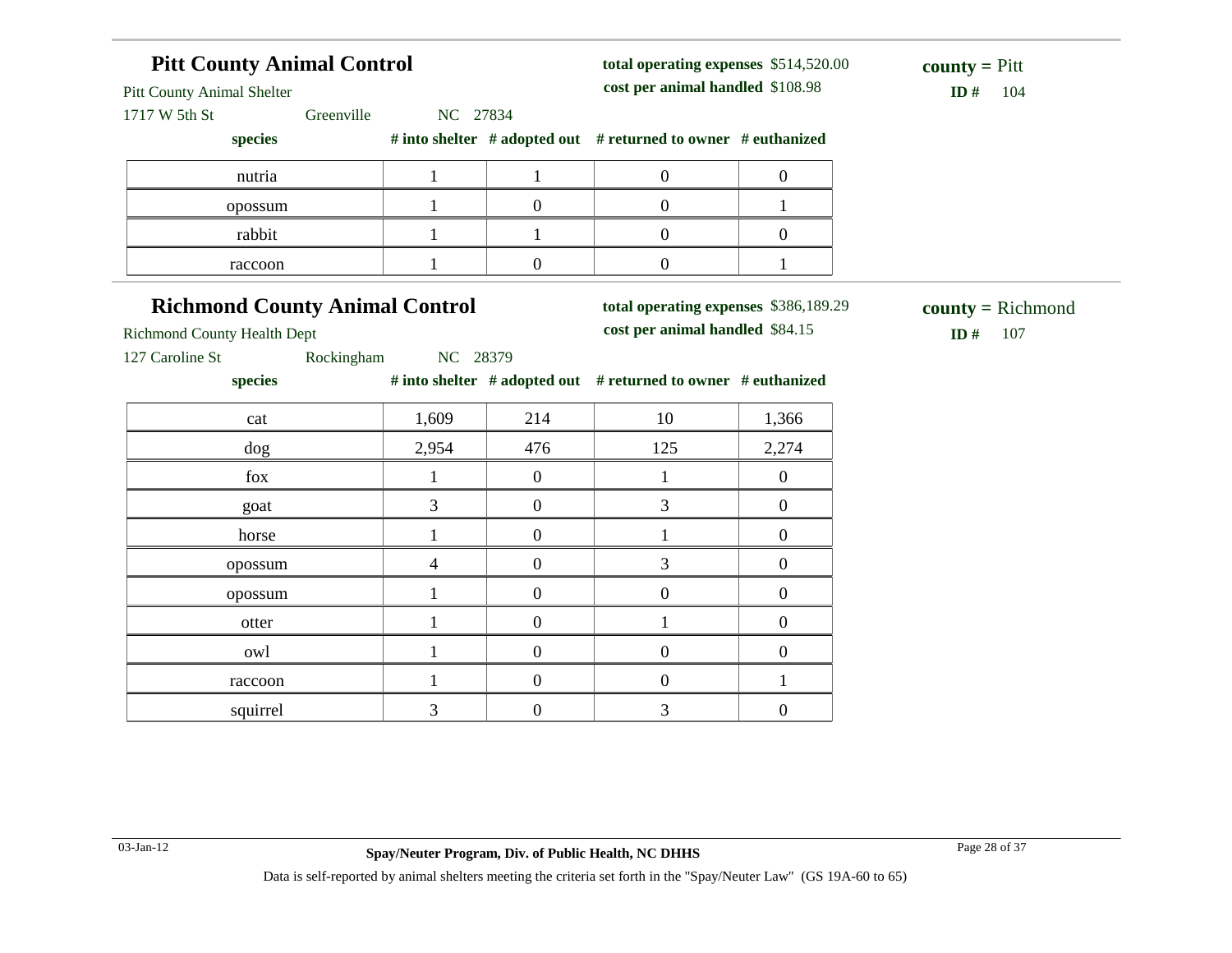| <b>Robeson County Animal Control</b><br>Robeson County Health Dept<br>460 Country Club Blvd | NC 28358   |                | total operating expenses \$222,236.40<br>cost per animal handled \$38.30 |                                                                          | $county = Robeson$<br>ID#<br>109 |                                          |
|---------------------------------------------------------------------------------------------|------------|----------------|--------------------------------------------------------------------------|--------------------------------------------------------------------------|----------------------------------|------------------------------------------|
| species                                                                                     | Lumberton  |                |                                                                          | # into shelter # adopted out # returned to owner # euthanized            |                                  |                                          |
| cat                                                                                         |            | 1,866          | 172                                                                      | 7                                                                        | 1,713                            |                                          |
| dog                                                                                         |            | 3,936          | 1,011                                                                    | 86                                                                       | 2,843                            |                                          |
| <b>City of Stoneville Animal Control</b><br>attn: Kevin Baughn, City Manager, Admin Office  |            |                |                                                                          | total operating expenses \$0.00<br>cost per animal handled \$0.00        |                                  | <b>county</b> = Rockingham<br>ID#<br>164 |
| 151 Smith St                                                                                | Stoneville | NC 27048       |                                                                          |                                                                          |                                  |                                          |
| species                                                                                     |            |                |                                                                          | # into shelter # adopted out # returned to owner # euthanized            |                                  |                                          |
| cat                                                                                         |            | $\mathbf{0}$   | $\boldsymbol{0}$                                                         | 5                                                                        | $\boldsymbol{0}$                 |                                          |
| dog                                                                                         |            | 3              | $\overline{0}$                                                           | $\tau$                                                                   | $\boldsymbol{0}$                 |                                          |
| <b>Rowan County Animal Control</b><br>Rowan County Health Dept                              |            |                |                                                                          | total operating expenses \$669,779.00<br>cost per animal handled \$84.00 |                                  | <b>county</b> = Rowan<br>ID#<br>111      |
| 1811 E Innes St                                                                             | Salisbury  |                | NC 28146-6030                                                            |                                                                          |                                  |                                          |
| species                                                                                     |            |                |                                                                          | # into shelter # adopted out # returned to owner # euthanized            |                                  |                                          |
| bat                                                                                         |            | 32             | $\boldsymbol{0}$                                                         | $\boldsymbol{0}$                                                         | 25                               |                                          |
| bird                                                                                        |            | $\mathbf{1}$   | $\overline{0}$                                                           | $\boldsymbol{0}$                                                         | $\mathbf{1}$                     |                                          |
| cat                                                                                         |            | 4,232          | 101                                                                      | 21                                                                       | 3,525                            |                                          |
| chicken                                                                                     |            | $\mathbf{1}$   | $\boldsymbol{0}$                                                         | $\boldsymbol{0}$                                                         | $\mathbf{1}$                     |                                          |
| coyote                                                                                      |            | $\mathbf{1}$   | $\boldsymbol{0}$                                                         | $\boldsymbol{0}$                                                         | $\boldsymbol{0}$                 |                                          |
| crow                                                                                        |            | $\mathbf{1}$   | $\boldsymbol{0}$                                                         | $\boldsymbol{0}$                                                         | $\mathbf{1}$                     |                                          |
| deer                                                                                        |            | $\overline{2}$ | $\overline{0}$                                                           | $\boldsymbol{0}$                                                         | $\overline{2}$                   |                                          |
| dog                                                                                         |            | 3,499          | 440                                                                      | 352                                                                      | 2,600                            |                                          |
| duck                                                                                        |            | $\mathbf{1}$   | $\mathbf{0}$                                                             | $\boldsymbol{0}$                                                         | 1                                |                                          |
| emu                                                                                         |            | $\mathbf{1}$   | $\overline{0}$                                                           | $\mathbf{1}$                                                             | $\overline{0}$                   |                                          |

03-Jan-12 Page 29 of 37 **Spay/Neuter Program, Div. of Public Health, NC DHHS**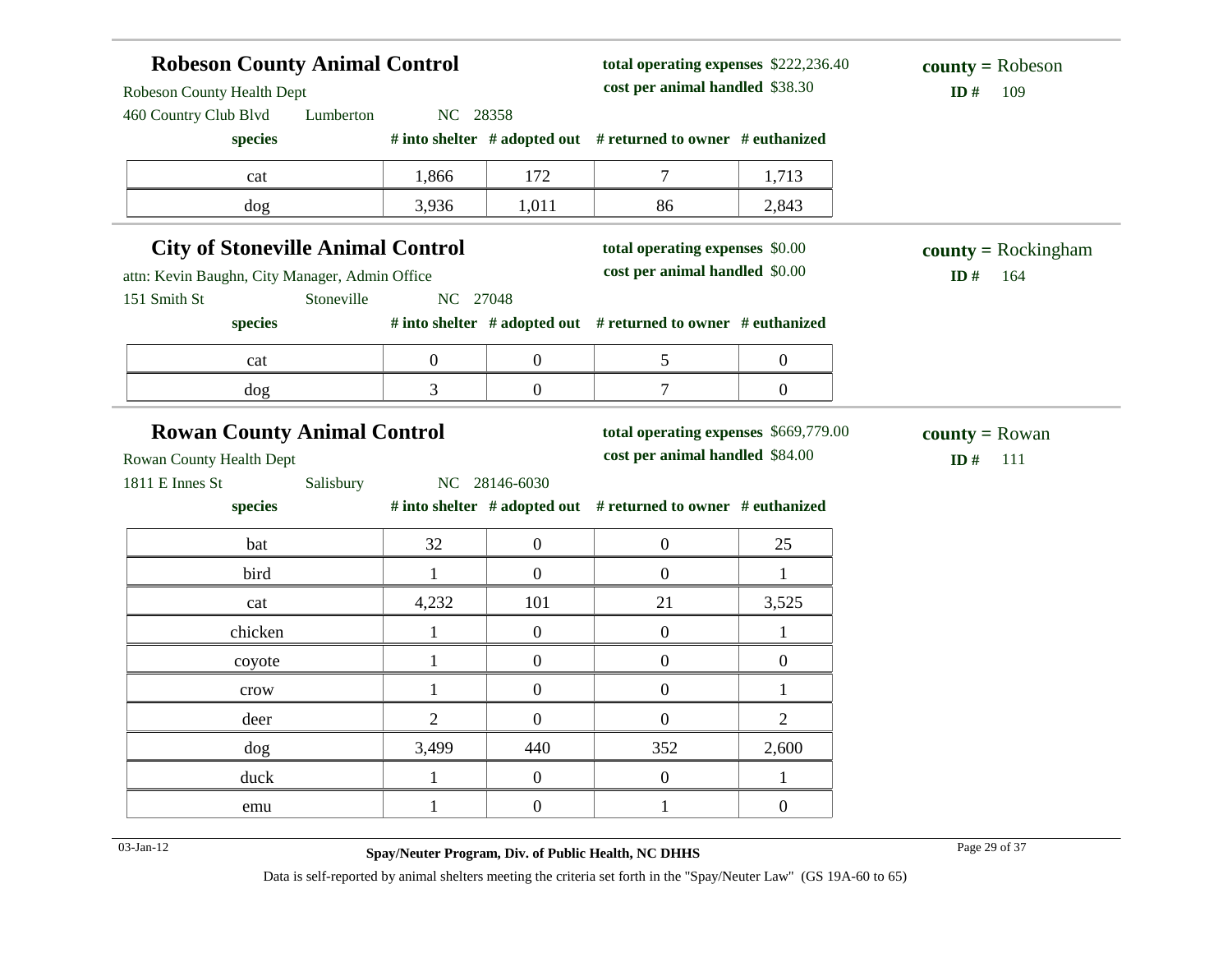# **Rowan County Animal Control**

**total operating expenses** \$669,779.00 **cost per animal handled**

 $$ **county =** Rowan

Rowan County Health Dept

1811 E Innes St Salisbury NC 28146-6030

**species # into shelter # adopted out # returned to owner # euthanized**

| species                   |                  |                  | $\theta$ may share $\theta$ and $\theta$ and $\theta$ and $\theta$ and $\theta$ and $\theta$ and $\theta$ and $\theta$ and $\theta$ and $\theta$ and $\theta$ and $\theta$ and $\theta$ and $\theta$ and $\theta$ and $\theta$ and $\theta$ and $\theta$ and $\theta$ and $\theta$ and $\theta$ and $\theta$ and $\theta$ and |                  |
|---------------------------|------------------|------------------|-------------------------------------------------------------------------------------------------------------------------------------------------------------------------------------------------------------------------------------------------------------------------------------------------------------------------------|------------------|
| ferret                    | $1\,$            | $\boldsymbol{0}$ | $\boldsymbol{0}$                                                                                                                                                                                                                                                                                                              | $\mathbf{1}$     |
| ${\rm fox}$               | $\sqrt{6}$       | $\boldsymbol{0}$ | $\boldsymbol{0}$                                                                                                                                                                                                                                                                                                              | 3                |
| gerbil                    | 6                | $\boldsymbol{0}$ | $\boldsymbol{0}$                                                                                                                                                                                                                                                                                                              | $\sqrt{6}$       |
| goat                      | 5                | $\overline{2}$   | $\overline{2}$                                                                                                                                                                                                                                                                                                                | $\,1\,$          |
| groundhog                 | $\overline{4}$   | $\boldsymbol{0}$ | $\overline{0}$                                                                                                                                                                                                                                                                                                                | $\overline{4}$   |
| hawk                      | 3                | $\,1$            | $\overline{2}$                                                                                                                                                                                                                                                                                                                | $\boldsymbol{0}$ |
| horse                     | $\sqrt{2}$       | $\boldsymbol{0}$ | $\overline{2}$                                                                                                                                                                                                                                                                                                                | $\boldsymbol{0}$ |
| mule                      | $\,1\,$          | $\,1$            | $\boldsymbol{0}$                                                                                                                                                                                                                                                                                                              | $\boldsymbol{0}$ |
| opossum                   | 57               | $\boldsymbol{0}$ | 36                                                                                                                                                                                                                                                                                                                            | 13               |
| owl                       | $\overline{4}$   | $\overline{4}$   | $\boldsymbol{0}$                                                                                                                                                                                                                                                                                                              | $\boldsymbol{0}$ |
| parrot                    | $\,1\,$          | $\mathbf{1}$     | $\boldsymbol{0}$                                                                                                                                                                                                                                                                                                              | $\boldsymbol{0}$ |
| pig                       | $\mathfrak{Z}$   | $\overline{2}$   | $\boldsymbol{0}$                                                                                                                                                                                                                                                                                                              | $\mathbf 1$      |
| pigeon                    | $\overline{4}$   | $\overline{2}$   | $\boldsymbol{0}$                                                                                                                                                                                                                                                                                                              | $\,1$            |
| rabbit                    | $\mathbf{1}$     | $\boldsymbol{0}$ | $\boldsymbol{0}$                                                                                                                                                                                                                                                                                                              | $\mathbf{1}$     |
| raccoon                   | 75               | $\boldsymbol{0}$ | $\mathbf{1}$                                                                                                                                                                                                                                                                                                                  | 60               |
| $\ensuremath{\text{rat}}$ | $\,1\,$          | $\boldsymbol{0}$ | $\boldsymbol{0}$                                                                                                                                                                                                                                                                                                              | $\,1\,$          |
| skunk                     | $\mathbf{9}$     | $\boldsymbol{0}$ | $\boldsymbol{0}$                                                                                                                                                                                                                                                                                                              | $\mathfrak{Z}$   |
| snake                     | $\boldsymbol{7}$ | $\boldsymbol{0}$ | $\tau$                                                                                                                                                                                                                                                                                                                        | $\boldsymbol{0}$ |
| squirrel                  | $\overline{2}$   | $\boldsymbol{0}$ | $\mathbf{1}$                                                                                                                                                                                                                                                                                                                  | $\boldsymbol{0}$ |
| turtle                    | $\mathbf{1}$     | $\boldsymbol{0}$ | $\mathbf{1}$                                                                                                                                                                                                                                                                                                                  | $\boldsymbol{0}$ |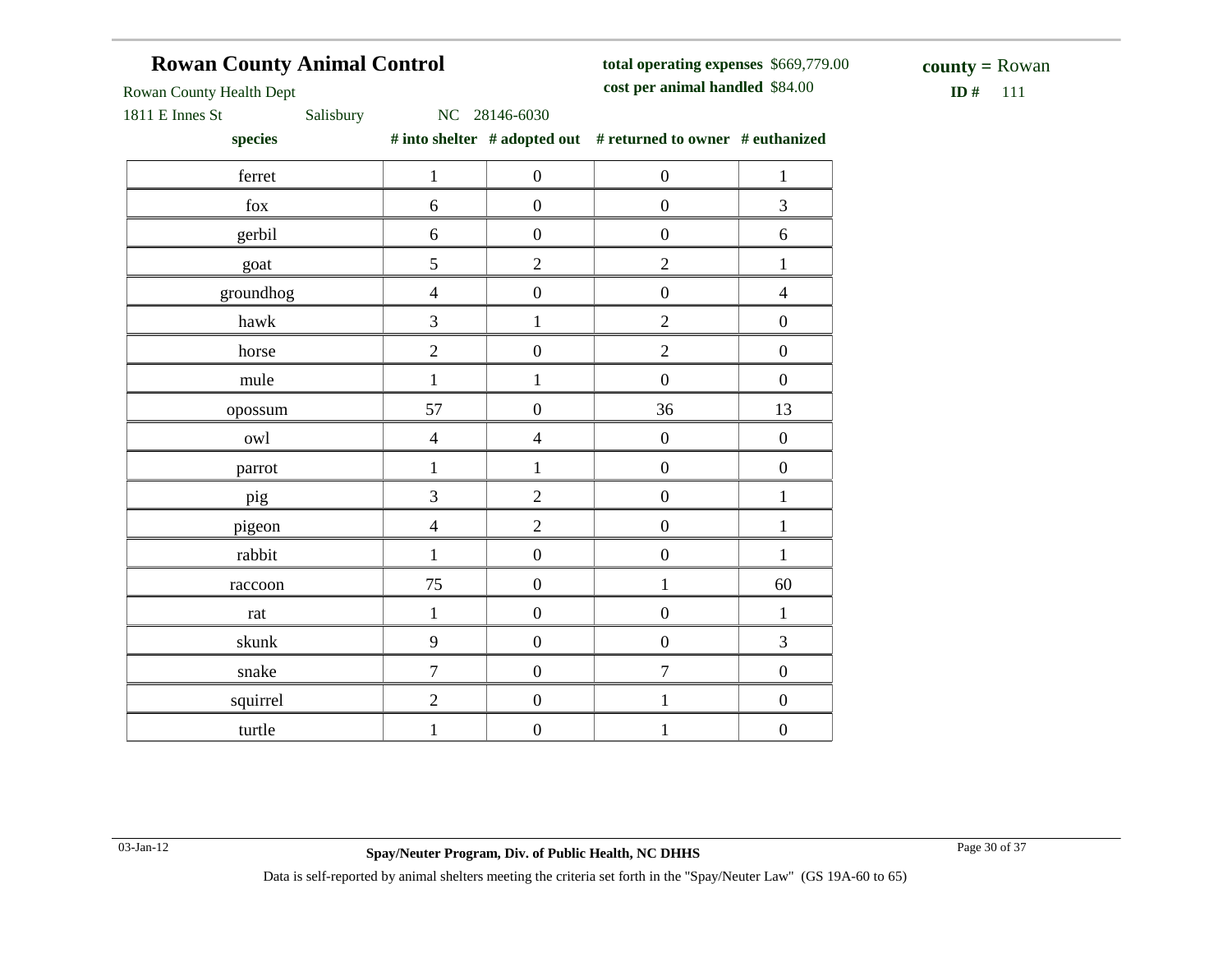| <b>Rutherford County Animal Control</b><br>Rutherford County Sheriff's Dept |               |          | total operating expenses \$179,975.00<br>cost per animal handled \$44.38 | $county = Rutherford$<br>ID#<br>112                                       |                  |                                      |
|-----------------------------------------------------------------------------|---------------|----------|--------------------------------------------------------------------------|---------------------------------------------------------------------------|------------------|--------------------------------------|
| 289 N Main St                                                               | Rutherfordton | NC 28139 |                                                                          |                                                                           |                  |                                      |
| species                                                                     |               |          |                                                                          | # into shelter $#$ adopted out $#$ returned to owner $#$ euthanized       |                  |                                      |
| cat                                                                         |               | 1,791    | $\overline{0}$                                                           | $\overline{0}$                                                            | 1,621            |                                      |
| dog                                                                         |               | 2,256    | $\boldsymbol{0}$                                                         | $\overline{0}$                                                            | 1,295            |                                      |
| <b>Scotland Co. Humane Society</b>                                          |               |          |                                                                          | total operating expenses \$189,466.25<br>cost per animal handled \$101.37 |                  | $county = Scotland$<br>ID $#$<br>130 |
| 1401 West Blvd                                                              | Laurinburg    | NC 28352 |                                                                          |                                                                           |                  |                                      |
| species                                                                     |               |          |                                                                          | # into shelter # adopted out # returned to owner # euthanized             |                  |                                      |
| cat                                                                         |               | 533      | 93                                                                       | 18                                                                        | 427              |                                      |
| dog                                                                         |               | 1,336    | 232                                                                      | 112                                                                       | 989              |                                      |
| <b>Stokes County Animal Control</b>                                         |               |          |                                                                          | total operating expenses \$177,201.00                                     |                  | $county = Stokes$                    |
| <b>Stokes County Animal Shelter</b>                                         |               |          |                                                                          | cost per animal handled \$60.52                                           |                  | ID#<br>116                           |
| 1999 Sizemore Rd                                                            | Germanton     | NC 27019 |                                                                          |                                                                           |                  |                                      |
| species                                                                     |               |          |                                                                          | # into shelter # adopted out # returned to owner # euthanized             |                  |                                      |
| cat                                                                         |               | 1,426    | 150                                                                      | 6                                                                         | 1,222            |                                      |
| dog                                                                         |               | 1,502    | 310                                                                      | 95                                                                        | 1,026            |                                      |
| <b>Surry County Animal Control</b>                                          |               |          |                                                                          | total operating expenses \$397,288.12                                     |                  | <b>county</b> = Surry                |
| <b>Surry County Health Dept</b>                                             |               |          |                                                                          | cost per animal handled \$86.18                                           |                  | ID#<br>118                           |
| 118 Hamby Rd                                                                | Dobson        | NC 27017 |                                                                          |                                                                           |                  |                                      |
| species                                                                     |               |          |                                                                          | # into shelter # adopted out # returned to owner # euthanized             |                  |                                      |
| cat                                                                         |               | 2,207    | 101                                                                      | 10                                                                        | 2,000            |                                      |
| $_{\text{cow}}$                                                             |               | 10       | $\mathbf{1}$                                                             | $\overline{0}$                                                            | $\boldsymbol{0}$ |                                      |
| dog                                                                         |               | 2,380    | 188                                                                      | 162                                                                       | 1,939            |                                      |
| wildlife                                                                    |               | 13       | $\overline{0}$                                                           | $\mathbf{1}$                                                              | $\overline{2}$   |                                      |
| $03$ -Jan-12                                                                |               |          |                                                                          | Spay/Neuter Program, Div. of Public Health, NC DHHS                       |                  | Page 31 of 37                        |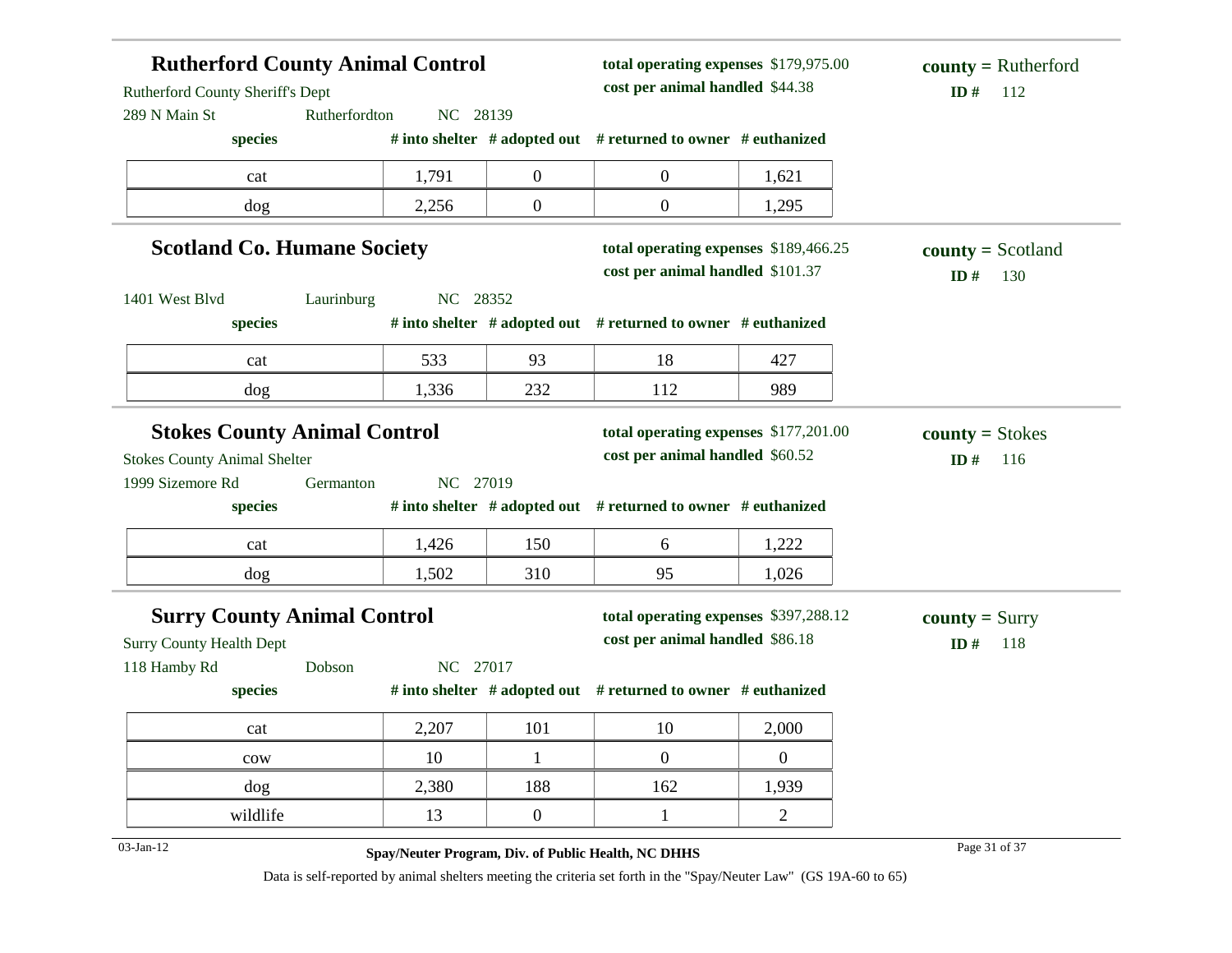# **Transylvania County Animal Control**

**total operating expenses** \$58,142.00 **cost per animal handled**

Transylvania Co. Health Dept

203 E Morgan St Brevard NC 28712

**species # into shelter # adopted out # returned to owner # euthanized**

| cat | $\sim$<br>40S    |     | śб |
|-----|------------------|-----|----|
|     | - <del>- -</del> | 300 | ົ  |

### **Union County Animal Shelter**

**total operating expenses** \$1,058,983.00

**cost per animal handled** \$144.59 **ID #** 146 **county =** Union

3340 Presson Rd Monroe NC 28112

 $\sqrt{ }$ 

Union County Sheriff's Office-Shelter

**species # into shelter # adopted out # returned to owner # euthanized** Τ Τ

| bat             | 11             | $\boldsymbol{0}$ | $\boldsymbol{0}$ | $\boldsymbol{0}$ |
|-----------------|----------------|------------------|------------------|------------------|
| bat             | 6              | $\boldsymbol{0}$ | $\boldsymbol{0}$ | $6\,$            |
| bird            | $8\,$          | 6                | $\boldsymbol{0}$ | $\sqrt{2}$       |
| bird            | 19             | 15               | $\boldsymbol{0}$ | $\overline{4}$   |
| cat             | 3,571          | 198              | 17               | 3,292            |
| cat             | 3,952          | 255              | $20\,$           | 3,605            |
| chicken         | 1              | $\boldsymbol{0}$ | $\boldsymbol{0}$ | 1                |
| ${\rm\bf conv}$ | 1              | 1                | $\boldsymbol{0}$ | $\boldsymbol{0}$ |
| ${\rm\bf conv}$ | $\overline{2}$ | $\boldsymbol{0}$ | $\overline{2}$   | $\boldsymbol{0}$ |
| coyote          | 1              | $\boldsymbol{0}$ | $\boldsymbol{0}$ | 1                |
| coyote          | 1              | $\boldsymbol{0}$ | $\boldsymbol{0}$ | $\boldsymbol{0}$ |
| deer            | $\overline{7}$ | $\mathfrak s$    | $\boldsymbol{0}$ | $\overline{2}$   |
| dog             | 3,235          | 650              | 335              | 2,099            |
| ferret          | 9              | $\tau$           | $\boldsymbol{0}$ |                  |
| ${\rm fox}$     | 5              | $\boldsymbol{0}$ | $\boldsymbol{0}$ | $\overline{2}$   |
| ${\rm fox}$     | $\mathfrak{Z}$ | $\boldsymbol{0}$ | $\boldsymbol{0}$ | $\sqrt{2}$       |

03-Jan-12 Page 32 of 37 **Spay/Neuter Program, Div. of Public Health, NC DHHS**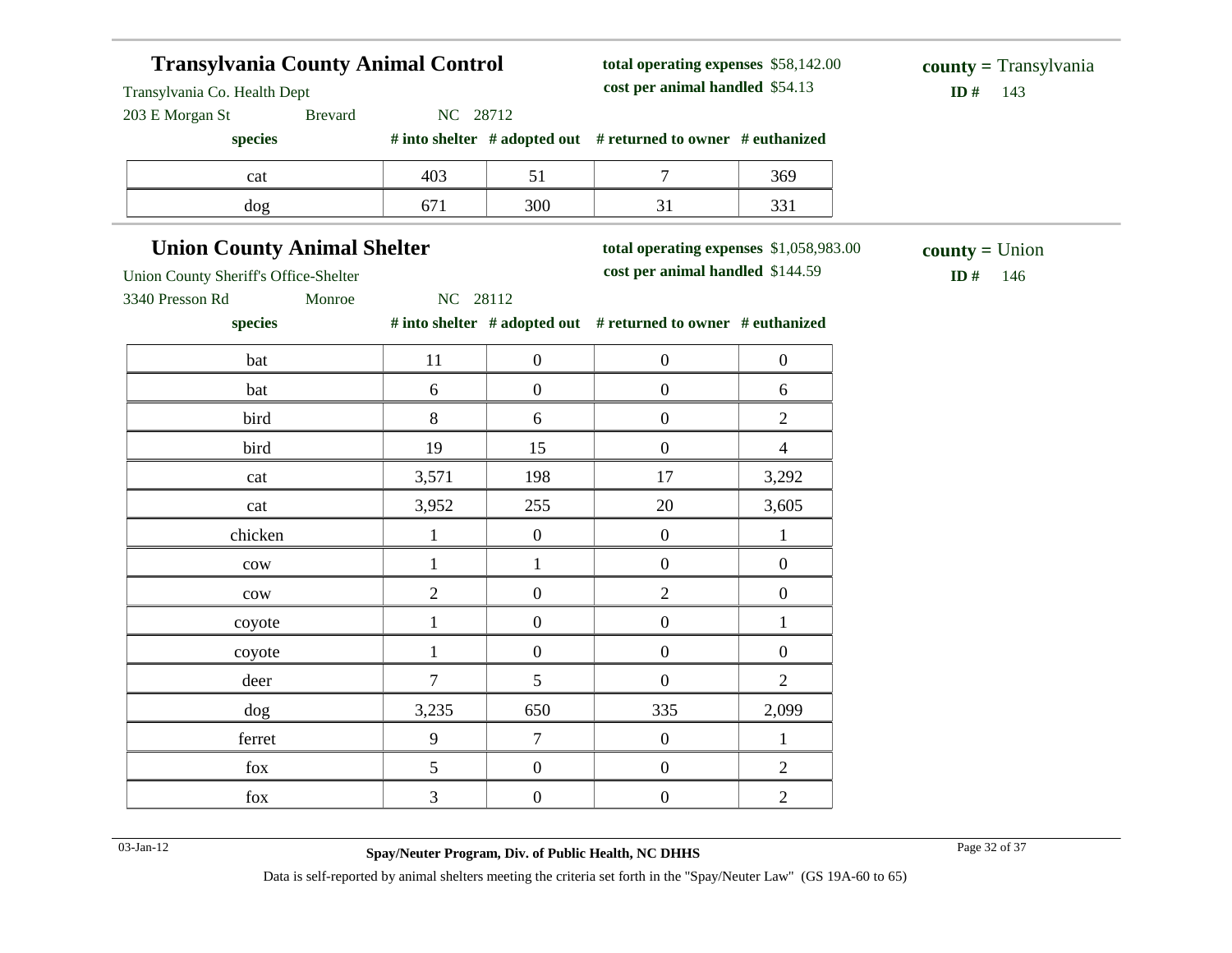# **Union County Animal Shelter**

**total operating expenses** \$1,058,983.00 **cost per animal handled**

 $ID# 146$ **county =** Union

Union County Sheriff's Office-Shelter

3340 Presson Rd Monroe NC 28112

**species # into shelter # adopted out # returned to owner # euthanized**

| $\overline{7}$ | $\overline{4}$   | $\mathfrak{2}$   | $\boldsymbol{0}$ |
|----------------|------------------|------------------|------------------|
| 3              | 2                | $\boldsymbol{0}$ |                  |
| 3              |                  | $\overline{2}$   | $\boldsymbol{0}$ |
| 22             | $\boldsymbol{0}$ | $\boldsymbol{0}$ | $20\,$           |
| 26             | $\boldsymbol{0}$ | $\overline{0}$   | 26               |
| 3              | 3                | $\boldsymbol{0}$ | $\boldsymbol{0}$ |
| 18             | $\overline{0}$   | $\boldsymbol{0}$ | $\boldsymbol{0}$ |
| 19             | 17               |                  | $\mathfrak{2}$   |
| 47             | $\boldsymbol{0}$ | $\boldsymbol{0}$ | 39               |
| 44             | $\boldsymbol{0}$ | $\boldsymbol{0}$ | 37               |
| 20             | 12               | $\boldsymbol{0}$ | $\, 8$           |
| 15             | 7                | $\overline{0}$   | $\overline{4}$   |
|                | $\boldsymbol{0}$ | $\mathbf{0}$     | $\boldsymbol{0}$ |
|                |                  |                  |                  |

# **The Wake Co SPCA Animal Shelter**

**total operating expenses** \$2,062,000.00

**cost per animal handled**

**ID #** 133 **county =** Wake

| 200 Petfinder Ln | Raleigh |       | NC 27603-6075 |                                                                        |       |
|------------------|---------|-------|---------------|------------------------------------------------------------------------|-------|
| species          |         |       |               | # into shelter $\#$ adopted out $\#$ returned to owner $\#$ euthanized |       |
| cat              |         | 2,629 | 1,161         | 87                                                                     | 1,176 |
| dog              |         | 3,049 | 1,434         | 651                                                                    | 831   |
| other            |         | 248   | 17            |                                                                        | 163   |
| rabbit           |         | 41    | 22.           |                                                                        |       |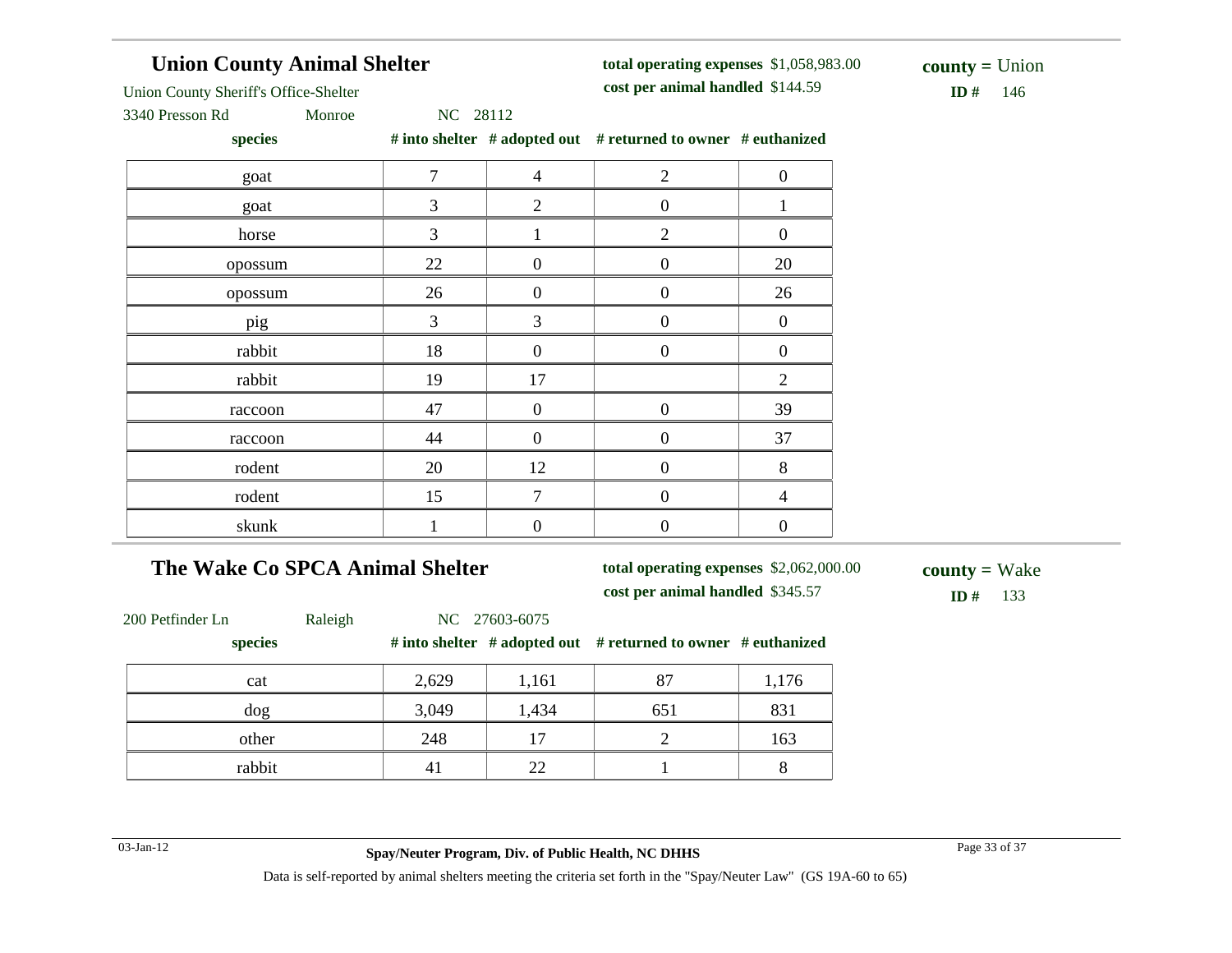| <b>Wake County Animal Control &amp; Shelter</b><br>Mike Williams Director |           |                |                  | total operating expenses \$1,247,086.00<br>cost per animal handled \$107.15 |                | $county = Wake$<br>ID#<br>148         |
|---------------------------------------------------------------------------|-----------|----------------|------------------|-----------------------------------------------------------------------------|----------------|---------------------------------------|
| PO Box 550                                                                | Raleigh   | NC 27602       |                  |                                                                             |                |                                       |
| species                                                                   |           |                |                  | # into shelter # adopted out # returned to owner # euthanized               |                |                                       |
| cat                                                                       |           | 5,771          | 1,040            | 88                                                                          | 4,416          |                                       |
| dog                                                                       |           | 5,980          | 2,719            | 700                                                                         | 1,895          |                                       |
| other                                                                     |           | 388            | 248              | 5                                                                           | 73             |                                       |
| <b>Warren County Animal Shelter</b>                                       |           |                |                  | total operating expenses \$214,534.00                                       |                | $county = Warren$                     |
| Warren County Manager's Office                                            |           |                |                  | cost per animal handled \$0.00                                              |                | ID#<br>149                            |
| PO Box 619                                                                | Warrenton | NC 27589       |                  |                                                                             |                |                                       |
| species                                                                   |           |                |                  | # into shelter # adopted out # returned to owner # euthanized               |                |                                       |
| cat                                                                       |           | 595            | 80               | 3                                                                           | 499            |                                       |
| chicken                                                                   |           | $\mathbf{1}$   | 1                | $\overline{0}$                                                              | $\overline{0}$ |                                       |
| dog                                                                       |           | 781            | 334              | 43                                                                          | 588            |                                       |
| raccoon                                                                   |           | $\overline{2}$ | $\boldsymbol{0}$ | $\mathbf{0}$                                                                | 2              |                                       |
| <b>Watauga County Animal Control</b>                                      |           |                |                  | total operating expenses \$144,285.00<br>cost per animal handled \$116.92   |                | <b>county</b> = Watauga<br>ID#<br>151 |
| Courthouse Box 23                                                         | Boone     | NC 28607       |                  |                                                                             |                |                                       |
| species                                                                   |           |                |                  | # into shelter # adopted out # returned to owner # euthanized               |                |                                       |
| cat                                                                       |           | 634            | 301              | 22                                                                          | 311            |                                       |
| dog                                                                       |           | 595            | 463              | 65                                                                          | 67             |                                       |
| fox                                                                       |           | $\mathbf{1}$   | $\mathbf{0}$     | $\overline{0}$                                                              | 1              |                                       |
| opossum                                                                   |           | $\mathbf{1}$   | $\boldsymbol{0}$ | $\overline{0}$                                                              | 1              |                                       |
|                                                                           |           | $\overline{3}$ | $\boldsymbol{0}$ | $\overline{0}$                                                              | 3              |                                       |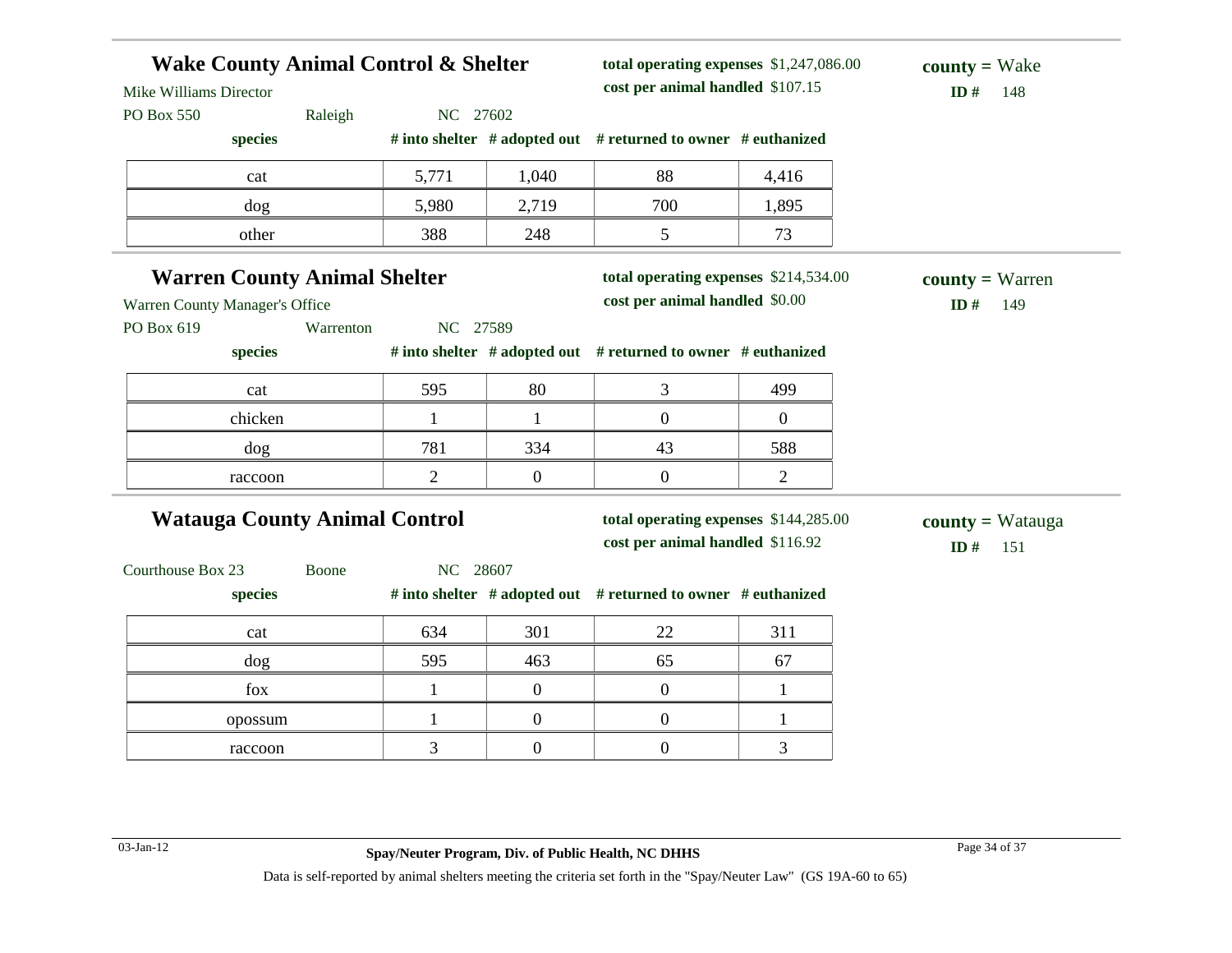| <b>Wayne County Animal Control</b>   |                |                  | total operating expenses \$1,008,628.00<br>cost per animal handled \$200.00 |                  | $county = Wayne$<br>ID#<br>153       |
|--------------------------------------|----------------|------------------|-----------------------------------------------------------------------------|------------------|--------------------------------------|
| PO Box 227<br>Goldsboro<br>species   |                | NC 27533-0227    | # into shelter # adopted out # returned to owner # euthanized               |                  |                                      |
| cat                                  | 3,283          | 219              | 42                                                                          | 2,555            |                                      |
| dog                                  | 3,657          | 701              | 261                                                                         | 1,592            |                                      |
| fish                                 | $\overline{4}$ | $\overline{0}$   | $\boldsymbol{0}$                                                            | $\boldsymbol{0}$ |                                      |
| opossum                              | 28             | $\boldsymbol{0}$ | $\boldsymbol{0}$                                                            | $\boldsymbol{0}$ |                                      |
| other                                | 6              | $\boldsymbol{0}$ | $\boldsymbol{0}$                                                            | 3                |                                      |
| rabbit                               | 3              | $\overline{0}$   | $\boldsymbol{0}$                                                            | $\boldsymbol{0}$ |                                      |
| raccoon                              | 20             | $\boldsymbol{0}$ | $\boldsymbol{0}$                                                            | $10\,$           |                                      |
| <b>Wilkes County Animal Control</b>  |                |                  | total operating expenses \$521,218.00<br>cost per animal handled \$83.16    |                  | $county = Wilkes$<br><b>ID</b> # 154 |
| Wilkesboro<br>408 Call St<br>species | NC 28697       |                  | # into shelter # adopted out # returned to owner # euthanized               |                  |                                      |
| bat                                  | 5              | $\boldsymbol{0}$ | $\boldsymbol{0}$                                                            | 5                |                                      |
| beaver                               | $\mathbf{1}$   | $\overline{0}$   | $\boldsymbol{0}$                                                            | $\mathbf{1}$     |                                      |
| cat                                  | 2,994          | 204              | 22                                                                          | 1,622            |                                      |
| deer                                 | $\mathbf{1}$   | $\overline{0}$   | $\boldsymbol{0}$                                                            | $\mathbf{1}$     |                                      |
| dog                                  | 3,274          | 611              | 234                                                                         | 2,476            |                                      |
| ferret                               | $\mathbf{1}$   | $\mathbf{1}$     | $\boldsymbol{0}$                                                            | $\boldsymbol{0}$ |                                      |
| fox                                  | 5              | $\boldsymbol{0}$ | $\boldsymbol{0}$                                                            | 5                |                                      |
| geese                                | $\mathbf{1}$   | $\boldsymbol{0}$ | $\mathbf{1}$                                                                | $\boldsymbol{0}$ |                                      |
| goat                                 | $\overline{c}$ | $\boldsymbol{0}$ | $\boldsymbol{0}$                                                            | $\overline{2}$   |                                      |
| groundhog                            | $\overline{4}$ | $\overline{0}$   | $\boldsymbol{0}$                                                            |                  |                                      |
|                                      |                |                  |                                                                             | $\overline{4}$   |                                      |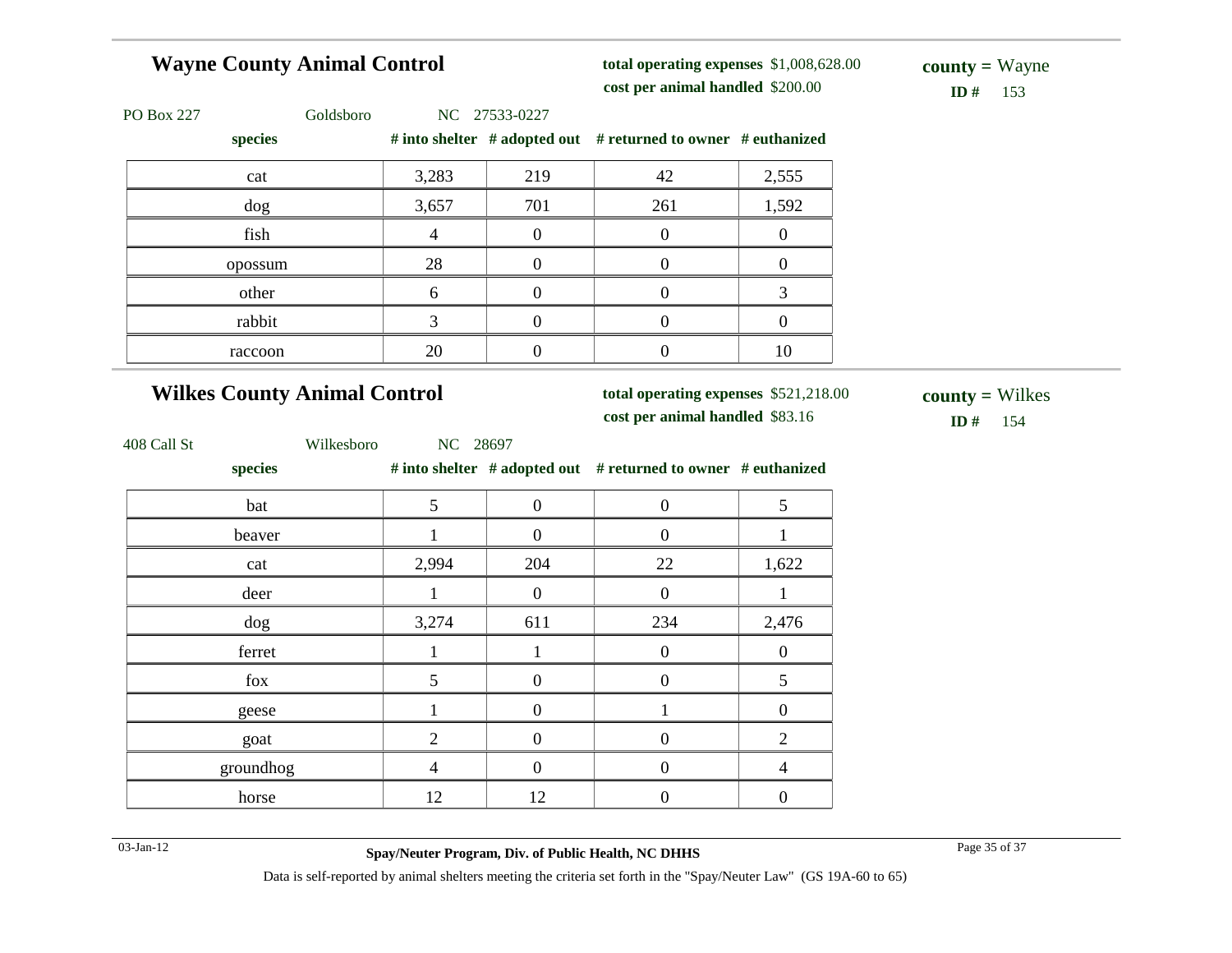#### **Wilkes County Animal Control** 408 Call St Wilkesboro NC 28697  $\mathbf{S}$  **helter** # adopted out # returned to owner # euthanized **total operating expenses** \$521,218.00 **cost per animal handled**

skunk 10 0 0 10 squirrel  $1 \t 1 \t 0 \t 0 \t 1$ 

 $$ **county =** Wilkes

| species       |    | # into shelter # adopted out # returned to owner # eutha |    |
|---------------|----|----------------------------------------------------------|----|
| opossum       | 14 |                                                          | 14 |
| owl           |    |                                                          |    |
| pot belly pig |    |                                                          |    |
| rabbit        |    |                                                          |    |
| raccoon       | 30 |                                                          | 30 |
| rooster       |    |                                                          |    |
|               |    |                                                          |    |

#### **Wilson County Animal Control**

**total operating expenses** \$541,101.62

**cost per animal handled** \$165.02 **ID #** 155 **county =** Wilson

Wilson County Health Dept.

4001 Airport Dr Wilson NC 27893

**species # into shelter # adopted out # returned to owner # euthanized**

| bat      | 15          | $\Omega$ |                  |                |
|----------|-------------|----------|------------------|----------------|
| cat      | 1,424       | 98       | 15               | 1,291          |
| deer     |             |          |                  | $\Omega$       |
| dog      | 1,818       | 553      | 191              | 1,038          |
| ferret   | 3           | 3        | $\left( \right)$ | $\overline{0}$ |
| horse    | $\mathbf Q$ | 8        |                  |                |
| opossum  |             |          |                  |                |
| rooster  |             | 2        |                  |                |
| squirrel |             |          |                  |                |
| turtle   |             |          |                  |                |

03-Jan-12 Page 36 of 37 **Spay/Neuter Program, Div. of Public Health, NC DHHS** Data is self-reported by animal shelters meeting the criteria set forth in the "Spay/Neuter Law" (GS 19A-60 to 65)